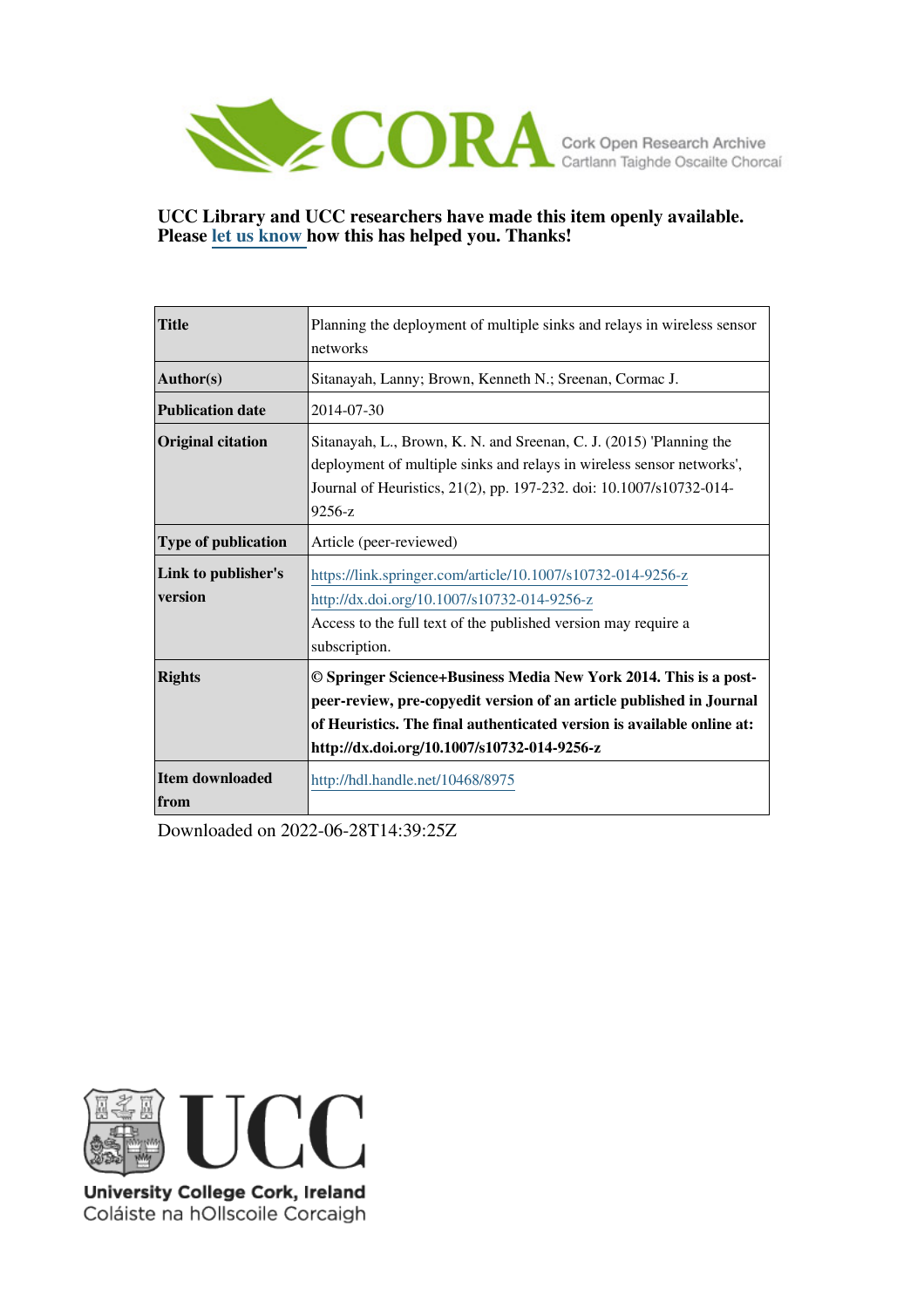# Planning the Deployment of Multiple Sinks and Relays in Wireless Sensor Networks

Lanny Sitanayah · Kenneth N. Brown · Cormac J. Sreenan

the date of receipt and acceptance should be inserted later

Abstract Wireless sensor networks are subject to failures. Deployment planning should ensure that when a data sink or sensor node fails, the remaining network can still be connected, and so may require placing multiple sinks and relay nodes in addition to sensor nodes. For network performance requirements, there may also be path-length constraints for each sensor node. We propose four algorithms, Greedy-MSP and GRASP-MSP to solve the problem of multiple sink placement, and Greedy-MSRP and GRASP-MSRP for the problem of multiple sink and relay placement. Greedy-MSP and GRASP-MSP minimise the deployment cost, while ensuring that each sensor node in the network is double-covered, i.e. it has two length-constrained paths to two sinks. Greedy-MSRP and GRASP-MSRP deploys sinks and relays to minimise the deployment cost and to guarantee that all sensor nodes in the network are double-covered and noncritical. A sensor node is noncritical if upon its removal, all remaining sensor nodes still have length-constrained paths to sinks. We evaluate the algorithms empirically and show that these algorithms outperform the closely-related algorithms from the literature for the lowest total deployment cost.

Kenneth N. Brown Insight Centre for Data Analytics, School of Computer Science and IT, University College Cork, Ireland E-mail: k.brown@cs.ucc.ie

Cormac J. Sreenan Mobile & Internet Systems Laboratory, School of Computer Science and IT, University College Cork, Ireland E-mail: cjs@cs.ucc.ie

Lanny Sitanayah Mobile & Internet Systems Laboratory, School of Computer Science and IT, University College Cork, Ireland Tel.: +353-21-4205396 Fax: +353-21-4205367 E-mail: ls3@cs.ucc.ie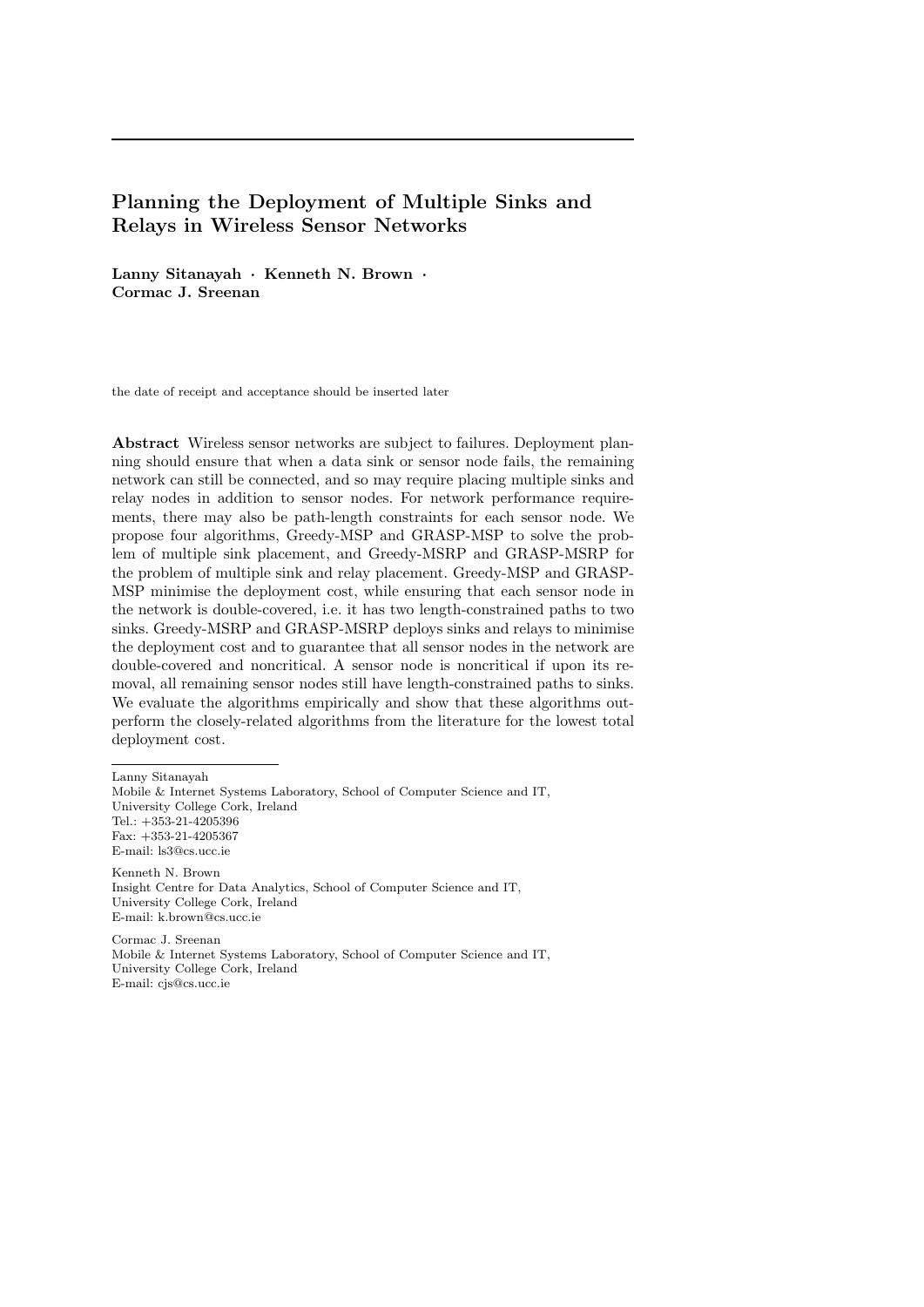Keywords Wireless Sensor Networks · Network Deployment Planning · Multiple Sink and Relay Placement

### 1 Introduction

A Wireless Sensor Network (WSN) is composed of a large number of sensor nodes [1]. Each sensor node is a battery-powered device with limited storage, processing and communication capability. It is able to sense a close-by physical phenomenon, perform a simple computation and send its data wirelessly over a multi-hop network to a special node called a data sink. Unlike sensor nodes which are typically resource-constrained because of a desire to keep them lowcost, small, energy-efficient and easy to deploy, a data sink usually has more energy, storage, processing and communication capabilities allowing it to act as a gateway between sensor nodes and an end-user. This network is subject to failure as the wireless devices and the communication links are unreliable. A sensor node may fail due to limited battery life or hardware malfunction, or may be damaged by weather or human intervention. When some sensor nodes fail, the network may be disconnected and thus it cannot gather information from the isolated area. Even though a sink has more resources than a sensor node, this electronic device may fail too.

To protect against network failure, it is important to plan the topology deployment. In this paper, we define a novel problem for increasing the WSN topology robustness against a single failure by deploying multiple sinks and relays with minimal cost. A network is robust against a single failure if after a failure of a sink, a sensor node or a relay node, each remaining sensor node can deliver its data to a sink through a multi-hop path with an acceptable length. We consider the path length restriction as data latency requirements may be important in WSN applications. To be robust to sink failure, it is necessary to deploy multiple sinks in the network such that each sensor node is double-covered, i.e. it has length-bounded paths to two sinks. While we restrict our assumption to k-covered, where  $k=2$  in this paper, our solution is also applicable to any integer  $k \geq 1$ . If  $k > 2$ , the solution is robust to multiple (up to  $k-1$ ) sink failures. To protect against sensor node failure, it is necessary to place some relay nodes, so that every sensor node is non-critical, i.e. when it fails, each remaining sensor node still has at least one length-bounded path to a sink. These relay nodes do not sense, but only forward data from other nodes. Installing sinks and relays comes at a cost that includes not only the hardware purchases, but also the installation and maintenance cost, thus motivating our solution to minimise the total deployment cost.

Our main contribution is a solution that minimises the total cost of sink and relay deployment but ensures the network robustness against a single device failure, either a sink or a sensor node. Our solutions use a greedy algorithm and a local search algorithm based on the Greedy Randomized Adaptive Search Procedure (GRASP) [8] [9] [20]. Firstly, we look at the *Multiple Sink Place*ment (MSP) problem to minimise the number of uncovered nodes, i.e. nodes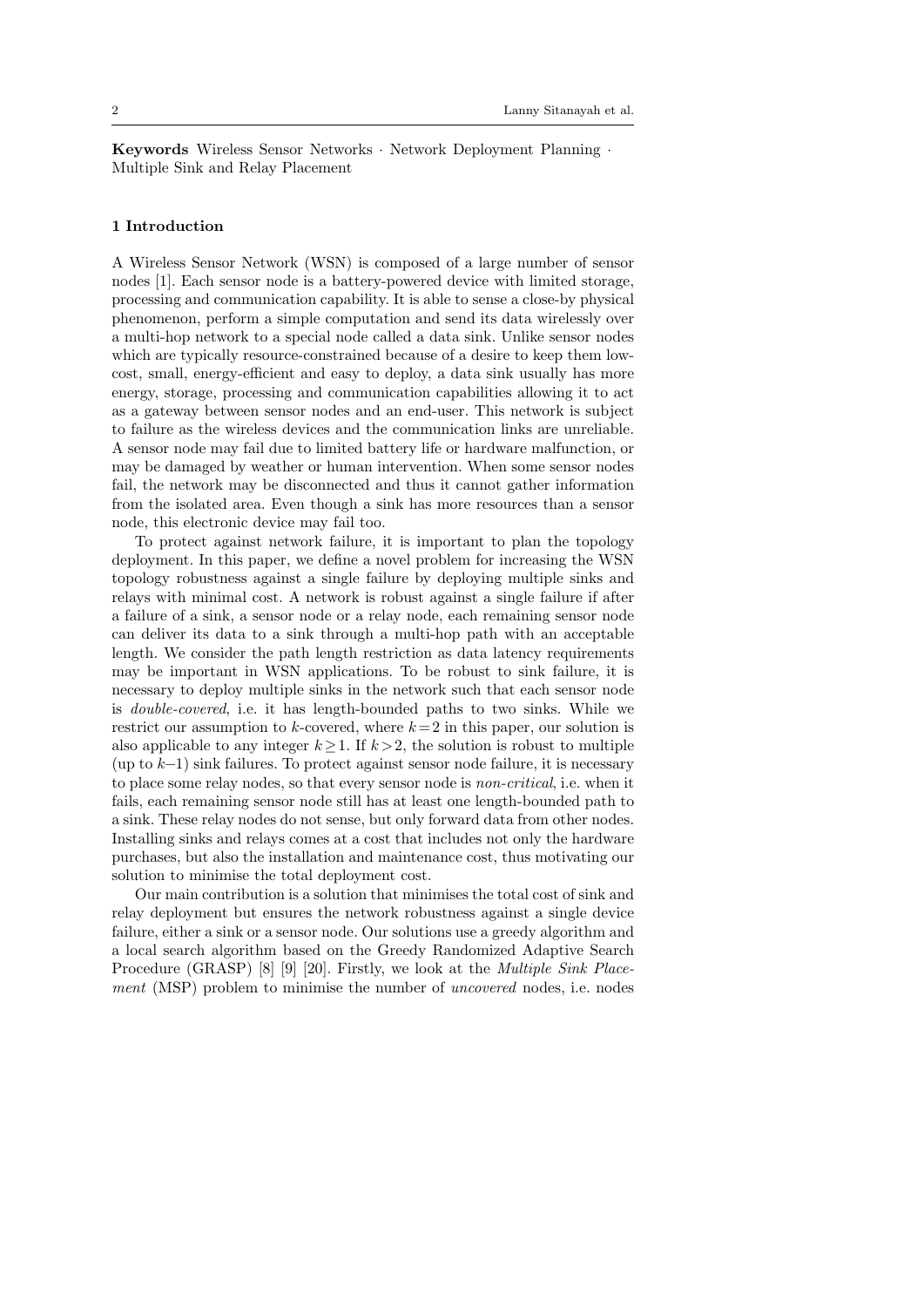that are not double-covered. We propose Greedy-MSP and GRASP-MSP and show empirically that Greedy-MSP has the shortest runtime but deploys more sinks than GRASP-MSP. On the other hand, our evaluation demonstrates that GRASP-MSP finds comparable solutions in shorter runtimes than a linear programming implementation. The GRASP-MSP performance gives us confidence in using it as the basis for solving the more complex multiple sink and relay placement problem.

After that, we look at the Multiple Sink and Relay Placement (MSRP) problem and present Greedy-MSRP and GRASP-MSRP. Both algorithms employ the concept of Length-constrained Connectivity and Rerouting Centrality (l-CRC) introduced in [22] to identify every critical node, i.e. a sensor node which if it fails can cause other nodes to lose their length-bounded paths to sinks. Greedy-MSRP deploys sinks and relays separately. It first uses Greedy-MSP to select sinks to minimise the number of uncovered nodes. It then trades sinks for relays to minimise the total deployment cost but ensures that the network is still double-covered and non-critical. To deploy relays, we develop a GRASP algorithm for Multiple Relay Placement (GRASP-MRP). GRASP-MRP extends the GRASP algorithm for Additional Backup Placement (GRASP-ABP) in [22] to make a network topology not only non-critical, but also double-covered.

Unlike Greedy-MSRP that deploys sinks and relays separately, GRASP-MSRP deploys sinks and relays simultaneously in its local search move to minimises the number of uncovered and critical nodes. We demonstrate empirically that GRASP-MSRP runs faster than Greedy-MSRP and the solutions produced by GRASP-MSRP are over 30% less costly than those of Greedy-MSRP. Finally, we evaluate the robustness of GRASP-MSRP's topologies using a network simulator and show that they can tolerate more faults gracefully.

The remainder of this paper is organised as follows. In Section 2 and 3, we describe the background of this work and review the related work on sink and relay deployment algorithms, respectively. We introduce Greedy-MSP and GRASP-MSP in Section 4 and evaluate them in Section 5. Greedy-MSRP and GRASP-MSRP are presented in Section 6 and are evaluated in Section 7. We then evaluate the resulting topologies for robustness, by simulating network operation while nodes are failing in Section 8. We show that the performance of a network is not only influenced by the number of deployed sinks, but more importantly the positions to deploy the sinks. Finally, Section 9 concludes the paper. Parts of this work were presented in [23].

#### 2 Background

A WSN can be modeled as a graph  $G = (V, E)$ , where V is a set of nodes and  $E$  is a set of edges. Each edge connects two nodes that are within transmission range of each other<sup>1</sup>, and the two nodes are said to be *adjacent*. A path of length

 $1$  For simplicity we assume bi-directional links, but this could be easily relaxed by specifying a more complex connectivity graph.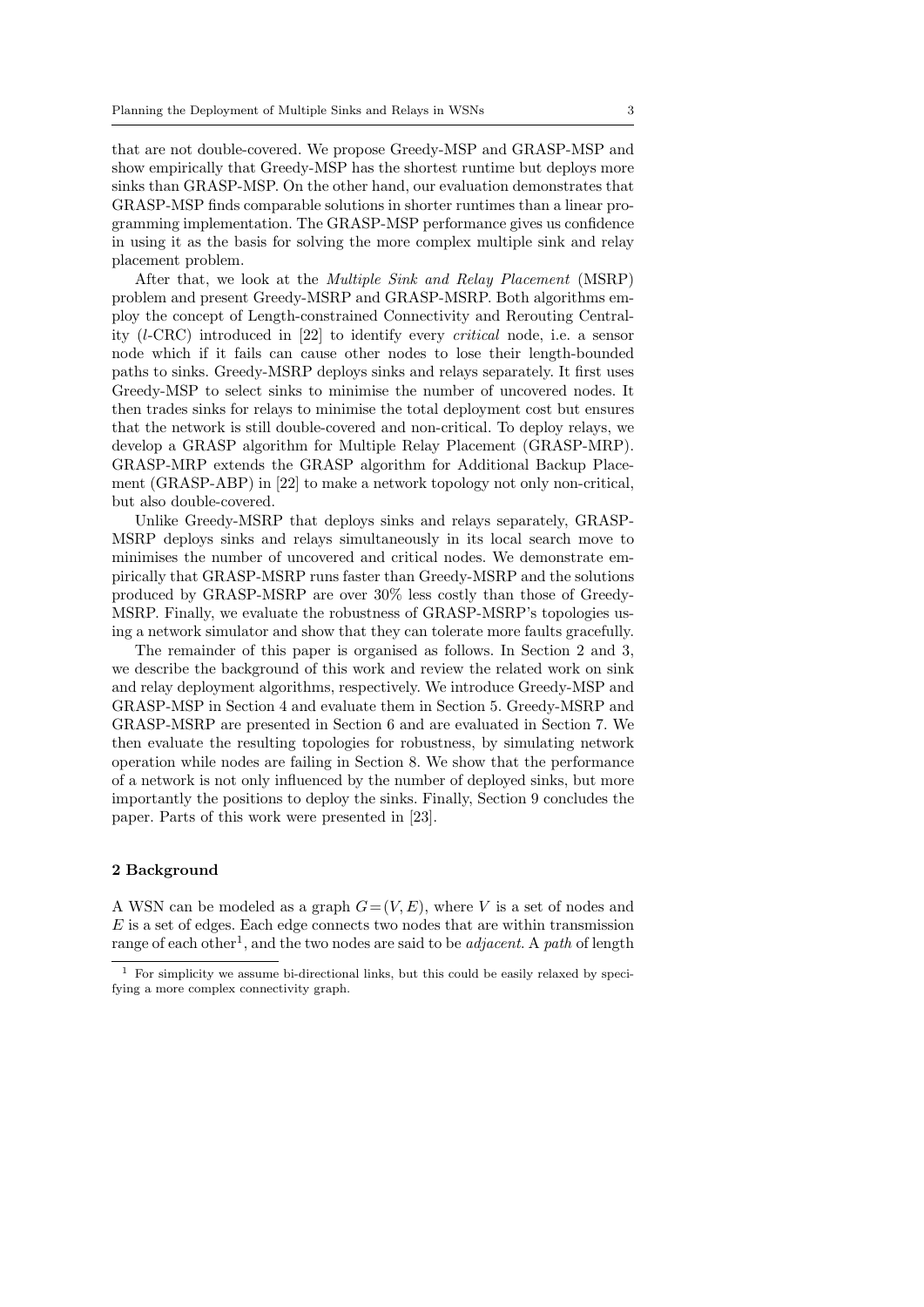t between two nodes v and w is a sequence of nodes  $v=v_0, v_1, \ldots, v_t = w$ , such that  $v_i$  and  $v_{i+1}$  are adjacent for each i. A path from a node v to a set of nodes W is simply a path from v to any node  $w \in W$ . Two nodes are *connected* if there is a path between them. A graph is connected if every pair of nodes is connected. Sensor network topology is an undirected graph and for simplicity, we assume that the graph is connected.  $H = (W, E\downarrow_W)$  is an induced subgraph of  $G = (V, E)$  if  $W \subset V$  and  $E \downarrow_W = \{(x, y) \in E; x \in W, y \in W\}$  is the subset of edges in  $E$  which connect nodes in  $W$ .

In a WSN with a data sink, the routing paths from all sensor nodes to the sink form a *rooted tree*, where the sink is the root of the tree. Any node  $w$  on a path from a node v to the root is an *ancestor* of v. If w is an ancestor of v, then v is a *descendant* of w. The *subtree rooted at v* is the tree induced by descendants of v rooted at v.

Centrality indices is a core concept in social network analysis [10] [5], used to determine the importance of a node in a network. It was introduced by Bavelas [3] in 1948. A sensor node is identified as a critical node if upon its removal, more sensor nodes will have no path of length  $\leq l_{\text{max}}$  to a sink, where  $l_{\text{max}}$  is the maximum acceptable path length. Otherwise, it is *non-critical*. We define a WSN as non-critical if each sensor  $v \in T$  is non-critical. Using Length-constrained Connectivity and Rerouting Centrality (l-CRC), a sensor node is critical if its centrality index is above a threshold.  $l$ -CRC of a node v is formulated as

$$
l-CRC(v) = ,\tag{1}
$$

where *l*-CC is *Length-constrained Connectivity Centrality* and *l*-RC is *Length*constrained Rerouting Centrality.

The length-constrained connectivity centrality of a node  $v$  is the number of v's descendants that would be either disconnected or pushed over the path length limit  $l_{\text{max}}$  when v is removed from the network. It is formulated as

$$
l\text{-CC}(v) = |\{w \in D(v); \ d(w, Sink) \le l_{\max}, d_v(w, Sink) > l_{\max}\}|,
$$
 (2)

where  $D(v)$  is the set of node v's descendants in the routing tree,  $Sink$  is the set of sinks,  $d(w, Sink)$  denotes the shortest path length between node w and Sink, while  $d_v(w, Sink)$  represents the length of the shortest path from w to Sink which does not visit v. The length-constrained rerouting centrality of a node  $v$  is the total percentage of additional length of the shortest paths, which are over the path length limit  $l_{\text{max}}$ , from v's descendants to the sinks upon removal of v. Note that the calculation only takes v's descendants that are still connected to the routing tree after  $v$  is removed, because the sum of distances is only meaningful for a connected graph. The length-constrained rerouting centrality is defined as

$$
l\text{-RC}(v) = \sum_{w \in D(v), d_v(w, Sink) \neq \infty} \left( \frac{\max\{d_v(w, Sink), l_{\max}\}}{\max\{d(w, Sink), l_{\max}\}} - 1 \right). \tag{3}
$$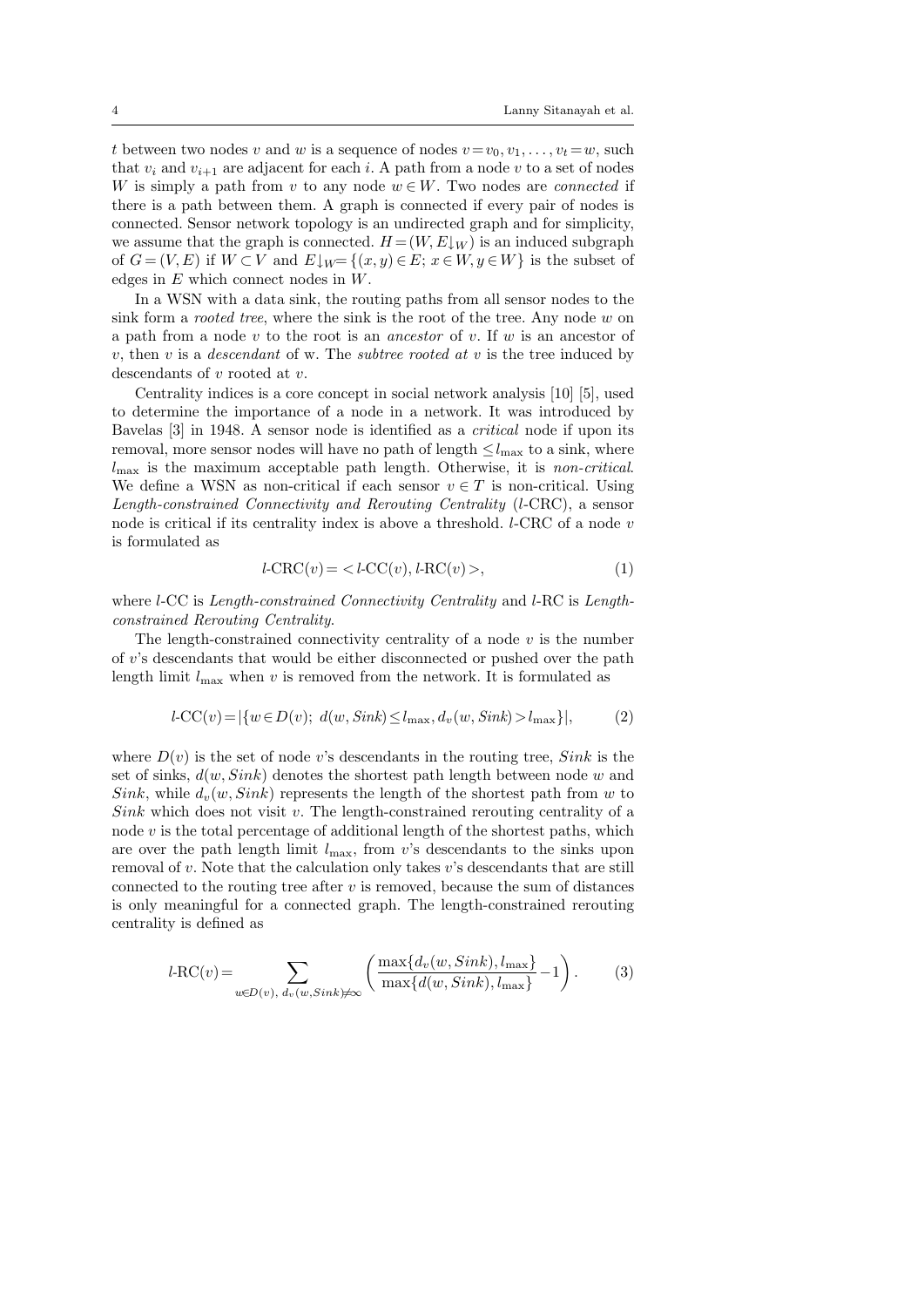GRASP [8] [9] [20] is a metaheuristic which captures good features of pure greedy algorithms and random construction procedures. It is an iterative process. In each iteration, it consists of two phases: the construction phase and the local search phase. The construction phase builds a feasible solution as a good starting solution for the local search phase. The probabilistic component of a GRASP is characterised by randomly choosing one of the best possible candidates, instead of the overall best one. Since the solution produced by the construction phase is not necessarily the local optimum, the local search phase is utilised to improve it. A local search algorithm works in an iterative fashion by replacing the current solution by a better one from the neighborhood of the current solution. It terminates when no better solution is found.

#### 3 Related Work

In the literature, the problems of deploying sinks and relays are solved separately. Some sink deployment algorithms have been proposed with objectives to minimise and balance the energy consumption across networks [28] [15], reduce packet delivery latency [29], meet the required lifetime [18] and make the network double-covered for fault-tolerance [7]. Even though the algorithm in [7] is not designed for WSNs, the problem of finding the optimal positions for core nodes in passive optical networks [7] is similar to the problem of finding optimal positions for sinks in WSNs. Similar to our objective, i.e. to minimise the deployment cost, the algorithms proposed in [28] [18] try to minimise the number of sinks deployed, while the number of sinks is given in [15] [29] [7]. In [28], a sink is chosen greedily from a set of candidate locations such that it can cover as many sensor nodes, which are within the hop count bound from the sink, as possible. However, this algorithm does not consider double-covered networks. In [18], the algorithm deploys sinks one by one until the desired network lifetime is reached. It does not make the network double-covered and uses the well-known  $k$ -means clustering algorithm to identify the positions of sinks, which can be placed anywhere in the region. The algorithm in [7] also uses the k-means clustering algorithm to place a given number of sinks to make the network double-covered. None of these algorithms consider limits on the lengths of the paths.

The problem of deploying relay nodes for increased reliability has long been acknowledged as a significant problem [6] [19] [12] [16] [13] [14] [22]. Bredin et al. [6] develop k-connectivity-repair by finding a minimum-weight vertex  $k$ connected subgraph from a weighted complete graph, adding edges in increasing weight and for each edge, deploying  $k$  relays every transmission range distance and k−1 relays at endpoints of the edge. Partial k-connectivity-repair by Pu et al. [19] is similar to k-connectivity-repair  $[6]$ , but only places one relay every transmission range distance and none at endpoints. Connectivityfirst  $[12]$  finds a minimum k-connected spanning graph from a weighted complete graph by adding edges that have the highest contribution to connectivity and the least weight. Misra et al. [16] propose connected and survivable relay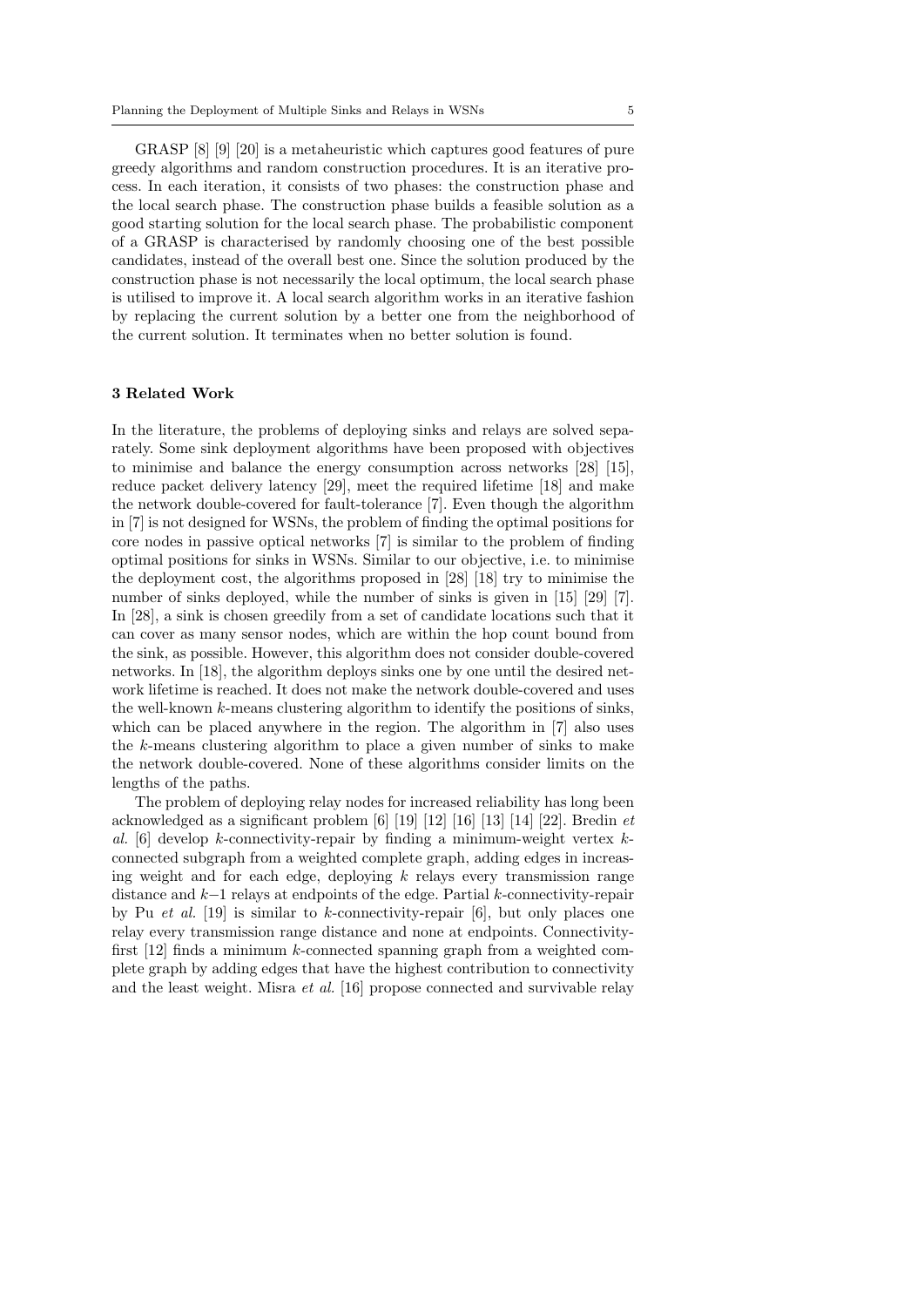node placement. Both connected and survivable assign a weight to each edge equal to the number of candidate relays the edge is incident with. Connected relay node placement computes a low weight connected subgraph, while survivable relay node placement computes a low weight 2-connected subgraph. Relays are then deployed at the candidate locations that appear in the subgraph. Kashyap et al. [13] propose k-vertex connectivity, where from a complete graph of cluster heads, it assigns edge weights, finds a minimum cost vertex k-connected spanning subgraph, and deploys relays along the subgraph's edges. Lanza-Gutierrez et al. [14] solve the problem of relay node placement using parallel genetic algorithms to reduce computation time.

The relay placement algorithm proposed in [22], GRASP-ABP, is also a GRASP-based local search algorithm. It uses Length-constrained Connectivity and Rerouting Centrality (l-CRC) to identify critical nodes. After identifying the critical nodes, relays are deployed around those nodes to preserve backup paths if they die. By restricting attention to nodes with high centrality, we can focus on the most important nodes. Thus, l-CRC allows us to trade off the deployment cost against the robustness of the network. GRASP-ABP with l-CRC has been shown to deploy fewer relays compared to the algorithm in [6] [19].

#### 4 Multiple Sink Placement (MSP)



Fig. 1 Illustration of the MSP problem. (a) A WSN with four candidate sinks and (b) the double-covered WSN where  $l_{\text{max}} = 3$ .

We partition nodes into a set of sensors  $T$  and sinks  $S$ . In the graph representation of a WSN,  $V = T \cup S$ . Note that at this stage we do not use relays. A sensor is double-covered if and only if it has at least two paths of length  $\leq l_{\text{max}}$  to two sinks in S. If a sensor is not double-covered, it is *uncovered.* We define a WSN as double-covered if each sensor  $v \in T$  is double-covered. In the multiple sink placement problem, given a graph  $G = (T \cup A_S, E)$ , where  $A_{\rm S}$  is a set of candidate locations for sinks with a non-negative cost function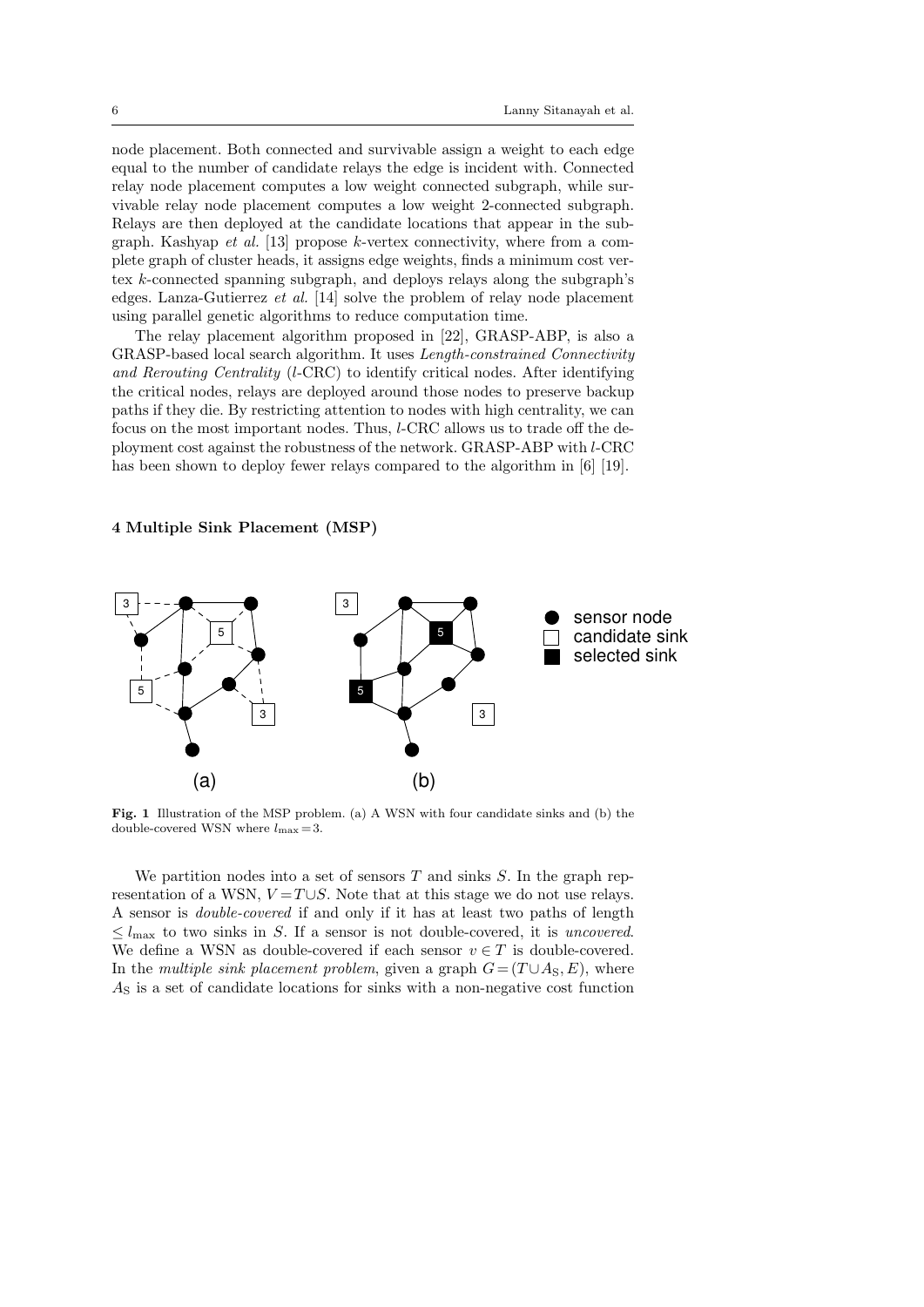$c: A_S \to \mathbb{R}$ , we find a minimum cost subset  $S \subseteq A_S$  such that  $H = (T \cup S, E \downarrow_{T \cup S})$ is double-covered.

We illustrate this problem in Figure 1. Figure  $1(a)$  illustrates a WSN with four candidate locations to deploy sinks, where the numbers represent the costs. In order to make the WSN double-covered with  $l_{\text{max}} = 3$ , we need to deploy the two sinks as shown in Figure  $1(b)$ . The total cost of sink deployment in this example is 10 units.

To solve the multiple sink placement problem, we present Greedy-MSP, a greedy-based algorithm, and GRASP-MSP, a local search algorithm that uses the GRASP technique [8] [9] [20]. To speed-up our algorithms' processing time, we compute the shortest path from all sensors to all candidate sinks once in the beginning and store the length of the shortest path in Distance table, while the parent of each sensor is stored in Parent table. A parent of a sensor node is the next node on the shortest path to a candidate sink. For example, for  $G = (T \cup A_S, E)$ , Distance  $G(v, w)$  shows the length of the shortest path from a sensor  $v \in T$  to a candidate sink  $w \in A_S$ , while  $Parent_G(v, w)$  shows the parent of a sensor v on the shortest path to a candidate sink  $w \in A_S$ .

## 4.1 Greedy Algorithm for Multiple Sink Placement (Greedy-MSP)

Greedy-MSP is similar to the Heuristic Opt Multisink Place (HOMP) algorithm by Xu and Liang [28], but instead of deploying a minimum number of sinks to make a network single-covered, it considers double-covered networks. Greedy-MSP takes as input the original graph  $G = (T \cup A_S, E)$ , the set T of sensors, the set  $A_{\rm S}$  of candidate sinks, the cost function c, the pre-computed  $Distance_G$  table, and the maximum acceptable path length  $l_{\text{max}}$ . Greedy-MSP selects the best sinks one by one until all sensors are double-covered. In each iteration, the greedy move picks the best sink from the set of candidate sinks that can minimise the number of uncovered sensors. The best sink is the one that together with the previously chosen sinks can minimise the number of uncovered sensors. In Greedy-MSP, if two or more sinks offer the same number of uncovered sensors, the lowest cost sink is selected. If there are ties, we select one randomly. The iteration stops when all sensors are double-covered or all candidate sinks have been selected.

# 4.2 Greedy Randomised Adaptive Search Procedure for Multiple Sink Placement (GRASP-MSP)

To tackle the issue of local minima, we present GRASP-MSP to solve the multiple sink placement problem. As with other GRASP-based algorithms, GRASP-MSP consists of two steps: construction phase to construct an initial feasible solution and local search phase to explore the neighbourhood of the initial solution, looking for lower cost solutions.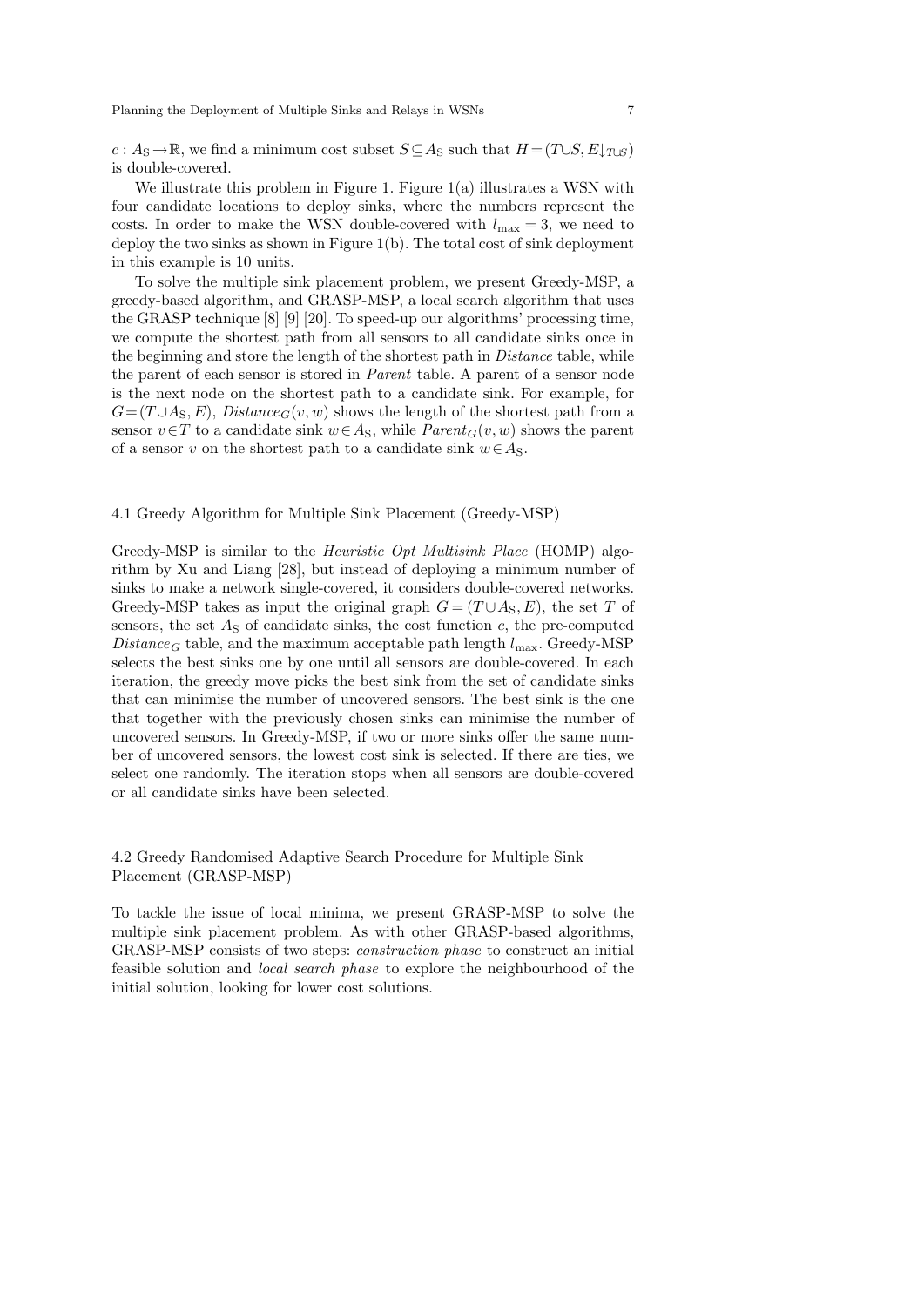## 4.2.1 Construction Phase

In the construction phase, we find  $S$ , an initial set of sinks. Instead of selecting the best candidate sink from  $A<sub>S</sub>$  to be put in S, which can minimise the number of uncovered sensors, we add randomisation to the initial solution by choosing a sink from  $A<sub>S</sub>$  randomly. This random selection is repeated until the network is double-covered or all candidate sinks have been chosen.

## 4.2.2 Node-based Local Search

Let  $S$  be the set of sinks. We explore the neighbourhood of the current solution by adding a new sink  $s \in A_S \backslash S$  into S that can eliminate some existing sinks from S to reduce the total sink cost. This move must always ensure that the network is double-covered.

#### 4.2.3 Algorithm Description

The GRASP-MSP pseudocode is given in Algorithm 1. It takes as input the original graph  $G = (T \cup A_S, E)$ , the set T of sensors, the set  $A_S$  of candidate sinks, the cost function c, the pre-computed  $Distance_G$  table, the maximum acceptable path length  $l_{\text{max}}$ , and the number of iterations (*max iterations*). In each iteration, the construction phase to find the initial set of sinks  $S$  is executed in line 3. The local search starts with the initialisation of the best set and the best cost in line 6. The loop from line 7 to 22 searches for the best move, i.e. finding a new sink  $r \in A_S \backslash S$  that can eliminate as many existing sinks from S as possible. The loop from line 9 to 15 tries to find the set  $Z \subseteq S$ of existing sinks that are safe to be removed after the insertion of  $r$ . The sinks in Z are safe to be removed if all sensors in  $H = (T \cup S \cup \{r\} \setminus Z, E \downarrow_{T \cup S \cup \{r\} \setminus Z})$ are double-covered. In line 16, we check if the new solution reduces the total cost of the current best solution. If the total cost can be reduced, we reset the set of the best set in line 17. If the total cost is the same, we keep this new solution in the set of the best set as shown from line 19 to 21. When all moves have been evaluated, we check in line 23 if an improving solution has been found. If the moves produce a better solution, the set of sinks S is updated in line 24 by selecting one best set randomly from the set of the best set. Then, the local search continues. If, at the end of the local search, we find a better solution compared to the best solution found so far, we update in line 29 the set of sinks and the lowest total cost found. The best sink set  $S^*$  is returned in line 32.

#### 5 Evaluation of Greedy-MSP and GRASP-MSP

In this section, we evaluate Greedy-MSP and GRASP-MSP, and we show that while Greedy-MSP has the shortest runtime, GRASP-MSP finds the lowest cost sink deployment compared to other closely-related algorithms.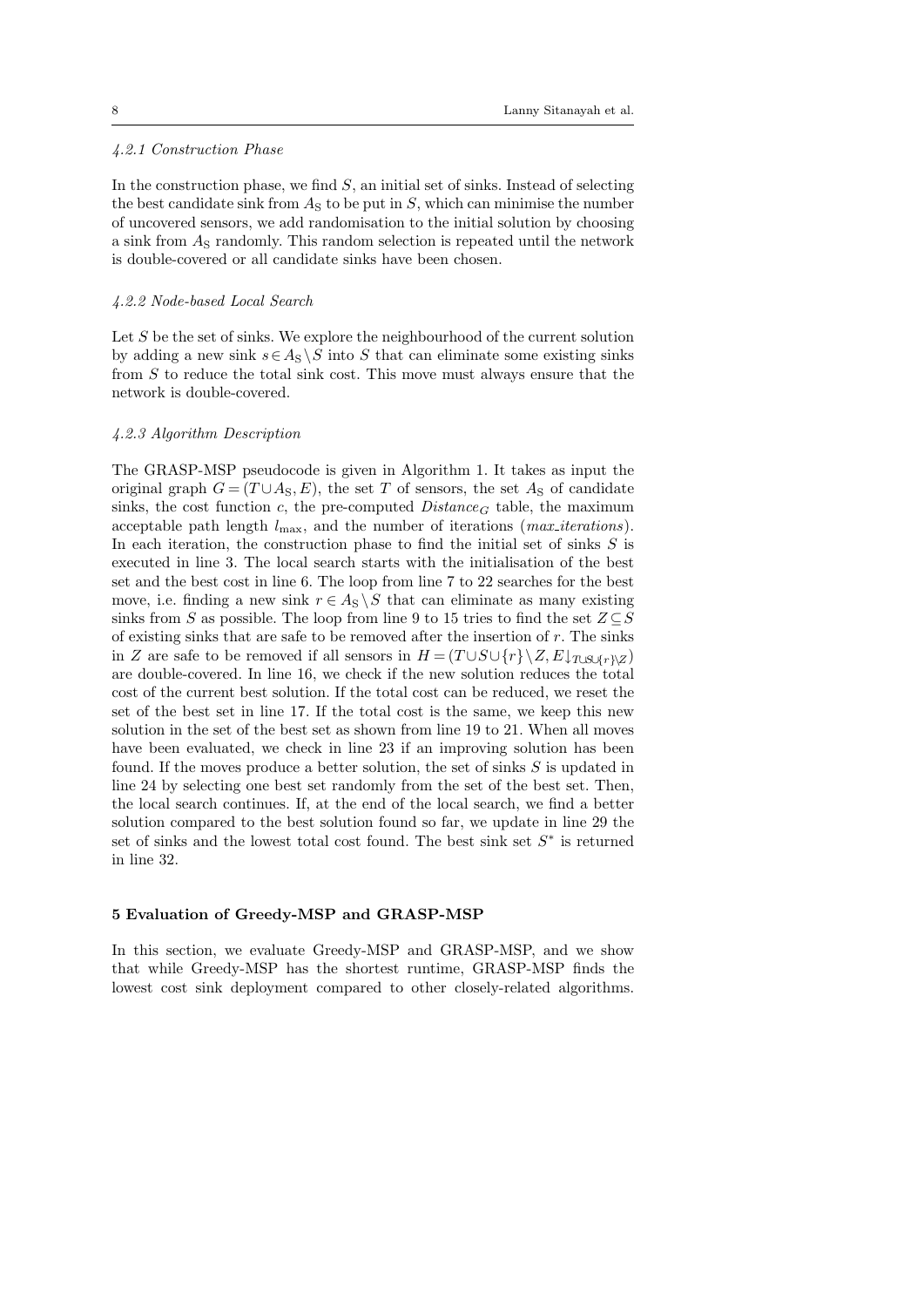```
Algorithm 1: GRASP-MSP
    \overline{\text{Input: } G, T, A_{S}, c, Distance_G, l_{\max}, max\_iterations}Output: S
∗
 1 best_value \leftarrow \infty;
 2 for i \leftarrow 1 to max iterations do /* Construction phase */
 3 Find S by choosing sinks from A_S randomly;<br>4 repeat
 4 repeat \rightarrow 1 repeat \rightarrow 1 repeat \rightarrow 1 repeat \rightarrow 5 \rightarrow 1 solution_updated \leftarrow false;
              solution\_updated \leftarrow false;6 best_set<sub>0</sub> \leftarrow S; best_cost \leftarrow \sum_{v \in S} c_v; best_num_set \leftarrow 1;
 7 for each r \in A_S \backslash S do
 8 Z \leftarrow \emptyset:
 9 foreach t∈S do
10 Z \leftarrow Z \cup \{t\}; H \leftarrow (T \cup S \cup \{r\} \setminus Z, E \downarrow_{T \cup S \cup \{r\} \setminus Z});11 Calculate num uncovered in H using Distance_G and l_{\text{max}}<br>12 if num uncovered > 0 then
                        if num\_uncovered > 0 then
13 Z \leftarrow Z \setminus \{t\};14 end
15 end
16 if \sum_{v \in \mathcal{S} \cup \{r\} \setminus Z} c_v < best\_cost then
17 best_num_set \leftarrow 0;
18 end
{\bf 19} \qquad \qquad \text{if $\sum_{v\in \mathrm{S}\cup \{r\}\setminus Z$ $c_v\leq $best\_cost$ and } $S\cup \{r\}\setminus Z\notin {best\_set$ then}20 best_set<sub>best_num_set</sub> ← S\cup{r}\Z; best_cost ← \sum_{v \in S \cup \{r\} \setminus Z} c_v;
                        best\_num\_set \leftarrow best\_num\_set + 1;21 end
22 end
23 if \mathit{best\_cost} \lt \sum_{v \in S} c_v then
24 S← select a set randomly from best_set;
25 solution_updated ← true;
26 end
27 until solution_updated = false;
\begin{array}{ccc} {\bf 28}& &{\bf if}\ \sum_{v\in S}\ {\bf 29}& &S^*\ Kend{array}/* Best solution update */*\leftarrowS; best_value ← \sum_{v \in S} c_v;
30 end
31 end
32 return S^*;
```
GRASP-MSP finds comparable solutions to a linear programming model, with marginally faster runtime. We evaluate the performance of the algorithms using the following metrics:

- 1. Average number of sinks needed and average total sink cost. We compare the effectiveness of the algorithms in finding the minimum cost solution to the same problem. We expect that GRASP-MSP deploys the fewest sinks and has the lowest cost solution compared to other algorithms. We also expect Greedy-MSP's solution to have slightly more sinks than GRASP-MSP's, but it should be comparable to other multiple sink placement algorithms.
- 2. Average runtime. We expect both Greedy-MSP and GRASP-MSP to be more efficient than the other algorithms.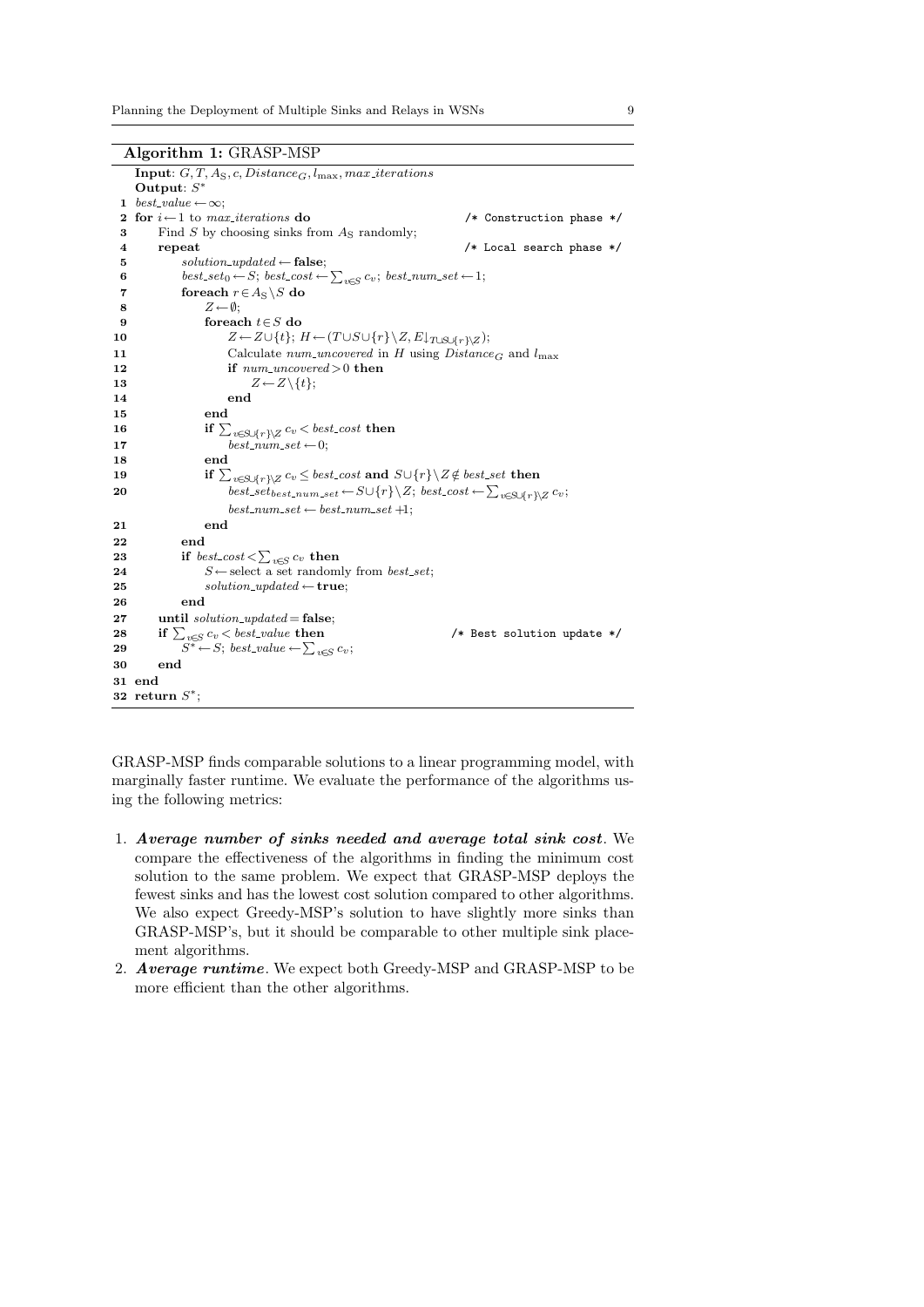The results presented here are based on the average of 20 randomly generated network deployments that are simulated 31 times each. We presented the average based on the median values because our data is not symmetrically distributed. The network consists of 100 sensor nodes deployed within randomly perturbed grids, where a sensor node is placed in a unit grid square of  $8m \times$ 8m and the coordinates are perturbed. To get sparse networks (average degree 2-3), we generate more grid points than the number of nodes. We use  $11 \times$ 11 grid squares to randomly deploy 100 sensor nodes. 25 candidate sinks are also distributed in a grid area, where a candidate occupies a unit grid square of  $18m \times 18m$ . The coordinates for the sensors and candidate sinks are given in [21]. Both sensor nodes and sinks use 10-metre transmission range, which is realistic for 0 dBm transmission power in indoor environments [27].

We compare Greedy-MSP and GRASP-MSP to Minimise the Number of Sinks for Fault-Tolerance (MSFT), Cluster-Based Sampling for Multiple Sink Placement (CBS-MSP) and the linear programming solution. Since there are no existing algorithms in the literature that share the same objectives as ours, we take the closest approaches and modify them to be comparable. MSFT and CBS-MSP are algorithms based on the well-known  $k$ -means clustering algorithm. MSFT is the modification of Minimise the Number of Sinks for a Predefined Minimum Operation Period (MSPOP) [18]. MSPOP is similar to Greedy-MSP in the sense that both algorithms greedily place sinks until an objective is met. However, in MSPOP, sinks can be deployed anywhere and the objective is a required network lifetime. As the modification of MSPOP, MSFT has candidate locations and keeps adding sinks until the network is doublecovered. CBS-MSP is the modification of Cluster-Based Sampling (CBS) proposed in [7]. In CBS, the number of sinks is given and the objective is to minimise the total road distance from all nodes to the sinks where each node is required to be double-covered. Unlike CBS, CBS-MSP tries to reduce the number of sinks and thus the deployment cost. We implement CBS-MSP using path length to represent distance between two nodes and also we have path length restrictions. In each iteration, both CBS and CBS-MSP try to find the best sink locations to ensure the network is double-covered. The k-means clustering algorithm is used in these algorithms to divide the network into clusters and to find the position of each sink, which is in the centre of a cluster.

MSFT, CBS-MSP and GRASP-MSP are all randomised local search algorithms. As a stopping criterion, we allow a maximum number of iterations, MaxIter, and compare versions with different values. We consider values of 1, 10 and 100 for MSFT and CBS-MSP, and restrict to values of 1 and 10 for GRASP-MSP, since experience on similar sized problems has shown that higher iterations rarely produce better solutions. In our Greedy-MSP and GRASP-MSP, if two or more moves offer the same solution, we select one randomly. We also consider Greedy-MSP-All and GRASP-MSP-All, where if there exists more than one best move, we evaluate them all.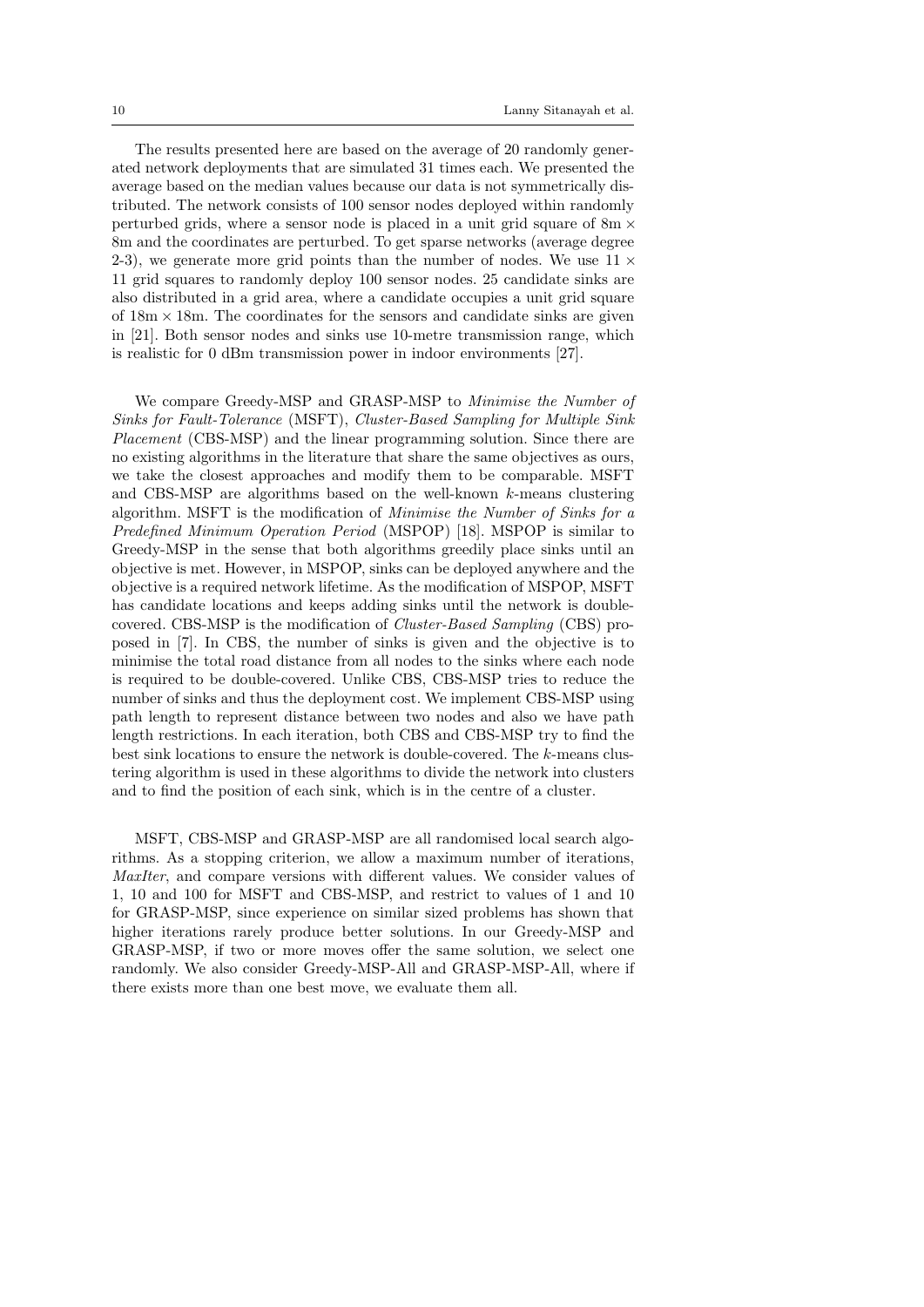For comparison, we implement a binary linear programming model, with the objective to minimise the total sink cost, i.e.

$$
\min \sum_{j \in S} c_j x_j \tag{4}
$$

subject to the following constraints

$$
\sum_{j \in S} l_{ij} x_j \ge 2; \ \forall i \in T
$$
 (5)

$$
x_j \in \{0, 1\}; \ j \in S \tag{6}
$$

 $c_j$  is the cost of a candidate sink  $x_j$ . Constraint (5) guarantees each sensor node has at least two length-bounded paths to two sinks.  $l_{ij}$  has value 1 if the shortest path length from sensor node i to sink j is less than  $l_{\text{max}}$ , and otherwise 0. In the second constraint, a candidate sink is either selected to be deployed or not. The binary linear programming is implemented in Matlab, while the other algorithms are written in  $C++$ .

We first assume all candidate sinks have the same cost and consider two cases where the maximum acceptable path length from each sensor node to a sink is either 6 or 10. The average number of sinks deployed by each algorithm is shown in Figure 2 and the average runtime is in Table 1. Firstly, the results show that all variants of simulated GRASP-MSP deploy the same average number of sinks. However, more iterations and computation of all best moves incur longer runtime. Secondly, the results show that GRASP-MSP even with only  $MaxIter = 1$  already has the same average number of sinks as the linear programming solution (the Wilcoxon signed-rank test, with  $p$ -value < 0.0001), but with shorter runtime ( $p$ -value  $< 0.0001$ ). It also outperforms MSFT, CBS-MSP and Greedy-MSP. For example, it requires fewer sinks than MSFT with  $MaxIter = 100$  and has faster runtime than MSFT with  $MaxIter = 1$ , both with p-values less than 0.0001. Greedy-MSP has the shortest runtime, but it places more sinks compared to GRASP-MSP. We also observe that the average number of deployed sinks decreases when the maximum path length increases because each sink in the network can cover more sensor nodes.

We also consider a more realistic scenario where the deployment costs for all candidate sinks are different, for example due to cabling and installation costs. We compare the performance of the algorithms using the same sink cost  $(c<sub>S</sub>)$ , i.e. 3 units and different sink costs, which are selected randomly in the interval [3, 6]. The results for the average total sink cost and the average runtime with  $l_{\text{max}} = 6$  are presented in Figure 3 and Table 2, respectively. These results show similar trends to the previous ones when we vary the maximum path lengths. That is, GRASP-MSP achieves the same cost as the linear programming solution, while Greedy-MSP has the shortest runtime in all scenarios.

We evaluate the performance of GRASP-MSP against the linear programming solution when the density of the network increases. We double the number of sensor nodes from 100 to 200 while keeping the area fixed. As a result,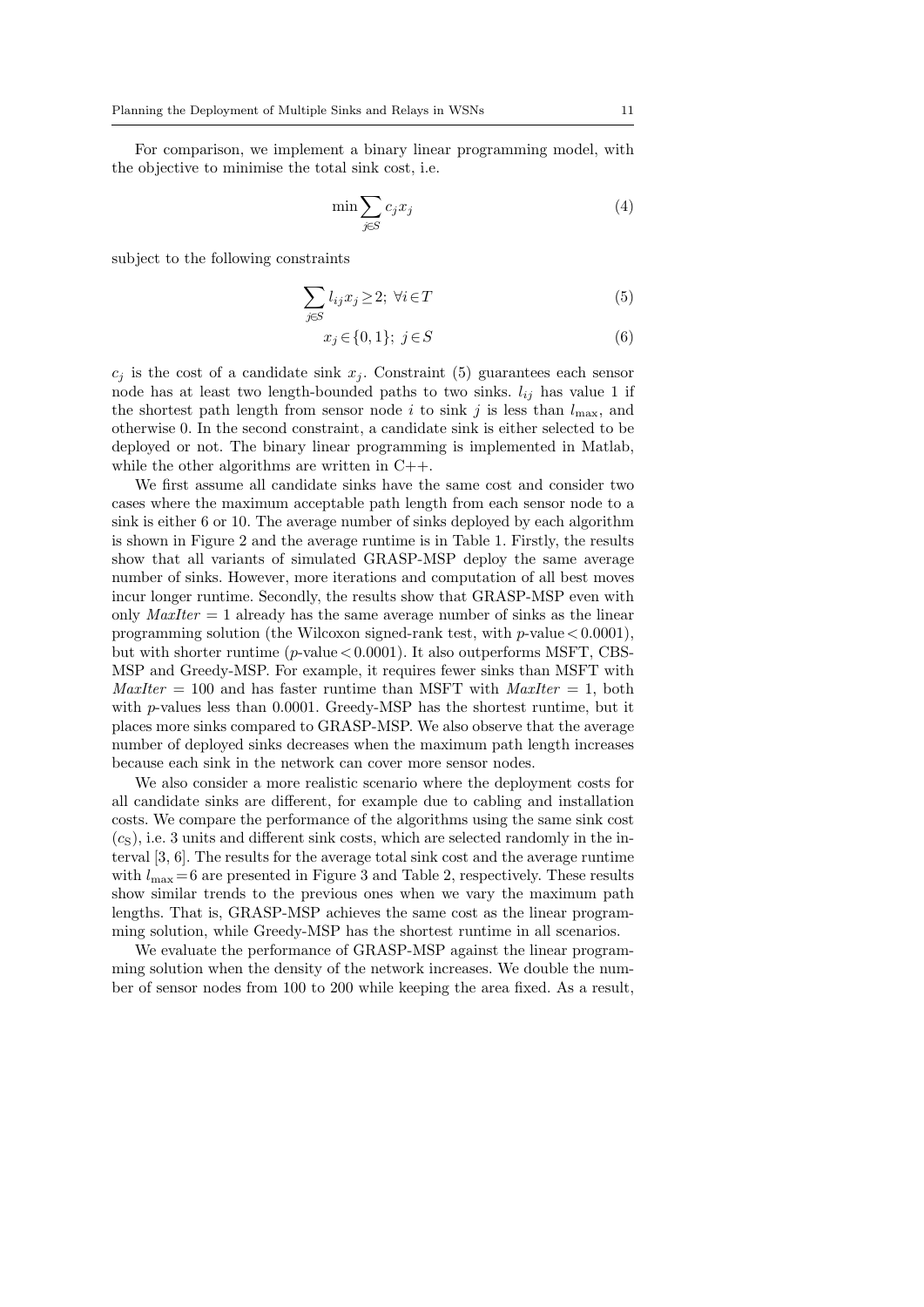

Fig. 2 Average number of sinks needed for multiple sink placement algorithms versus maximum path length

Table 1 Multiple sink placement algorithms' average runtime with different maximum path length

| Algorithms                        | Average runtime (sec) |                  |  |
|-----------------------------------|-----------------------|------------------|--|
|                                   | $l_{\rm max} = 6$     | $l_{\rm max}=10$ |  |
| $MST-MaxIter=1$                   | 0.4179                | 0.0337           |  |
| $MSFT-MaxIter=10$                 | 4.1518                | 0.3067           |  |
| $MSFT-MaxIter=100$                | 41.2484               | 3.1048           |  |
| $CRS\text{-}MSP\text{-}MaxIter=1$ | 1.0188                | 0.0220           |  |
| $CBS-MSP-MaxIter=10$              | 9.7818                | 0.2146           |  |
| $CBS-MSP-MaxIter=100$             | 97.4409               | 2.0861           |  |
| Greedy-MSP                        | 0.0022                | 0.0021           |  |
| Greedy-MSP-All                    | 7.9480                | 0.0059           |  |
| $GRASP-MSP-MaxIter=1$             | 0.0088                | 0.0064           |  |
| $GRASP-MSP-All-MaxIter=1$         | 0.0151                | 0.0120           |  |
| GRASP-MSP-MaxIter=10              | 0.0766                | 0.0455           |  |
| GRASP-MSP-All-MaxIter=10          | 0.1218                | 0.0871           |  |
| Linear Programming Solution       | 0.0727                | 0.0867           |  |

the average degree of a sensor node increases from 3 to 7. We present the average number of deployed sinks out of 25 candidate sinks in Figure 4 and the average runtime in Table 3. Compared to the linear programming, GRASP-MSP with  $MaxIter = 1$  has the shortest runtime and the same average number of sinks with p-values less than 0.0001.

At this stage, finding the linear programming solution is sufficient for the multiple sink placement problem. Nevertheless, the GRASP-MSP performance gives us confidence to use the same local search technique for the more com-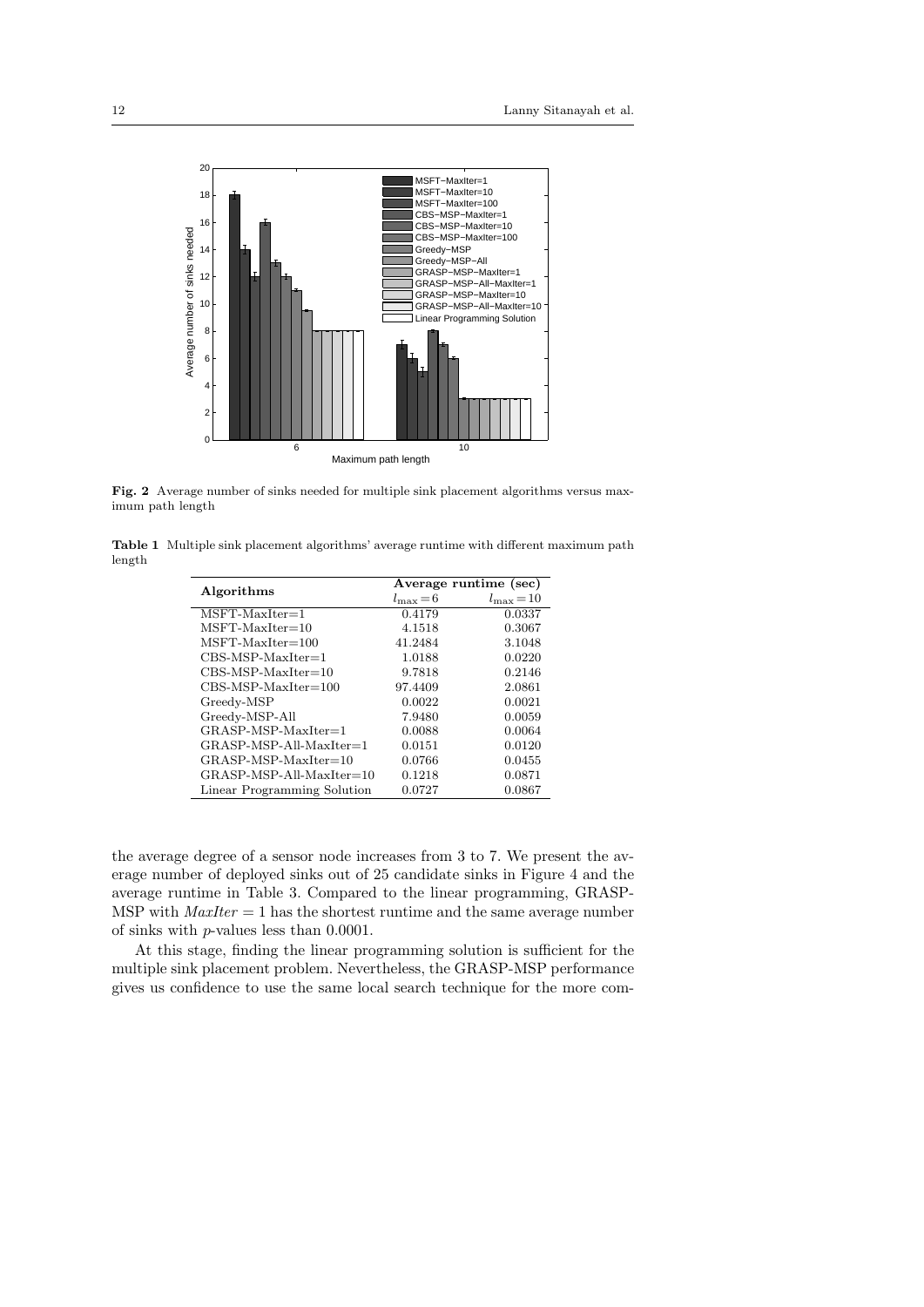

Fig. 3 Average total sink cost for multiple sink placement algorithms versus sink cost

|  | <b>Table 2</b> Multiple sink placement algorithms' average runtime with different sink cost |  |  |  |  |  |  |  |  |
|--|---------------------------------------------------------------------------------------------|--|--|--|--|--|--|--|--|
|--|---------------------------------------------------------------------------------------------|--|--|--|--|--|--|--|--|

| Algorithms                         | Average runtime (sec) |                |
|------------------------------------|-----------------------|----------------|
|                                    | $c_S = 3$             | $c_s = 3$ to 6 |
| $MST-MaxIter=1$                    | 0.4179                | 0.4135         |
| $MST-MaxIter=10$                   | 4.1518                | 4.1578         |
| $MSFT-MaxIter=100$                 | 41.2484               | 41.5128        |
| $CRS\text{-}MSP\text{-}MaxIter=1$  | 1.0188                | 0.9970         |
| $CRS\text{-}MSP\text{-}MaxIter=10$ | 9.7818                | 9.9196         |
| $CBS-MSP-MaxIter=100$              | 97.4409               | 99.0951        |
| Greedy-MSP                         | 0.0022                | 0.0017         |
| Greedy-MSP-All                     | 7.9480                | 8.2004         |
| $GRASP-MSP-MaxIter=1$              | 0.0088                | 0.0152         |
| $GRASP-MSP-All-MaxIter=1$          | 0.0151                | 0.0131         |
| $GRASP-MSP-MaxIter=10$             | 0.0766                | 0.1365         |
| $GRASP-MSP-All-MaxIter=10$         | 0.1218                | 0.1198         |
| Linear Programming Solution        | 0.0727                | 0.1086         |

Table 3 Multiple sink placement algorithms' average runtime with different average degree

|                             | Average runtime (sec) |                                         |  |
|-----------------------------|-----------------------|-----------------------------------------|--|
| Algorithms                  |                       | average degree $=3$ average degree $=7$ |  |
| $GRASP-MSP-MaxIter=1$       | 0.0088                | 0.0167                                  |  |
| $GRASP-MSP-All-MaxIter=1$   | 0.0151                | 0.0306                                  |  |
| $GRASP-MSP-MaxIter=10$      | 0.0766                | 0.1290                                  |  |
| GRASP-MSP-All-MaxIter=10    | 0.1218                | 0.2535                                  |  |
| Linear Programming Solution | 0.0727                | 0.0735                                  |  |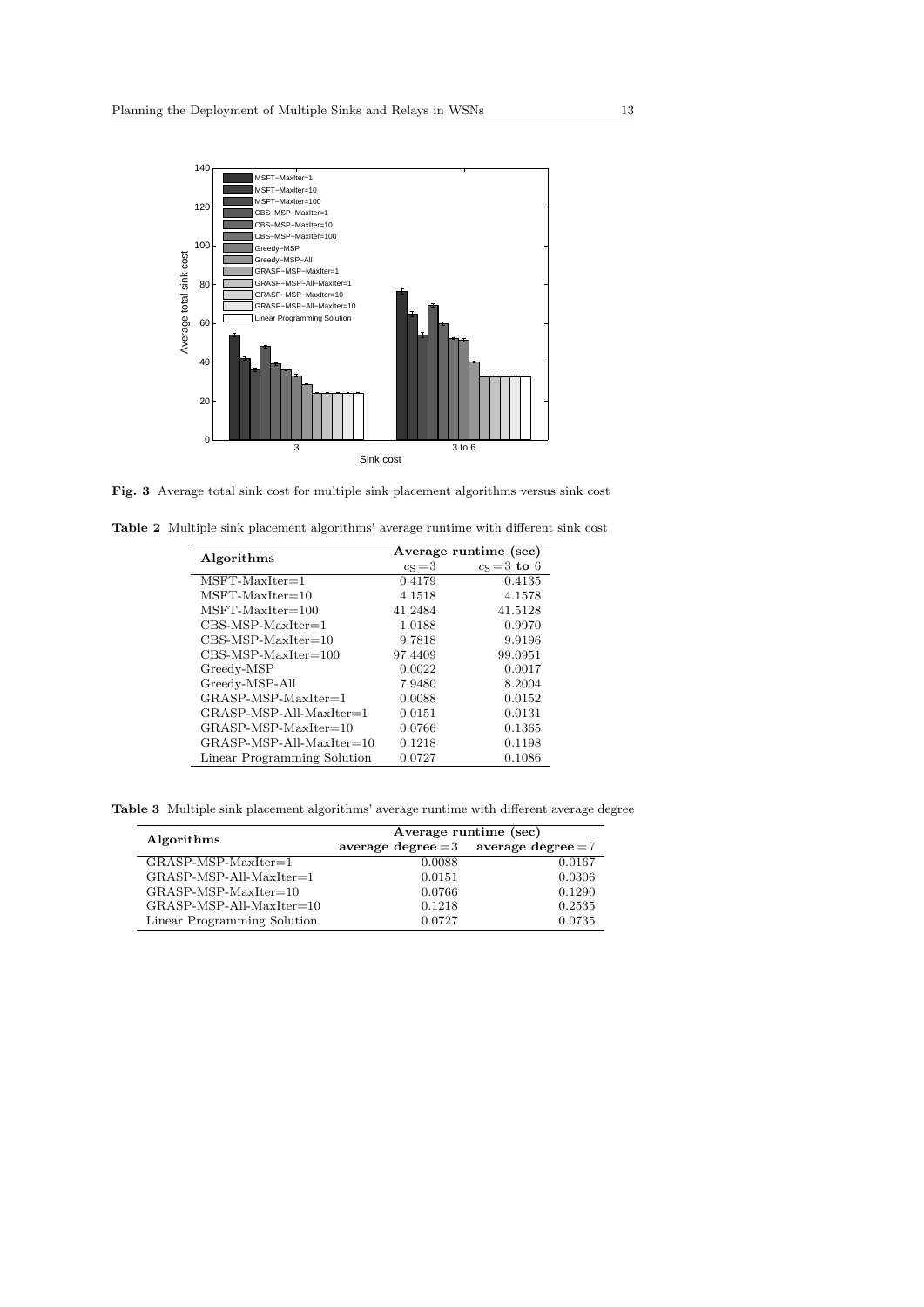

Fig. 4 Average number of sinks needed for GRASP-MSP and the linear programming solution versus average degree

plex multiple sink and relay placement problem, where a linear programming solution is not available.

# 6 Multiple Sink and Relay Placement (MSRP)



Fig. 5 Illustration of the MSRP problem. (a) A WSN with four candidate sinks and four candidate relays, and (b) the double-covered and noncritical WSN where  $l_{\text{max}} = 3$ .

For the sink and relay placement, nodes are partitioned into a set of sensors T, relays R and sinks S. In the graph representation,  $V = T \cup R \cup S$ . In the multi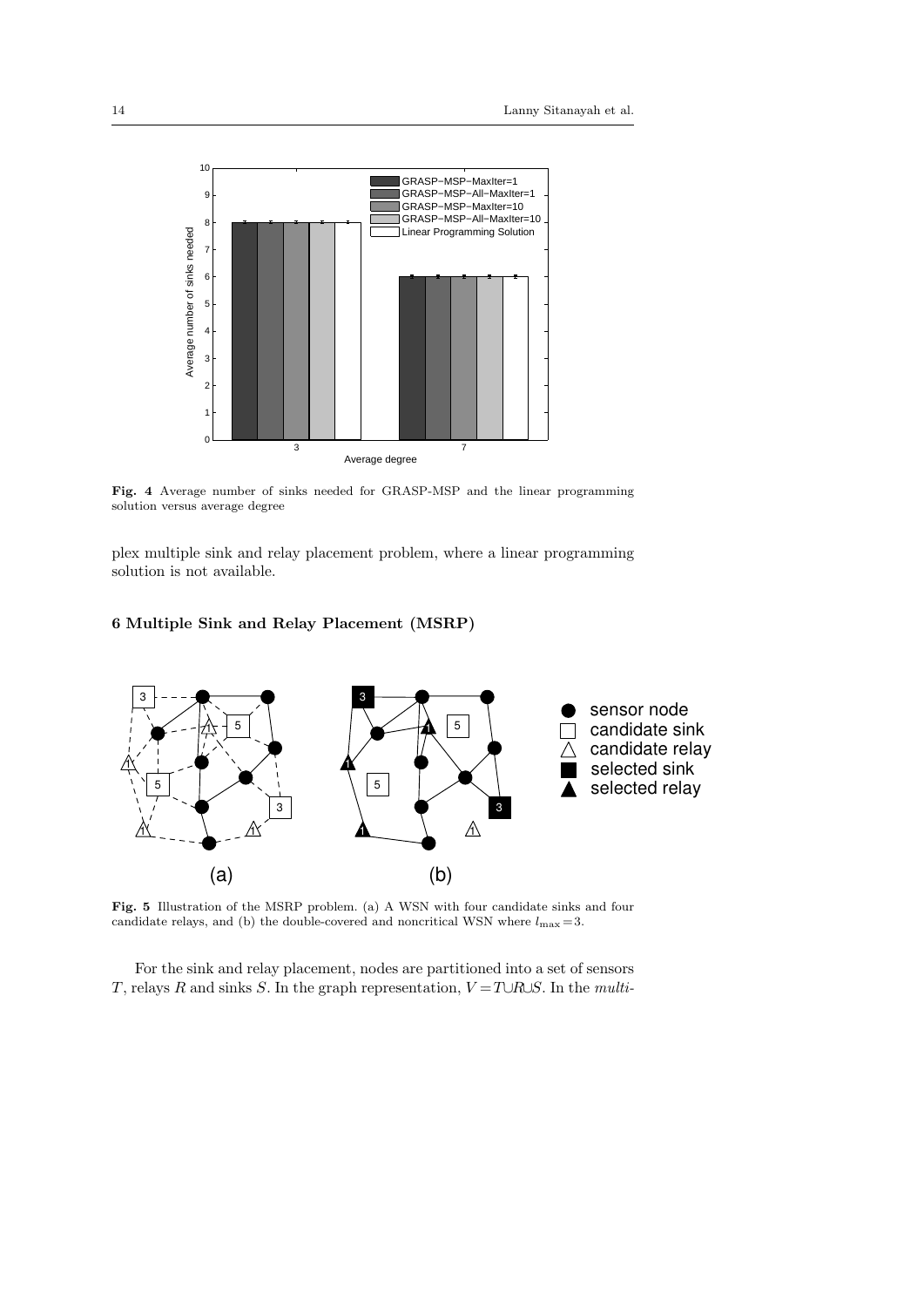ple sink and relay placement problem, given a graph  $G = (T \cup A_R \cup A_S, E)$ , where  $A_R$  and  $A_S$  are sets of candidate locations for relays and sinks, respectively, we find minimum cost subsets  $R \subseteq A_R$  and  $S \subseteq A_S$  such that  $H = (T \cup R \cup S, E \downarrow_{T \cup R \cup S})$ is double-covered and non-critical. The relay and sink candidate locations are associated with a non-negative cost function  $c : A_R \cup A_S \to \mathbb{R}$ . We assume that a relay is cheaper than a sink because sinks usually are assumed to be powered, have more memory, processing and WiFi/ethernet backhaul.

The multiple sink and relay placement problem is illustrated in Figure 5. Figure 5(a) shows a WSN with four candidate sinks and four candidate relays. The numbers in the figure represent the costs. In this example, if we choose the two 5-unit sinks, we only need to deploy the relay at the bottom-left corner to make the network double-covered and non-critical. The total cost is 11 units. However, if we choose the two 3-unit sinks as shown in Figure 5(b), we need three additional relays. The total cost of this deployment is the lowest, i.e. 9 units.

In this section, we present Greedy-MSRP and GRASP-MSRP to solve the multiple sink and relay placement problem. Both algorithms use the concept of Length-constrained Connectivity and Rerouting Centrality  $(l\text{-CRC})$  [22] to identify critical sensors. A sensor is critical if its centrality index is above a given threshold. We can raise the threshold to trade-off the deployment cost against the robustness of the network. However, in this chapter, we only assume zero threshold for full reliability. After the identification of critical sensors, some candidate relays are selected to be deployed. We identify relays that need to be deployed by finding the shortest path from each descendant of each critical sensor to a sink bypassing each critical sensor.

We first present Greedy-MSRP. Greedy-MSRP uses Greedy-MSP to deploy a minimum number of sinks and GRASP-MRP to deploy a minimum number of relays. Before presenting Greedy-MSRP, we will look at GRASP-MRP, which is a modification of GRASP-ABP from [22] to tackle both doublecovered and non-critical requirements.

6.1 Greedy Randomised Adaptive Search Procedure for Multiple Relay Placement (GRASP-MRP)

#### 6.1.1 Construction Phase

In the construction phase, we find  $R \subseteq A_{R}$ , an initial set of relays from the candidate relays, to minimise the number of uncovered and critical sensors. Initially R is an empty set. Given sets of sensors T and sinks  $S$ , we firstly find and store the length of the shortest path of each sensor to the sinks in Distance<sub>H</sub> table, where  $H = (T \cup R \cup S, E \downarrow_{\mathcal{T} \cup R \cup S})$ . If a sensor  $v \in T$  is uncovered, we try to place some relays to construct a path to a sink  $w \in S$ if  $Distance_H(v, w) > l_{\text{max}}$  but the pre-computed  $Distance_G(v, w) \leq l_{\text{max}}$ . We choose the relays that appear on the shortest path from  $v$  to  $w$  by tracing the path in  $Parent_G(v, w)$ . If a sensor needs two paths to make it double-covered,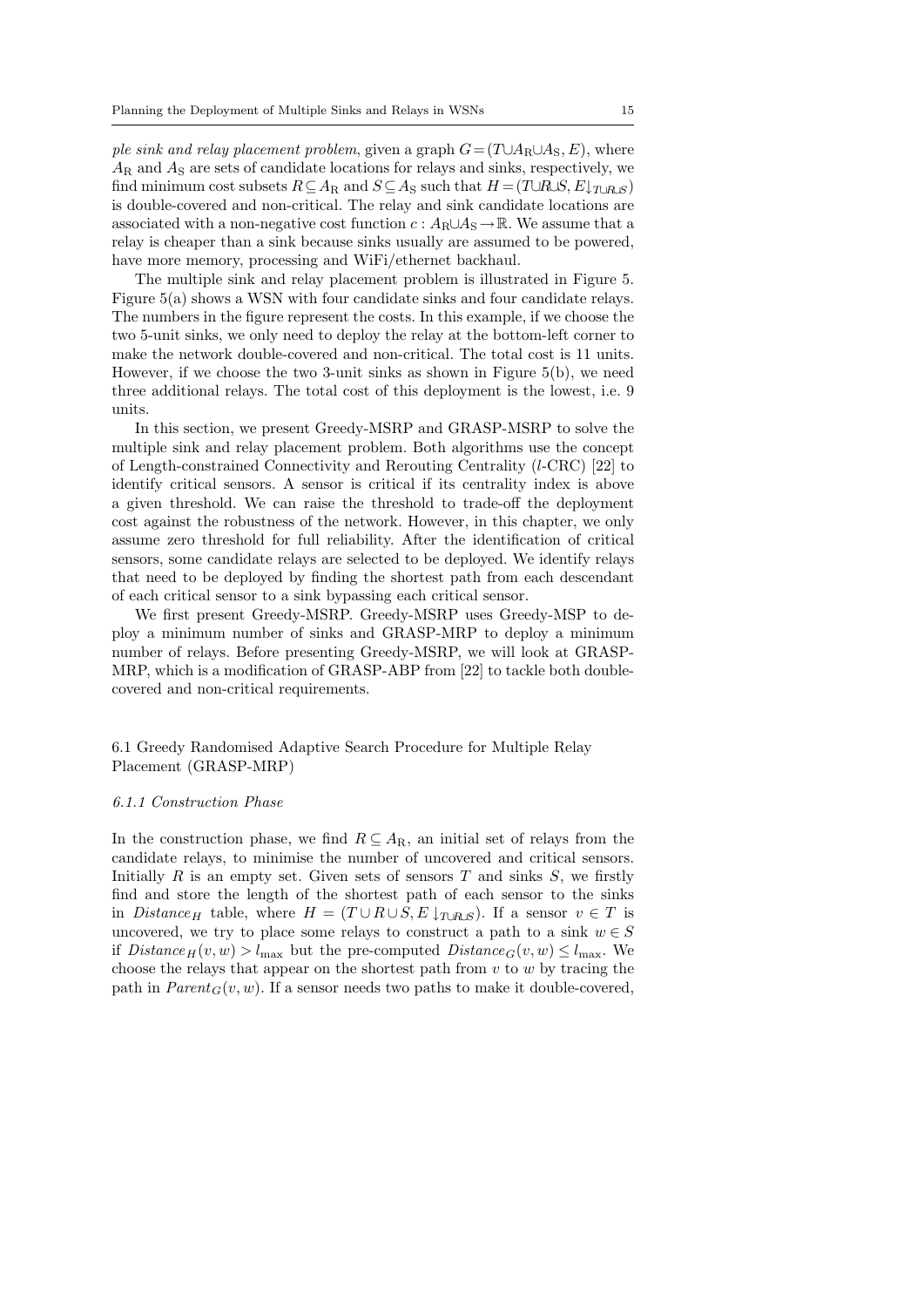this step is repeated twice. After some relays are selected from the candidate relays, we have the set of relays  $R$  that minimises the number of uncovered sensors. We then rebuild  $H = (T \cup R \cup S, E\downarrow_{T \cup R \cup S})$  and check if critical sensors exist using centrality calculation. If a sensor  $v \in T$  is critical, we deploy relays that appear on the shortest path from each descendant of  $v$  to a sink  $w \in S$ by passing v, as long as the shortest path length is  $\leq l_{\text{max}}$ . The randomisation of the initial solution is obtained by randomly selecting parents in the shortest paths if there are hop count ties.

#### 6.1.2 Node-based Local Search

Let  $R$  be the set of relays. The local search's move tries to add a new relay  $r \in A_{R} \backslash R$  into R that can eliminate as many existing relays from R as possible. This move must always ensure that the network is double-covered and noncritical.

|    | Algorithm 2: GRASP-MRP                                                                                                                               |                            |
|----|------------------------------------------------------------------------------------------------------------------------------------------------------|----------------------------|
|    | <b>Input</b> : $G, T, S, A_{R}, l_{\text{max}}, max\_iterations$                                                                                     |                            |
|    | Output: $R^*$                                                                                                                                        |                            |
|    | 1 best_value $\leftarrow \infty$ ;                                                                                                                   |                            |
|    | 2 for $i \leftarrow 1$ to max iterations do                                                                                                          | /* Construction phase */   |
| 3  | Find initial $R$ :                                                                                                                                   |                            |
| 4  | repeat                                                                                                                                               | /* Local search phase */   |
| 5  | solution_updated $\leftarrow$ false;                                                                                                                 |                            |
| 6  | $best_set \leftarrow R$ ; best_number $\leftarrow  R $ ;                                                                                             |                            |
| 7  | foreach $r \in A_{R} \backslash R$ do                                                                                                                |                            |
| 8  | $Z \leftarrow \emptyset$ ;                                                                                                                           |                            |
| 9  | for each $t \in R$ do                                                                                                                                |                            |
| 10 | $Z \leftarrow Z \cup \{t\}; H \leftarrow (T \cup R \cup \{r\} \setminus Z \cup S, E \downarrow_{\mathcal{T} \cup R \cup \{r\} \setminus Z \cup S});$ |                            |
| 11 | Calculate $Distance_H$ ;                                                                                                                             |                            |
| 12 | Calculate num_uncovered and num_critical in $H$ using $Distance_H$                                                                                   |                            |
|    | and $l_{\text{max}}$ ;                                                                                                                               |                            |
| 13 | if $num\_uncovered > 0$ or $num\_critical > 0$ then                                                                                                  |                            |
| 14 | $Z \leftarrow Z \setminus \{t\};$                                                                                                                    |                            |
| 15 | end                                                                                                                                                  |                            |
| 16 | end                                                                                                                                                  |                            |
| 17 | if $ R - Z +1$ < best_number then                                                                                                                    |                            |
| 18 | $best_set \leftarrow R \cup \{r\} \setminus Z$ ; $best_number \leftarrow  R  -  Z  + 1$ ;                                                            |                            |
| 19 | end                                                                                                                                                  |                            |
| 20 | end                                                                                                                                                  |                            |
| 21 | if best_number $\lt  R $ then                                                                                                                        |                            |
| 22 | $R \leftarrow best\_set$                                                                                                                             |                            |
| 23 | solution_updated $\leftarrow$ true;                                                                                                                  |                            |
| 24 | end                                                                                                                                                  |                            |
| 25 | until solution_updated = false;                                                                                                                      |                            |
| 26 | if $ R  < best\_value$ then                                                                                                                          | /* Best solution update */ |
| 27 | $R^* \leftarrow R$ ; best_value $\leftarrow  R $ ;                                                                                                   |                            |
| 28 | end                                                                                                                                                  |                            |
|    | 29 end                                                                                                                                               |                            |
|    | 30 return $R^*$ ;                                                                                                                                    |                            |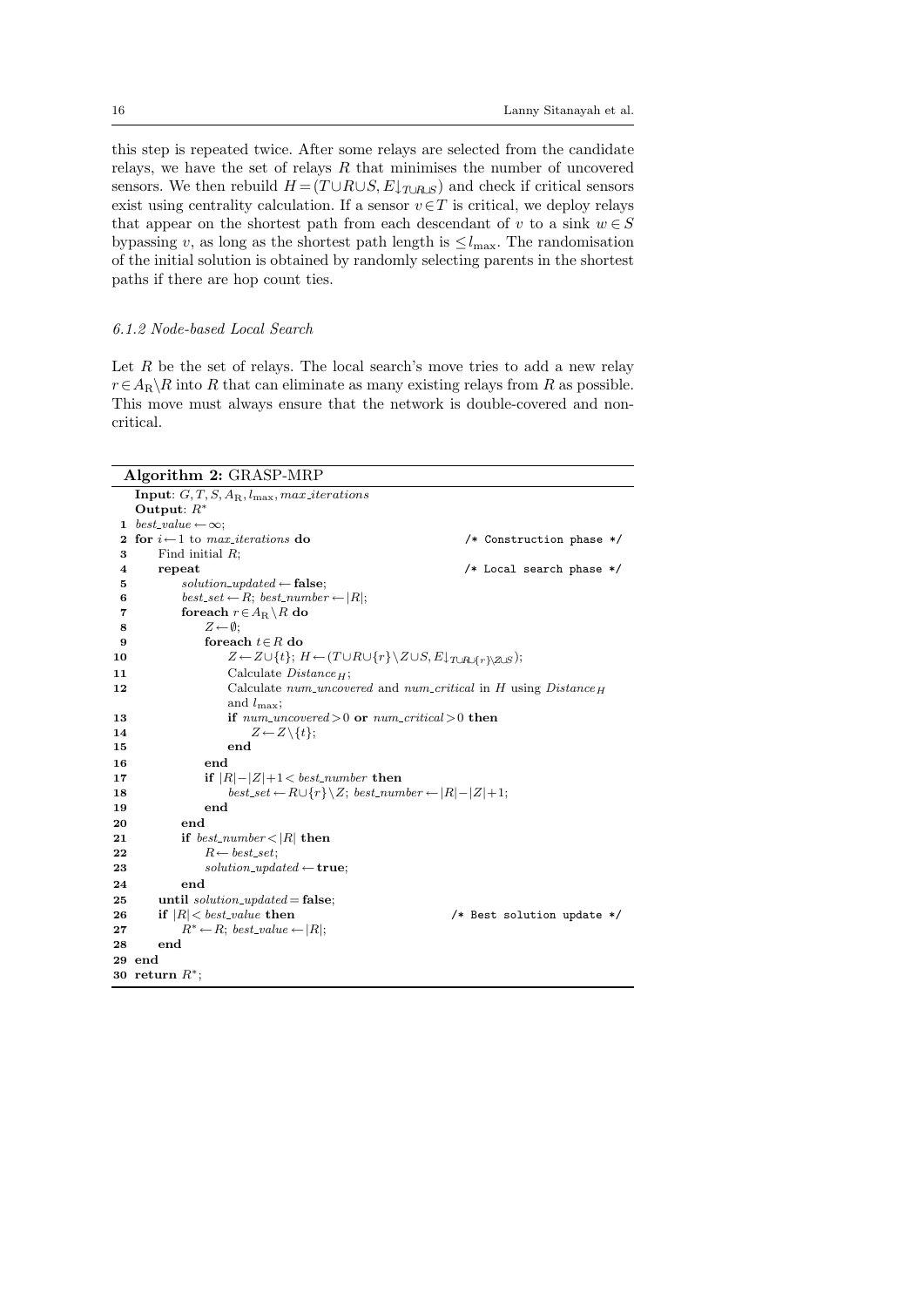#### 6.1.3 Algorithm Description

Algorithm 2 shows the pseudocode for GRASP-MRP. It takes as input the original graph  $G = (T \cup A_R \cup A_S, E)$ , the set T of sensors, the set S of sinks, the set  $A_R$  of candidate relays, the maximum acceptable path length  $l_{\text{max}}$ , and the number of iterations (max iterations). In each iteration, the construction phase to find the initial set of relays  $R$  to minimise the number of uncovered and critical sensors is executed in line 3. The local search starts with the initialisation of the best set and the best number of relays in line 6. The loop from line 7 to 20 searches for the best move to find a new relay  $r \in A_{R} \backslash R$ that can eliminate as many existing relays from  $R$  as possible. The loop from line 9 to 16 finds the set  $Z \subseteq R$  of existing relays that are safe to be removed after the insertion of  $r$ . The relays in  $Z$  are safe to be removed if all sensors in  $H = (T \cup R \cup \{r\} \setminus Z \cup S, E \downarrow_{\mathcal{I} \cup R \cup \{r\} \setminus Z \cup S})$  are double-covered and non-critical. We check in line 17 if the new solution has fewer relays than the current best solution. If the number of relays can be reduced, the best set and the best number of relays are updated in line 18. When all local search moves have been evaluated, we check if an improving solution has been found in line 21. If the moves produce a better solution, the set of relays  $R$  is updated in line 22. Then, the local search continues. If, at the end of the local search, we find a better solution compared to the best solution found so far, we update in line 27 the set of relays and the least number of relays used. Finally, the best relay set  $R^*$  is returned in line 30.

# 6.2 Greedy Algorithm for Multiple Sink and Relay Placement (Greedy-MSRP)

After describing GRASP-MRP, we are now ready to present Greedy-MSRP for the multiple sink and relay placement problem. Greedy-MSRP uses Greedy-MSP to select a minimum number of sinks to make a network double-covered and GRASP-MRP to deploy a minimum number of relays to make the network non-critical. Greedy-MSRP takes as input the original graph  $G = (T \cup$  $A_R \cup A_S, E$ , the set T of sensors, the set  $A_R$  of candidate relays, the set  $A<sub>S</sub>$  of candidate sinks, the cost function c, the pre-computed Distance<sub>G</sub> table, the maximum acceptable path length  $l_{\text{max}}$ , and the number of iterations (max iterations) for GRASP-MRP. Initially, Greedy-MSRP calls Greedy-MSP to find the set of sinks. Since the cost of a sink is assumed to be more expensive than the cost of a relay, Greedy-MSRP tries to reduce the total deployment cost by trading some sinks with relays. The deployed sinks are removed one by one, starting from the last one inserted into the set, and more relays are added in the network. However, this swap must ensure that the network is always double-covered and non-critical. If all sensors are double-covered and non-critical, GRASP-MRP is called to find the set of relays.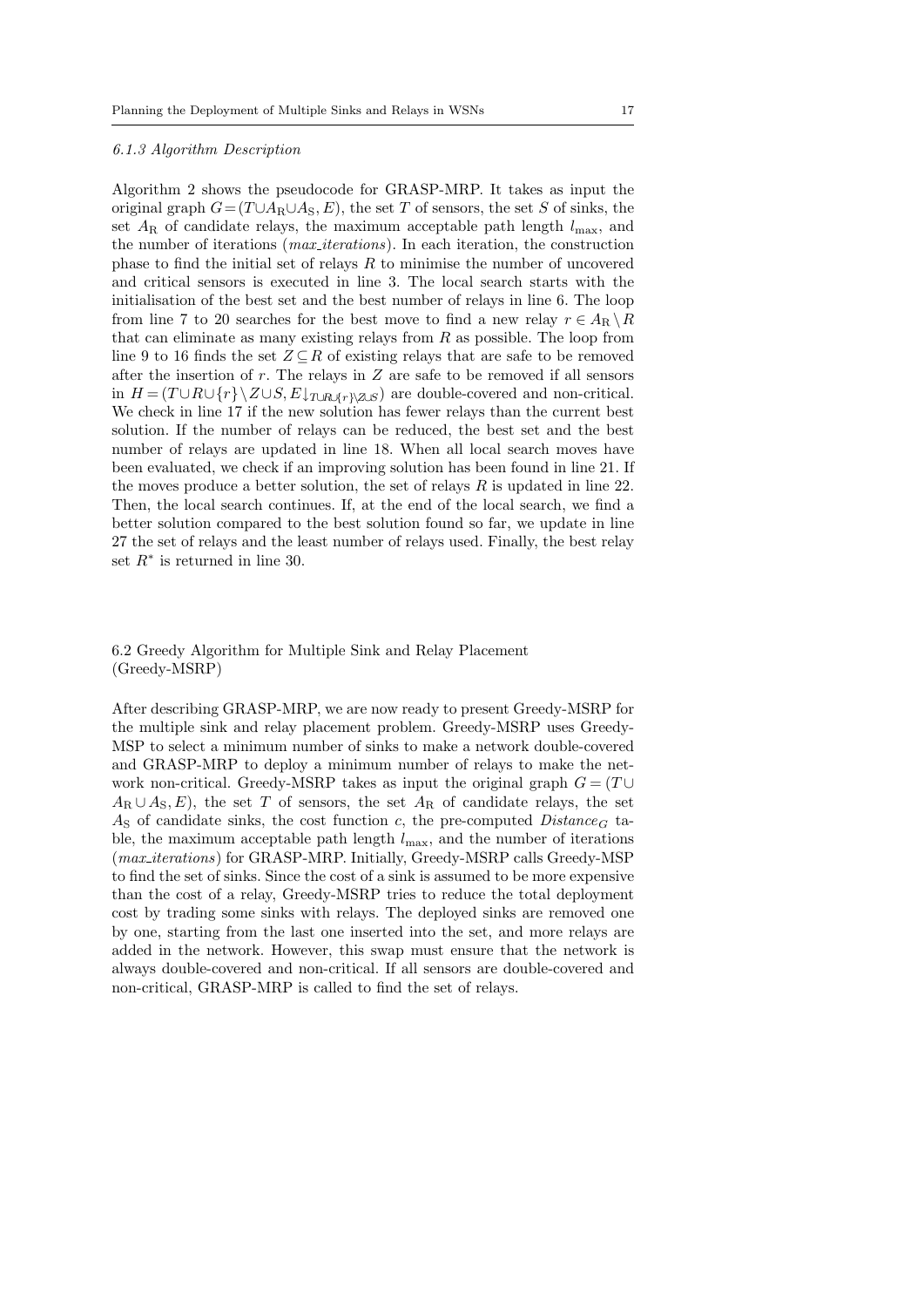6.3 Greedy Randomised Adaptive Search Procedure for Multiple Sink and Relay Placement (GRASP-MSRP)

We now present GRASP-MSRP to solve the multiple sink and relay placement problem. Unlike Greedy-MSRP that deploys relays after finding the minimal set of sinks, GRASP-MSRP finds the least deployment cost by placing sinks and relays at the same time. We give the detailed algorithm below.

#### 6.3.1 Construction Phase

In the construction phase, we find  $R \subseteq A_R$  and  $S \subseteq A_S$  as our initial sets of relays and sinks, respectively. Initially  $R$  and  $S$  are empty sets. We then alternate the sink and relay addition during this process. We deploy some sinks to minimise the number of uncovered sensors and then some relays to minimise the number of both uncovered and critical sensors. Note that we do not add more sinks if at some point the network is already double-covered. After the addition of either sinks or relays,  $H = (T \cup R \cup S, E \mid_{T \cup R \cup S})$  is rebuilt. The process of sink and relay addition is repeated until the network is double-covered and non-critical.

We need at least two sinks for a double-covered WSN, so we firstly choose two sinks randomly from  $A_{\rm S}$ . We then deploy a subset of relays from  $A_{\rm R}$ to minimise the number of uncovered and critical sensors. If a sensor  $v \in T$ is uncovered, we place some relays to construct a path to a sink  $w \in S$  if  $Distance_H(v, w) > l_{\text{max}}$  but  $Distance_G(v, w) \leq l_{\text{max}}$ . We choose the relays that appear on the shortest path from v to w by tracing the path in  $Parent_G(v, w)$ . If the sensor needs two paths to make it double-covered, we repeat this step twice. If a sensor  $v \in T$  is critical, we deploy relays that appear on the shortest path from each descendant of v to a sink  $w \in S$  bypassing v, as long as the shortest path length is  $\leq l_{\text{max}}$ . After the relay deployment, we place sinks again. In order to add the randomisation to the initial solution, we randomly select parents in the shortest paths if there are hop count ties.

#### 6.3.2 Node-based Local Search

Let  $R$  be the set of relays and  $S$  be the set of sinks. We look for a lower cost solution by adding either a new relay  $r \in A_{R} \backslash R$  into R or a new sink  $s \in A_S \backslash S$  into S that can eliminate some existing relays from R and sinks from S to minimise the total cost as possible. Given that the cost of a sink is higher than the cost of a relay, we also try to minimise the total cost by adding some relays into  $R$  when we eliminate an existing sink from  $S$ . The local search moves are performed to reduce the total cost, but must ensure that the network is always double-covered and non-critical in each iteration.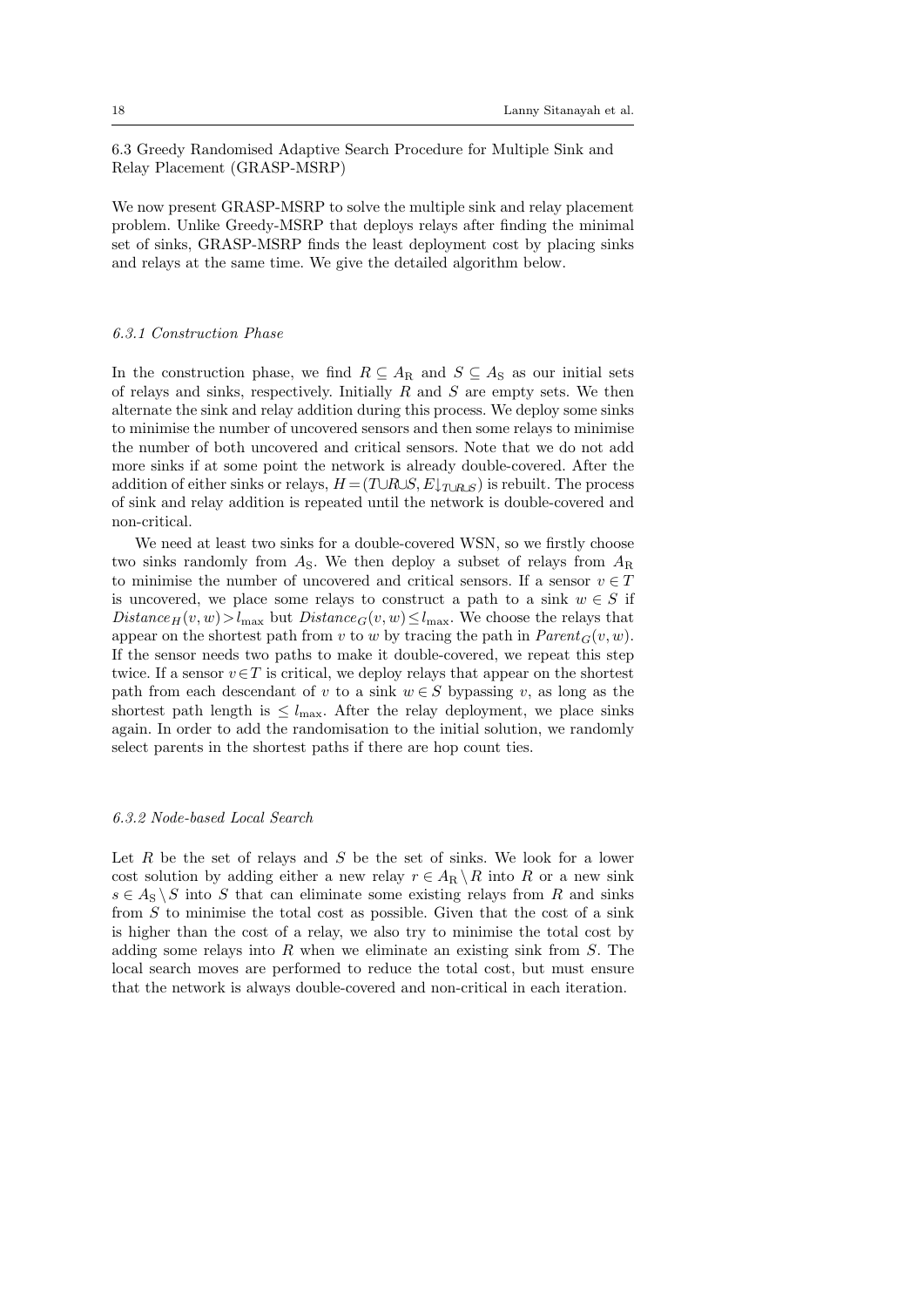# Algorithm 3: GRASP-MSRP

| <b>Input:</b> $G, T, A_R, A_S, c, l_{\text{max}}, max\_iterations$<br>Output: $R^*, S^*$<br>$best_value \leftarrow \infty;$<br>$\mathbf{1}$<br>for $i \leftarrow 1$ to max-iterations do<br>/* Construction phase */<br>$\overline{2}$<br>Find initial R and S; $W \leftarrow R \cup S$ ;<br>3<br>/* Local search phase */<br>repeat<br>4<br>solution_updated $\leftarrow$ false;<br>5<br>$\label{eq:best_set} best\_set_0 \xleftarrow{\text{--}} W; \ best\_cost \xleftarrow{\text{--}} \text{ } \text{ } \text{ } \sum_{v \in W} c_v; \ best\_num\_set \xleftarrow{+} 1;$<br>в<br>for each $r \in A_R \cup A_S \setminus W$ do<br>7<br>$Y \leftarrow \{r\}; Z \leftarrow \emptyset; X \leftarrow \emptyset;$<br>8<br>foreach $t \in W \cup X$ do<br>9<br>$Z \leftarrow Z \cup \{t\};\ X \leftarrow \emptyset;$<br>10<br>$H \leftarrow (T \cup W \cup Y \setminus Z, E \downarrow_{T \cup W \cup Y \setminus Z});$<br>11<br>Calculate $Distance_H$ ;<br>12<br>Find uncovered set in H using $Distance_H$ and $l_{\text{max}}$ ;<br>13<br>if $ uncovered\_set  > 0$ then<br>14<br>$X \leftarrow X \cup \{\text{Find relays to minimise } uncovered_set \};$<br>15<br>end<br>16<br>$H \leftarrow (T \cup W \cup X \cup Y \setminus Z, E \downarrow_{T \cup W \cup X \cup Y \setminus Z});$<br>17<br>Calculate $Distance_H$ ;<br>18<br>Find critical set in H using $Distance_H$ and $l_{\text{max}}$ ;<br>19<br>if $ critical_set  > 0$ then<br>20<br>$X \leftarrow X \cup {\text{Find relays to minimise } critical_set };$<br>21<br>end<br>22<br>$H \leftarrow (T \cup W \cup X \cup Y \setminus Z, E \downarrow_{T \cup W \cup X \cup Y \setminus Z});$<br>23<br>Calculate $Distance_H$ ;<br>24<br>Calculate $num\_uncovered$ and $num\_critical$ in H using $Distance_H$ and<br>25<br>$l_{\rm max}$<br>if $num\_uncovered = 0$ and $num\_critical = 0$ then<br>26<br>$Y \leftarrow Y \cup X; Z \leftarrow Z \setminus X;$<br>27<br>28<br>end<br>if $num\_uncovered > 0$ or $num\_critical > 0$ then<br>29<br>$Z \leftarrow Z \setminus \{t\};$<br>30<br>$_{\rm end}$<br>31<br>end<br>32<br>if $\sum_{v \in W \cup Y \setminus Z} c_v$ $\lt$ best_cost then<br>33<br>$best\_num\_set \leftarrow 0;$<br>34<br>$_{\rm end}$<br>35<br>if $\sum_{v \in W \cup Y \setminus Z} c_v \leq best\_cost$ and $W \cup Y \setminus Z \notin best\_set$ then<br>36<br>$\mathit{best}\_\mathit{set}\_\mathit{next}\_\mathit{num}\_\mathit{set} \leftarrow W\cup Y\setminus Z; \; \mathit{best}\_\mathit{cost} \leftarrow \sum_{v\in W\cup Y\setminus Z} c_v; \; \mathit{best}\_\mathit{num}\_\mathit{set}$<br>37<br>$\leftarrow best\_num\_set +1;$<br>end<br>38<br>end<br>39<br>if $best\_cost < \sum_{v \in W} c_v$ then<br>40<br>$W \leftarrow$ select a set randomly from <i>best_set</i> ;<br>41<br>solution_updated $\leftarrow$ true;<br>42<br>$_{\mathrm{end}}$<br>43<br>until $solution\_updated = false;$<br>44<br>if $\sum_{v \in W} c_v$ < best_value then<br>/* Best solution update */<br>45<br>$R^* \leftarrow \emptyset$ ; $S^* \leftarrow \emptyset$ ;<br>46<br>for<br>each $v\!\in\!W$ do<br>47<br>if $v \in A_R$ then<br>48<br>$R^* \leftarrow R^* \cup \{v\};$<br>49<br>else<br>50<br>$S^* \leftarrow S^* \cup \{v\};$<br>51<br>end<br>52<br>end<br>53<br>best_value $\leftarrow \sum_{v \in W} c_v$ ;<br>54<br>end<br>55<br>56 end<br>57 return $R^*, S^*;$ | Algorithm 3: GRASP-MSRP |
|---------------------------------------------------------------------------------------------------------------------------------------------------------------------------------------------------------------------------------------------------------------------------------------------------------------------------------------------------------------------------------------------------------------------------------------------------------------------------------------------------------------------------------------------------------------------------------------------------------------------------------------------------------------------------------------------------------------------------------------------------------------------------------------------------------------------------------------------------------------------------------------------------------------------------------------------------------------------------------------------------------------------------------------------------------------------------------------------------------------------------------------------------------------------------------------------------------------------------------------------------------------------------------------------------------------------------------------------------------------------------------------------------------------------------------------------------------------------------------------------------------------------------------------------------------------------------------------------------------------------------------------------------------------------------------------------------------------------------------------------------------------------------------------------------------------------------------------------------------------------------------------------------------------------------------------------------------------------------------------------------------------------------------------------------------------------------------------------------------------------------------------------------------------------------------------------------------------------------------------------------------------------------------------------------------------------------------------------------------------------------------------------------------------------------------------------------------------------------------------------------------------------------------------------------------------------------------------------------------------------------------------------------------------------------------------------------------------------------------------------------------------------------------------------------------------------------------------------------------------------------------------------------------------------------------------------------------------------------------------------------------------------------------------------------------------------------------------------------------------------------------------------------------------------------------------------------------------------------------------------------------------------------------------------------------------------------------------------------------------------|-------------------------|
|                                                                                                                                                                                                                                                                                                                                                                                                                                                                                                                                                                                                                                                                                                                                                                                                                                                                                                                                                                                                                                                                                                                                                                                                                                                                                                                                                                                                                                                                                                                                                                                                                                                                                                                                                                                                                                                                                                                                                                                                                                                                                                                                                                                                                                                                                                                                                                                                                                                                                                                                                                                                                                                                                                                                                                                                                                                                                                                                                                                                                                                                                                                                                                                                                                                                                                                                                                     |                         |
|                                                                                                                                                                                                                                                                                                                                                                                                                                                                                                                                                                                                                                                                                                                                                                                                                                                                                                                                                                                                                                                                                                                                                                                                                                                                                                                                                                                                                                                                                                                                                                                                                                                                                                                                                                                                                                                                                                                                                                                                                                                                                                                                                                                                                                                                                                                                                                                                                                                                                                                                                                                                                                                                                                                                                                                                                                                                                                                                                                                                                                                                                                                                                                                                                                                                                                                                                                     |                         |
|                                                                                                                                                                                                                                                                                                                                                                                                                                                                                                                                                                                                                                                                                                                                                                                                                                                                                                                                                                                                                                                                                                                                                                                                                                                                                                                                                                                                                                                                                                                                                                                                                                                                                                                                                                                                                                                                                                                                                                                                                                                                                                                                                                                                                                                                                                                                                                                                                                                                                                                                                                                                                                                                                                                                                                                                                                                                                                                                                                                                                                                                                                                                                                                                                                                                                                                                                                     |                         |
|                                                                                                                                                                                                                                                                                                                                                                                                                                                                                                                                                                                                                                                                                                                                                                                                                                                                                                                                                                                                                                                                                                                                                                                                                                                                                                                                                                                                                                                                                                                                                                                                                                                                                                                                                                                                                                                                                                                                                                                                                                                                                                                                                                                                                                                                                                                                                                                                                                                                                                                                                                                                                                                                                                                                                                                                                                                                                                                                                                                                                                                                                                                                                                                                                                                                                                                                                                     |                         |
|                                                                                                                                                                                                                                                                                                                                                                                                                                                                                                                                                                                                                                                                                                                                                                                                                                                                                                                                                                                                                                                                                                                                                                                                                                                                                                                                                                                                                                                                                                                                                                                                                                                                                                                                                                                                                                                                                                                                                                                                                                                                                                                                                                                                                                                                                                                                                                                                                                                                                                                                                                                                                                                                                                                                                                                                                                                                                                                                                                                                                                                                                                                                                                                                                                                                                                                                                                     |                         |
|                                                                                                                                                                                                                                                                                                                                                                                                                                                                                                                                                                                                                                                                                                                                                                                                                                                                                                                                                                                                                                                                                                                                                                                                                                                                                                                                                                                                                                                                                                                                                                                                                                                                                                                                                                                                                                                                                                                                                                                                                                                                                                                                                                                                                                                                                                                                                                                                                                                                                                                                                                                                                                                                                                                                                                                                                                                                                                                                                                                                                                                                                                                                                                                                                                                                                                                                                                     |                         |
|                                                                                                                                                                                                                                                                                                                                                                                                                                                                                                                                                                                                                                                                                                                                                                                                                                                                                                                                                                                                                                                                                                                                                                                                                                                                                                                                                                                                                                                                                                                                                                                                                                                                                                                                                                                                                                                                                                                                                                                                                                                                                                                                                                                                                                                                                                                                                                                                                                                                                                                                                                                                                                                                                                                                                                                                                                                                                                                                                                                                                                                                                                                                                                                                                                                                                                                                                                     |                         |
|                                                                                                                                                                                                                                                                                                                                                                                                                                                                                                                                                                                                                                                                                                                                                                                                                                                                                                                                                                                                                                                                                                                                                                                                                                                                                                                                                                                                                                                                                                                                                                                                                                                                                                                                                                                                                                                                                                                                                                                                                                                                                                                                                                                                                                                                                                                                                                                                                                                                                                                                                                                                                                                                                                                                                                                                                                                                                                                                                                                                                                                                                                                                                                                                                                                                                                                                                                     |                         |
|                                                                                                                                                                                                                                                                                                                                                                                                                                                                                                                                                                                                                                                                                                                                                                                                                                                                                                                                                                                                                                                                                                                                                                                                                                                                                                                                                                                                                                                                                                                                                                                                                                                                                                                                                                                                                                                                                                                                                                                                                                                                                                                                                                                                                                                                                                                                                                                                                                                                                                                                                                                                                                                                                                                                                                                                                                                                                                                                                                                                                                                                                                                                                                                                                                                                                                                                                                     |                         |
|                                                                                                                                                                                                                                                                                                                                                                                                                                                                                                                                                                                                                                                                                                                                                                                                                                                                                                                                                                                                                                                                                                                                                                                                                                                                                                                                                                                                                                                                                                                                                                                                                                                                                                                                                                                                                                                                                                                                                                                                                                                                                                                                                                                                                                                                                                                                                                                                                                                                                                                                                                                                                                                                                                                                                                                                                                                                                                                                                                                                                                                                                                                                                                                                                                                                                                                                                                     |                         |
|                                                                                                                                                                                                                                                                                                                                                                                                                                                                                                                                                                                                                                                                                                                                                                                                                                                                                                                                                                                                                                                                                                                                                                                                                                                                                                                                                                                                                                                                                                                                                                                                                                                                                                                                                                                                                                                                                                                                                                                                                                                                                                                                                                                                                                                                                                                                                                                                                                                                                                                                                                                                                                                                                                                                                                                                                                                                                                                                                                                                                                                                                                                                                                                                                                                                                                                                                                     |                         |
|                                                                                                                                                                                                                                                                                                                                                                                                                                                                                                                                                                                                                                                                                                                                                                                                                                                                                                                                                                                                                                                                                                                                                                                                                                                                                                                                                                                                                                                                                                                                                                                                                                                                                                                                                                                                                                                                                                                                                                                                                                                                                                                                                                                                                                                                                                                                                                                                                                                                                                                                                                                                                                                                                                                                                                                                                                                                                                                                                                                                                                                                                                                                                                                                                                                                                                                                                                     |                         |
|                                                                                                                                                                                                                                                                                                                                                                                                                                                                                                                                                                                                                                                                                                                                                                                                                                                                                                                                                                                                                                                                                                                                                                                                                                                                                                                                                                                                                                                                                                                                                                                                                                                                                                                                                                                                                                                                                                                                                                                                                                                                                                                                                                                                                                                                                                                                                                                                                                                                                                                                                                                                                                                                                                                                                                                                                                                                                                                                                                                                                                                                                                                                                                                                                                                                                                                                                                     |                         |
|                                                                                                                                                                                                                                                                                                                                                                                                                                                                                                                                                                                                                                                                                                                                                                                                                                                                                                                                                                                                                                                                                                                                                                                                                                                                                                                                                                                                                                                                                                                                                                                                                                                                                                                                                                                                                                                                                                                                                                                                                                                                                                                                                                                                                                                                                                                                                                                                                                                                                                                                                                                                                                                                                                                                                                                                                                                                                                                                                                                                                                                                                                                                                                                                                                                                                                                                                                     |                         |
|                                                                                                                                                                                                                                                                                                                                                                                                                                                                                                                                                                                                                                                                                                                                                                                                                                                                                                                                                                                                                                                                                                                                                                                                                                                                                                                                                                                                                                                                                                                                                                                                                                                                                                                                                                                                                                                                                                                                                                                                                                                                                                                                                                                                                                                                                                                                                                                                                                                                                                                                                                                                                                                                                                                                                                                                                                                                                                                                                                                                                                                                                                                                                                                                                                                                                                                                                                     |                         |
|                                                                                                                                                                                                                                                                                                                                                                                                                                                                                                                                                                                                                                                                                                                                                                                                                                                                                                                                                                                                                                                                                                                                                                                                                                                                                                                                                                                                                                                                                                                                                                                                                                                                                                                                                                                                                                                                                                                                                                                                                                                                                                                                                                                                                                                                                                                                                                                                                                                                                                                                                                                                                                                                                                                                                                                                                                                                                                                                                                                                                                                                                                                                                                                                                                                                                                                                                                     |                         |
|                                                                                                                                                                                                                                                                                                                                                                                                                                                                                                                                                                                                                                                                                                                                                                                                                                                                                                                                                                                                                                                                                                                                                                                                                                                                                                                                                                                                                                                                                                                                                                                                                                                                                                                                                                                                                                                                                                                                                                                                                                                                                                                                                                                                                                                                                                                                                                                                                                                                                                                                                                                                                                                                                                                                                                                                                                                                                                                                                                                                                                                                                                                                                                                                                                                                                                                                                                     |                         |
|                                                                                                                                                                                                                                                                                                                                                                                                                                                                                                                                                                                                                                                                                                                                                                                                                                                                                                                                                                                                                                                                                                                                                                                                                                                                                                                                                                                                                                                                                                                                                                                                                                                                                                                                                                                                                                                                                                                                                                                                                                                                                                                                                                                                                                                                                                                                                                                                                                                                                                                                                                                                                                                                                                                                                                                                                                                                                                                                                                                                                                                                                                                                                                                                                                                                                                                                                                     |                         |
|                                                                                                                                                                                                                                                                                                                                                                                                                                                                                                                                                                                                                                                                                                                                                                                                                                                                                                                                                                                                                                                                                                                                                                                                                                                                                                                                                                                                                                                                                                                                                                                                                                                                                                                                                                                                                                                                                                                                                                                                                                                                                                                                                                                                                                                                                                                                                                                                                                                                                                                                                                                                                                                                                                                                                                                                                                                                                                                                                                                                                                                                                                                                                                                                                                                                                                                                                                     |                         |
|                                                                                                                                                                                                                                                                                                                                                                                                                                                                                                                                                                                                                                                                                                                                                                                                                                                                                                                                                                                                                                                                                                                                                                                                                                                                                                                                                                                                                                                                                                                                                                                                                                                                                                                                                                                                                                                                                                                                                                                                                                                                                                                                                                                                                                                                                                                                                                                                                                                                                                                                                                                                                                                                                                                                                                                                                                                                                                                                                                                                                                                                                                                                                                                                                                                                                                                                                                     |                         |
|                                                                                                                                                                                                                                                                                                                                                                                                                                                                                                                                                                                                                                                                                                                                                                                                                                                                                                                                                                                                                                                                                                                                                                                                                                                                                                                                                                                                                                                                                                                                                                                                                                                                                                                                                                                                                                                                                                                                                                                                                                                                                                                                                                                                                                                                                                                                                                                                                                                                                                                                                                                                                                                                                                                                                                                                                                                                                                                                                                                                                                                                                                                                                                                                                                                                                                                                                                     |                         |
|                                                                                                                                                                                                                                                                                                                                                                                                                                                                                                                                                                                                                                                                                                                                                                                                                                                                                                                                                                                                                                                                                                                                                                                                                                                                                                                                                                                                                                                                                                                                                                                                                                                                                                                                                                                                                                                                                                                                                                                                                                                                                                                                                                                                                                                                                                                                                                                                                                                                                                                                                                                                                                                                                                                                                                                                                                                                                                                                                                                                                                                                                                                                                                                                                                                                                                                                                                     |                         |
|                                                                                                                                                                                                                                                                                                                                                                                                                                                                                                                                                                                                                                                                                                                                                                                                                                                                                                                                                                                                                                                                                                                                                                                                                                                                                                                                                                                                                                                                                                                                                                                                                                                                                                                                                                                                                                                                                                                                                                                                                                                                                                                                                                                                                                                                                                                                                                                                                                                                                                                                                                                                                                                                                                                                                                                                                                                                                                                                                                                                                                                                                                                                                                                                                                                                                                                                                                     |                         |
|                                                                                                                                                                                                                                                                                                                                                                                                                                                                                                                                                                                                                                                                                                                                                                                                                                                                                                                                                                                                                                                                                                                                                                                                                                                                                                                                                                                                                                                                                                                                                                                                                                                                                                                                                                                                                                                                                                                                                                                                                                                                                                                                                                                                                                                                                                                                                                                                                                                                                                                                                                                                                                                                                                                                                                                                                                                                                                                                                                                                                                                                                                                                                                                                                                                                                                                                                                     |                         |
|                                                                                                                                                                                                                                                                                                                                                                                                                                                                                                                                                                                                                                                                                                                                                                                                                                                                                                                                                                                                                                                                                                                                                                                                                                                                                                                                                                                                                                                                                                                                                                                                                                                                                                                                                                                                                                                                                                                                                                                                                                                                                                                                                                                                                                                                                                                                                                                                                                                                                                                                                                                                                                                                                                                                                                                                                                                                                                                                                                                                                                                                                                                                                                                                                                                                                                                                                                     |                         |
|                                                                                                                                                                                                                                                                                                                                                                                                                                                                                                                                                                                                                                                                                                                                                                                                                                                                                                                                                                                                                                                                                                                                                                                                                                                                                                                                                                                                                                                                                                                                                                                                                                                                                                                                                                                                                                                                                                                                                                                                                                                                                                                                                                                                                                                                                                                                                                                                                                                                                                                                                                                                                                                                                                                                                                                                                                                                                                                                                                                                                                                                                                                                                                                                                                                                                                                                                                     |                         |
|                                                                                                                                                                                                                                                                                                                                                                                                                                                                                                                                                                                                                                                                                                                                                                                                                                                                                                                                                                                                                                                                                                                                                                                                                                                                                                                                                                                                                                                                                                                                                                                                                                                                                                                                                                                                                                                                                                                                                                                                                                                                                                                                                                                                                                                                                                                                                                                                                                                                                                                                                                                                                                                                                                                                                                                                                                                                                                                                                                                                                                                                                                                                                                                                                                                                                                                                                                     |                         |
|                                                                                                                                                                                                                                                                                                                                                                                                                                                                                                                                                                                                                                                                                                                                                                                                                                                                                                                                                                                                                                                                                                                                                                                                                                                                                                                                                                                                                                                                                                                                                                                                                                                                                                                                                                                                                                                                                                                                                                                                                                                                                                                                                                                                                                                                                                                                                                                                                                                                                                                                                                                                                                                                                                                                                                                                                                                                                                                                                                                                                                                                                                                                                                                                                                                                                                                                                                     |                         |
|                                                                                                                                                                                                                                                                                                                                                                                                                                                                                                                                                                                                                                                                                                                                                                                                                                                                                                                                                                                                                                                                                                                                                                                                                                                                                                                                                                                                                                                                                                                                                                                                                                                                                                                                                                                                                                                                                                                                                                                                                                                                                                                                                                                                                                                                                                                                                                                                                                                                                                                                                                                                                                                                                                                                                                                                                                                                                                                                                                                                                                                                                                                                                                                                                                                                                                                                                                     |                         |
|                                                                                                                                                                                                                                                                                                                                                                                                                                                                                                                                                                                                                                                                                                                                                                                                                                                                                                                                                                                                                                                                                                                                                                                                                                                                                                                                                                                                                                                                                                                                                                                                                                                                                                                                                                                                                                                                                                                                                                                                                                                                                                                                                                                                                                                                                                                                                                                                                                                                                                                                                                                                                                                                                                                                                                                                                                                                                                                                                                                                                                                                                                                                                                                                                                                                                                                                                                     |                         |
|                                                                                                                                                                                                                                                                                                                                                                                                                                                                                                                                                                                                                                                                                                                                                                                                                                                                                                                                                                                                                                                                                                                                                                                                                                                                                                                                                                                                                                                                                                                                                                                                                                                                                                                                                                                                                                                                                                                                                                                                                                                                                                                                                                                                                                                                                                                                                                                                                                                                                                                                                                                                                                                                                                                                                                                                                                                                                                                                                                                                                                                                                                                                                                                                                                                                                                                                                                     |                         |
|                                                                                                                                                                                                                                                                                                                                                                                                                                                                                                                                                                                                                                                                                                                                                                                                                                                                                                                                                                                                                                                                                                                                                                                                                                                                                                                                                                                                                                                                                                                                                                                                                                                                                                                                                                                                                                                                                                                                                                                                                                                                                                                                                                                                                                                                                                                                                                                                                                                                                                                                                                                                                                                                                                                                                                                                                                                                                                                                                                                                                                                                                                                                                                                                                                                                                                                                                                     |                         |
|                                                                                                                                                                                                                                                                                                                                                                                                                                                                                                                                                                                                                                                                                                                                                                                                                                                                                                                                                                                                                                                                                                                                                                                                                                                                                                                                                                                                                                                                                                                                                                                                                                                                                                                                                                                                                                                                                                                                                                                                                                                                                                                                                                                                                                                                                                                                                                                                                                                                                                                                                                                                                                                                                                                                                                                                                                                                                                                                                                                                                                                                                                                                                                                                                                                                                                                                                                     |                         |
|                                                                                                                                                                                                                                                                                                                                                                                                                                                                                                                                                                                                                                                                                                                                                                                                                                                                                                                                                                                                                                                                                                                                                                                                                                                                                                                                                                                                                                                                                                                                                                                                                                                                                                                                                                                                                                                                                                                                                                                                                                                                                                                                                                                                                                                                                                                                                                                                                                                                                                                                                                                                                                                                                                                                                                                                                                                                                                                                                                                                                                                                                                                                                                                                                                                                                                                                                                     |                         |
|                                                                                                                                                                                                                                                                                                                                                                                                                                                                                                                                                                                                                                                                                                                                                                                                                                                                                                                                                                                                                                                                                                                                                                                                                                                                                                                                                                                                                                                                                                                                                                                                                                                                                                                                                                                                                                                                                                                                                                                                                                                                                                                                                                                                                                                                                                                                                                                                                                                                                                                                                                                                                                                                                                                                                                                                                                                                                                                                                                                                                                                                                                                                                                                                                                                                                                                                                                     |                         |
|                                                                                                                                                                                                                                                                                                                                                                                                                                                                                                                                                                                                                                                                                                                                                                                                                                                                                                                                                                                                                                                                                                                                                                                                                                                                                                                                                                                                                                                                                                                                                                                                                                                                                                                                                                                                                                                                                                                                                                                                                                                                                                                                                                                                                                                                                                                                                                                                                                                                                                                                                                                                                                                                                                                                                                                                                                                                                                                                                                                                                                                                                                                                                                                                                                                                                                                                                                     |                         |
|                                                                                                                                                                                                                                                                                                                                                                                                                                                                                                                                                                                                                                                                                                                                                                                                                                                                                                                                                                                                                                                                                                                                                                                                                                                                                                                                                                                                                                                                                                                                                                                                                                                                                                                                                                                                                                                                                                                                                                                                                                                                                                                                                                                                                                                                                                                                                                                                                                                                                                                                                                                                                                                                                                                                                                                                                                                                                                                                                                                                                                                                                                                                                                                                                                                                                                                                                                     |                         |
|                                                                                                                                                                                                                                                                                                                                                                                                                                                                                                                                                                                                                                                                                                                                                                                                                                                                                                                                                                                                                                                                                                                                                                                                                                                                                                                                                                                                                                                                                                                                                                                                                                                                                                                                                                                                                                                                                                                                                                                                                                                                                                                                                                                                                                                                                                                                                                                                                                                                                                                                                                                                                                                                                                                                                                                                                                                                                                                                                                                                                                                                                                                                                                                                                                                                                                                                                                     |                         |
|                                                                                                                                                                                                                                                                                                                                                                                                                                                                                                                                                                                                                                                                                                                                                                                                                                                                                                                                                                                                                                                                                                                                                                                                                                                                                                                                                                                                                                                                                                                                                                                                                                                                                                                                                                                                                                                                                                                                                                                                                                                                                                                                                                                                                                                                                                                                                                                                                                                                                                                                                                                                                                                                                                                                                                                                                                                                                                                                                                                                                                                                                                                                                                                                                                                                                                                                                                     |                         |
|                                                                                                                                                                                                                                                                                                                                                                                                                                                                                                                                                                                                                                                                                                                                                                                                                                                                                                                                                                                                                                                                                                                                                                                                                                                                                                                                                                                                                                                                                                                                                                                                                                                                                                                                                                                                                                                                                                                                                                                                                                                                                                                                                                                                                                                                                                                                                                                                                                                                                                                                                                                                                                                                                                                                                                                                                                                                                                                                                                                                                                                                                                                                                                                                                                                                                                                                                                     |                         |
|                                                                                                                                                                                                                                                                                                                                                                                                                                                                                                                                                                                                                                                                                                                                                                                                                                                                                                                                                                                                                                                                                                                                                                                                                                                                                                                                                                                                                                                                                                                                                                                                                                                                                                                                                                                                                                                                                                                                                                                                                                                                                                                                                                                                                                                                                                                                                                                                                                                                                                                                                                                                                                                                                                                                                                                                                                                                                                                                                                                                                                                                                                                                                                                                                                                                                                                                                                     |                         |
|                                                                                                                                                                                                                                                                                                                                                                                                                                                                                                                                                                                                                                                                                                                                                                                                                                                                                                                                                                                                                                                                                                                                                                                                                                                                                                                                                                                                                                                                                                                                                                                                                                                                                                                                                                                                                                                                                                                                                                                                                                                                                                                                                                                                                                                                                                                                                                                                                                                                                                                                                                                                                                                                                                                                                                                                                                                                                                                                                                                                                                                                                                                                                                                                                                                                                                                                                                     |                         |
|                                                                                                                                                                                                                                                                                                                                                                                                                                                                                                                                                                                                                                                                                                                                                                                                                                                                                                                                                                                                                                                                                                                                                                                                                                                                                                                                                                                                                                                                                                                                                                                                                                                                                                                                                                                                                                                                                                                                                                                                                                                                                                                                                                                                                                                                                                                                                                                                                                                                                                                                                                                                                                                                                                                                                                                                                                                                                                                                                                                                                                                                                                                                                                                                                                                                                                                                                                     |                         |
|                                                                                                                                                                                                                                                                                                                                                                                                                                                                                                                                                                                                                                                                                                                                                                                                                                                                                                                                                                                                                                                                                                                                                                                                                                                                                                                                                                                                                                                                                                                                                                                                                                                                                                                                                                                                                                                                                                                                                                                                                                                                                                                                                                                                                                                                                                                                                                                                                                                                                                                                                                                                                                                                                                                                                                                                                                                                                                                                                                                                                                                                                                                                                                                                                                                                                                                                                                     |                         |
|                                                                                                                                                                                                                                                                                                                                                                                                                                                                                                                                                                                                                                                                                                                                                                                                                                                                                                                                                                                                                                                                                                                                                                                                                                                                                                                                                                                                                                                                                                                                                                                                                                                                                                                                                                                                                                                                                                                                                                                                                                                                                                                                                                                                                                                                                                                                                                                                                                                                                                                                                                                                                                                                                                                                                                                                                                                                                                                                                                                                                                                                                                                                                                                                                                                                                                                                                                     |                         |
|                                                                                                                                                                                                                                                                                                                                                                                                                                                                                                                                                                                                                                                                                                                                                                                                                                                                                                                                                                                                                                                                                                                                                                                                                                                                                                                                                                                                                                                                                                                                                                                                                                                                                                                                                                                                                                                                                                                                                                                                                                                                                                                                                                                                                                                                                                                                                                                                                                                                                                                                                                                                                                                                                                                                                                                                                                                                                                                                                                                                                                                                                                                                                                                                                                                                                                                                                                     |                         |
|                                                                                                                                                                                                                                                                                                                                                                                                                                                                                                                                                                                                                                                                                                                                                                                                                                                                                                                                                                                                                                                                                                                                                                                                                                                                                                                                                                                                                                                                                                                                                                                                                                                                                                                                                                                                                                                                                                                                                                                                                                                                                                                                                                                                                                                                                                                                                                                                                                                                                                                                                                                                                                                                                                                                                                                                                                                                                                                                                                                                                                                                                                                                                                                                                                                                                                                                                                     |                         |
|                                                                                                                                                                                                                                                                                                                                                                                                                                                                                                                                                                                                                                                                                                                                                                                                                                                                                                                                                                                                                                                                                                                                                                                                                                                                                                                                                                                                                                                                                                                                                                                                                                                                                                                                                                                                                                                                                                                                                                                                                                                                                                                                                                                                                                                                                                                                                                                                                                                                                                                                                                                                                                                                                                                                                                                                                                                                                                                                                                                                                                                                                                                                                                                                                                                                                                                                                                     |                         |
|                                                                                                                                                                                                                                                                                                                                                                                                                                                                                                                                                                                                                                                                                                                                                                                                                                                                                                                                                                                                                                                                                                                                                                                                                                                                                                                                                                                                                                                                                                                                                                                                                                                                                                                                                                                                                                                                                                                                                                                                                                                                                                                                                                                                                                                                                                                                                                                                                                                                                                                                                                                                                                                                                                                                                                                                                                                                                                                                                                                                                                                                                                                                                                                                                                                                                                                                                                     |                         |
|                                                                                                                                                                                                                                                                                                                                                                                                                                                                                                                                                                                                                                                                                                                                                                                                                                                                                                                                                                                                                                                                                                                                                                                                                                                                                                                                                                                                                                                                                                                                                                                                                                                                                                                                                                                                                                                                                                                                                                                                                                                                                                                                                                                                                                                                                                                                                                                                                                                                                                                                                                                                                                                                                                                                                                                                                                                                                                                                                                                                                                                                                                                                                                                                                                                                                                                                                                     |                         |
|                                                                                                                                                                                                                                                                                                                                                                                                                                                                                                                                                                                                                                                                                                                                                                                                                                                                                                                                                                                                                                                                                                                                                                                                                                                                                                                                                                                                                                                                                                                                                                                                                                                                                                                                                                                                                                                                                                                                                                                                                                                                                                                                                                                                                                                                                                                                                                                                                                                                                                                                                                                                                                                                                                                                                                                                                                                                                                                                                                                                                                                                                                                                                                                                                                                                                                                                                                     |                         |
|                                                                                                                                                                                                                                                                                                                                                                                                                                                                                                                                                                                                                                                                                                                                                                                                                                                                                                                                                                                                                                                                                                                                                                                                                                                                                                                                                                                                                                                                                                                                                                                                                                                                                                                                                                                                                                                                                                                                                                                                                                                                                                                                                                                                                                                                                                                                                                                                                                                                                                                                                                                                                                                                                                                                                                                                                                                                                                                                                                                                                                                                                                                                                                                                                                                                                                                                                                     |                         |
|                                                                                                                                                                                                                                                                                                                                                                                                                                                                                                                                                                                                                                                                                                                                                                                                                                                                                                                                                                                                                                                                                                                                                                                                                                                                                                                                                                                                                                                                                                                                                                                                                                                                                                                                                                                                                                                                                                                                                                                                                                                                                                                                                                                                                                                                                                                                                                                                                                                                                                                                                                                                                                                                                                                                                                                                                                                                                                                                                                                                                                                                                                                                                                                                                                                                                                                                                                     |                         |
|                                                                                                                                                                                                                                                                                                                                                                                                                                                                                                                                                                                                                                                                                                                                                                                                                                                                                                                                                                                                                                                                                                                                                                                                                                                                                                                                                                                                                                                                                                                                                                                                                                                                                                                                                                                                                                                                                                                                                                                                                                                                                                                                                                                                                                                                                                                                                                                                                                                                                                                                                                                                                                                                                                                                                                                                                                                                                                                                                                                                                                                                                                                                                                                                                                                                                                                                                                     |                         |
|                                                                                                                                                                                                                                                                                                                                                                                                                                                                                                                                                                                                                                                                                                                                                                                                                                                                                                                                                                                                                                                                                                                                                                                                                                                                                                                                                                                                                                                                                                                                                                                                                                                                                                                                                                                                                                                                                                                                                                                                                                                                                                                                                                                                                                                                                                                                                                                                                                                                                                                                                                                                                                                                                                                                                                                                                                                                                                                                                                                                                                                                                                                                                                                                                                                                                                                                                                     |                         |
|                                                                                                                                                                                                                                                                                                                                                                                                                                                                                                                                                                                                                                                                                                                                                                                                                                                                                                                                                                                                                                                                                                                                                                                                                                                                                                                                                                                                                                                                                                                                                                                                                                                                                                                                                                                                                                                                                                                                                                                                                                                                                                                                                                                                                                                                                                                                                                                                                                                                                                                                                                                                                                                                                                                                                                                                                                                                                                                                                                                                                                                                                                                                                                                                                                                                                                                                                                     |                         |
|                                                                                                                                                                                                                                                                                                                                                                                                                                                                                                                                                                                                                                                                                                                                                                                                                                                                                                                                                                                                                                                                                                                                                                                                                                                                                                                                                                                                                                                                                                                                                                                                                                                                                                                                                                                                                                                                                                                                                                                                                                                                                                                                                                                                                                                                                                                                                                                                                                                                                                                                                                                                                                                                                                                                                                                                                                                                                                                                                                                                                                                                                                                                                                                                                                                                                                                                                                     |                         |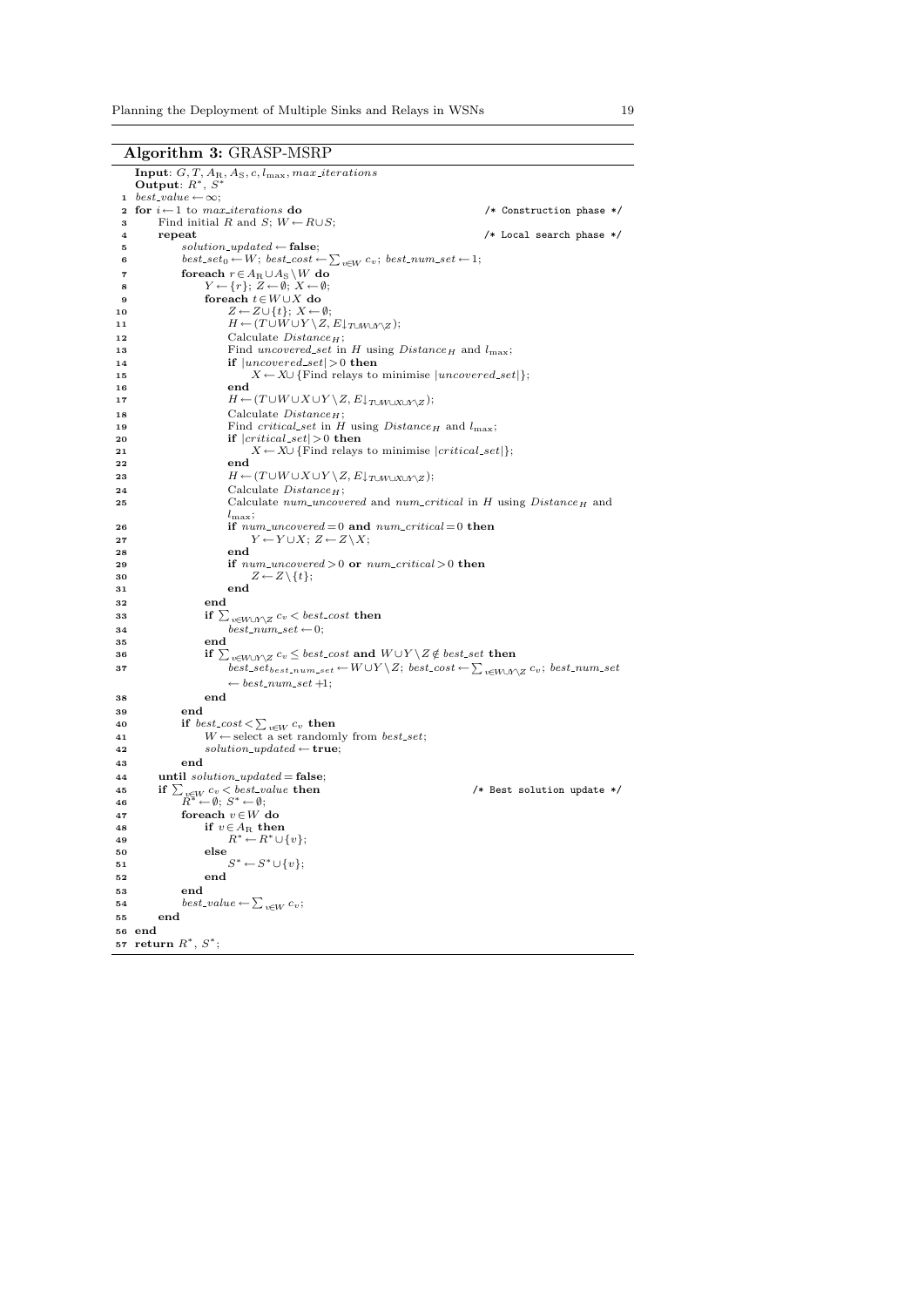# 6.3.3 Algorithm Description

The GRASP-MSRP pseudocode is given in Algorithm 3. Generally, its concept is similar to GRASP-MSP in Algorithm 1 with some key differences. The key differences are the inclusion of candidate relays as one of its inputs, the identification of critical sensors, the deployment of relays to minimise the number of uncovered and critical sensors, and the repetitive computation of the shortest path from all sensors to all sinks due to the addition and elimination of relays. The detailed description of the pseudocode is given below.

GRASP-MSRP takes as input the original graph  $G = (T \cup A_R \cup A_S, E)$ , the set T of sensors, the set  $A_R$  of candidate relays, the set  $A_S$  of candidate sinks, the cost function c, the maximum acceptable path length  $l_{\text{max}}$ , and the number of iterations (max iterations). In each iteration, the construction phase to find initial sets of relays  $R$  and sinks  $S$  is executed in line 3. The local search starts with the initialisation of the best set and the best cost in line 6. The loop from line 7 to 39 searches for the best move, i.e. finding either a new relay or a new sink  $r \in A_B \cup A_S \backslash W$  that can eliminate as many existing relays and sinks from W as possible, where  $W = R \cup S$ . The loop from line 9 to 32 tries to find the set  $Z \subseteq W \cup X$  of existing relays and sinks that are safe to be removed after the insertion of  $Y$ .  $Y$  is the set of new relays and sinks that are added during the iteration. X is the set of new relays that are added to the network to reduce the total cost when a sink is removed from the network.

The algorithm checks for uncovered sensors in line 13. If some exist, it tries to deploy some relays in line 15. The identification of critical sensors is performed in line 19. If some exist, relays are added in line 21. Note that we try to minimise the total cost by adding some relays when we eliminate a sink. These relays are saved in  $X$  as shown in line 15 and 21, which later will be included in  $Y$ , the set of new relays and sinks to be inserted, if  $X$  helps the network become double-covered and non-critical. The network is checked if it is double-covered and non-critical in line 25. Note that there is repetitive computation of the shortest path from all sensors to all sinks in line 12, 18 and 24 due to the addition and elimination of relays. The relays and sinks in Z are safe to be removed if without  $Z$  all sensors are double-covered and non-critical. In line 33, we check if the new solution improves the total cost of the current best solution. If the total cost is reduced, we reset the best set in line 34. If the total cost is the same, we keep this new solution in the set of the best set as shown from line 36 to 38. When all moves have been evaluated, we check in line 40 if an improving solution has been found. If the moves produce a better solution, the set of relays and sinks  $W$  is updated in line 41 by selecting one best set randomly from the set of the best set. After that, the local search continues.

If, at the end of the local search, we find a better solution compared to the best solution found so far, we update from line 46 to 54 the set of relays, the set of sinks, and the lowest total cost found. The best sets  $R^*$  of relays and  $S^*$  of sinks are returned in line 57.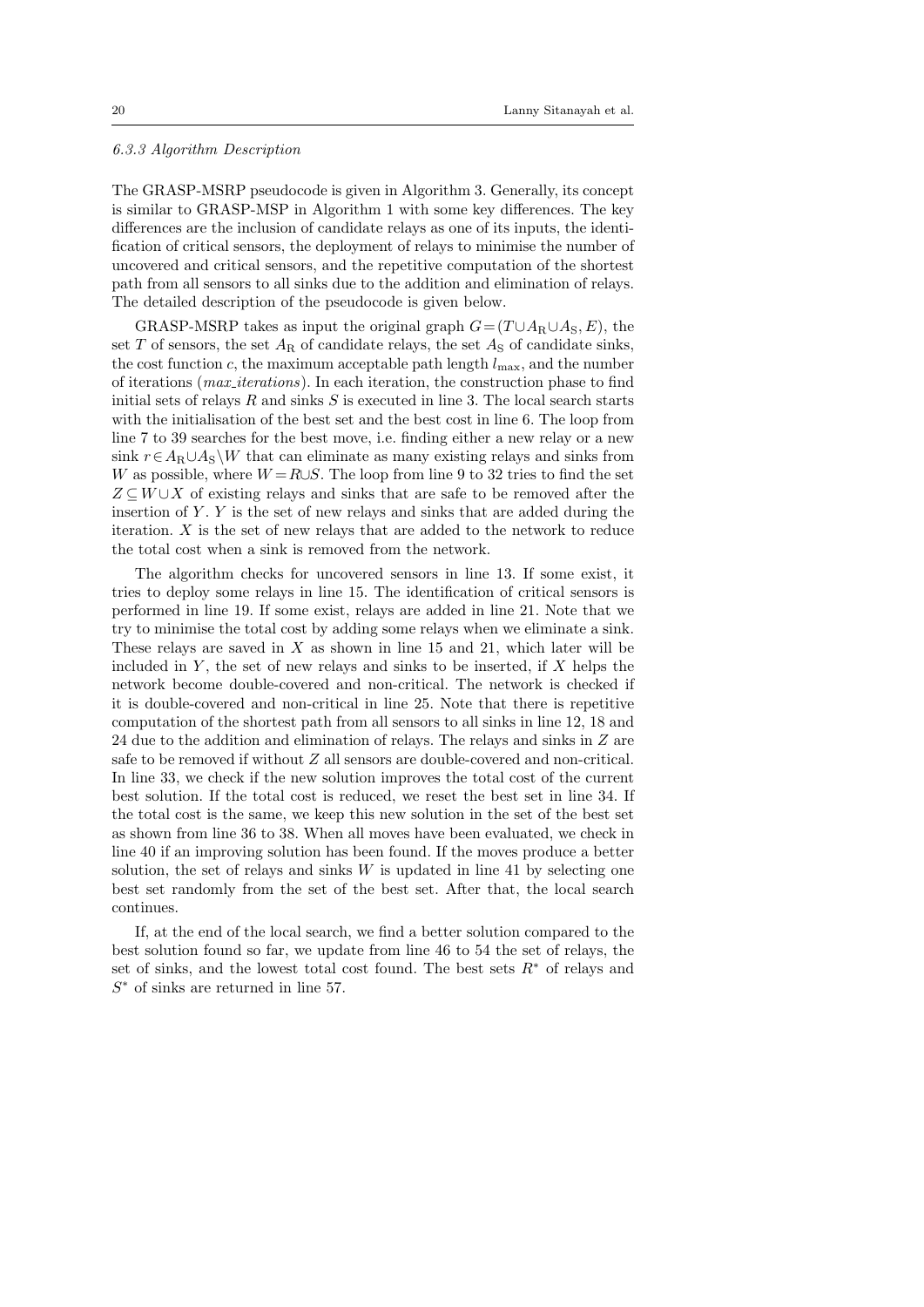### 7 Evaluation of Greedy-MSRP and GRASP-MSRP

We evaluate the performance of Greedy-MSRP and GRASP-MSRP using the following metrics:

- 1. Average total sink and relay cost. We want to compare the total deployment cost that resulted from each algorithm, which includes the cost of sinks and the cost of relays.
- 2. Average number of devices, which is divided into number of sinks and number of relays. We present this metric as we cannot infer how many sinks and relays are deployed from the total cost metric. We expect to see that when the sink cost increases, the number of sinks decreases. This happens because some sinks are traded for relays to reduce the deployment cost.
- 3. Average runtime. We also evaluate the efficiency of the algorithms by comparing the algorithms' runtime.

We follow the same experiment setting as for the evaluation of the multiple sink placement problem in Section 5, where each network consists of 100 sensor nodes in grid squares of  $8m \times 8m$  and 25 candidate sinks in grid squares of  $18m \times 18m$ . In addition, we also have 81 candidate relays distributed evenly in grid squares of  $10m \times 10m$ . The coordinates for the sensors, candidate sinks and candidate relays are given in [21].

We compare Greedy-MSRP and GRASP-MSRP against Minimise the Number of Sinks and Relays for Fault-Tolerance (MSRFT) and Cluster-Based Sampling for Multiple Sink and Relay Placement (CBS-MSRP). MSRFT and CBS-MSRP extend MSFT and CBS-MSP, respectively, to find the best locations to deploy sinks and use GRASP-MRP to deploy relays. These two algorithms start by finding the best locations for two sinks before utilising GRASP-MRP to deploy relays. The number of sinks is gradually increased and GRASP-MRP is used to deploy relays until the network becomes double-covered and non-critical. In the experiments, we only use 100 and 200 as the maximum iteration (*MaxIter*) for MSRFT and CBS-MSRP. The maximum iteration for GRASP-MRP is 10.

We evaluate the deployment cost of the algorithms by varying the sink costs  $(c<sub>S</sub>)$ , i.e. 3, 6, randomly in the interval [3, 6], and 10 units, while the relay cost is fixed at 1 unit. The average total sink and relay cost suggested by each algorithm with  $l_{\text{max}} = 6$  is presented in Figure 6 and the average runtime is in Table 4. We also show the average numbers of sinks and relays for each algorithm from Figure 7 to Figure 14.

The results in Figure 6 show that GRASP-MSRP has the lowest average total deployment cost compared to other algorithms. For example, comparing GRASP-MSRP with  $MaxIter = 1$  to CBS-MSRP with  $MaxIter = 200$  for sink  $\text{cost} = 3$  gives a p-value less than 0.0001. This is because GRASP-MSRP has the fewest sinks if we compare the average number of deployed sinks from Figure 7 to Figure 14. The evaluation also shows that we are able to trade-off GRASP-MSRP's runtime for a reduced cost when we increase the number of iterations from 1 to 10. When we further increase the number of iterations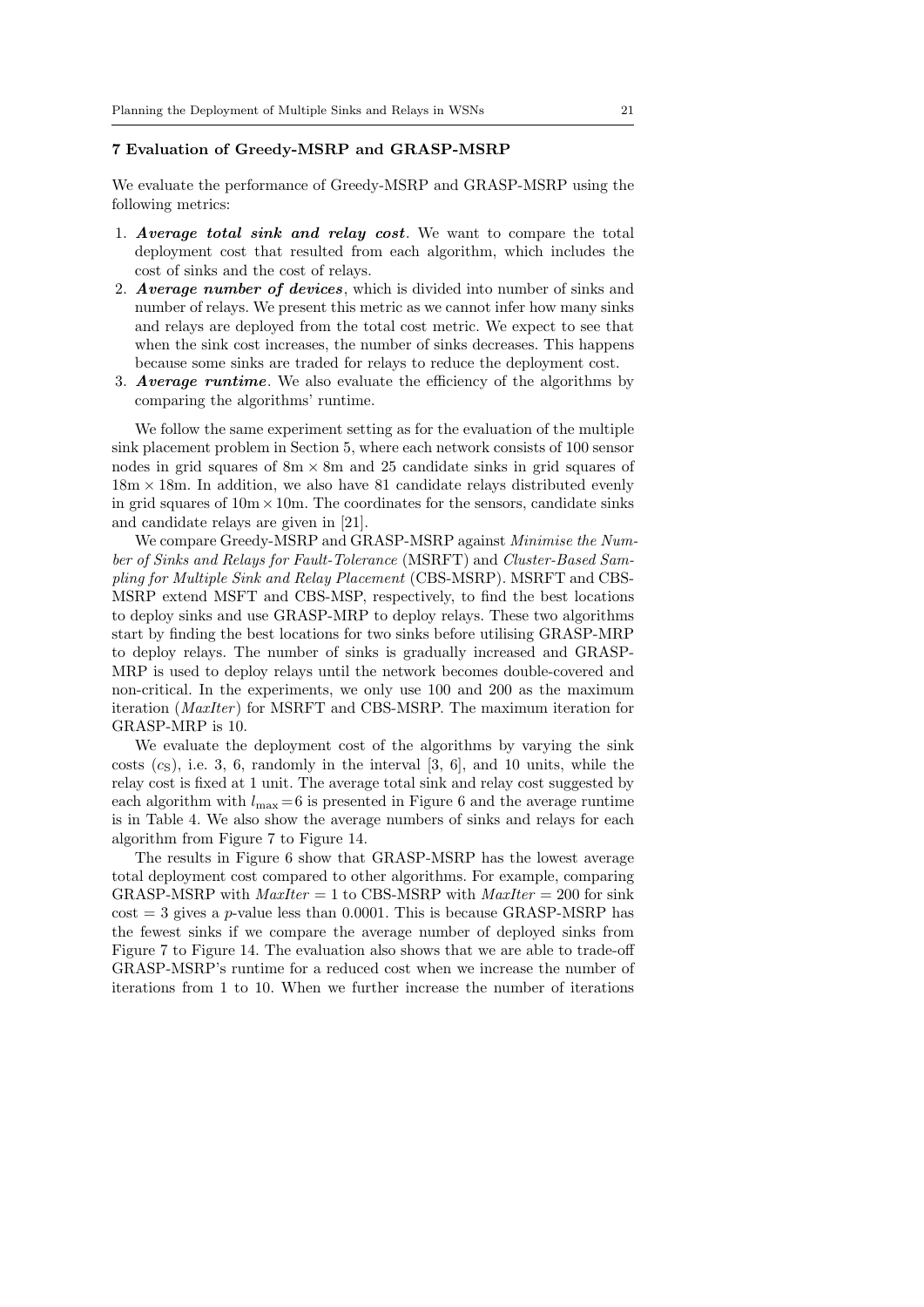

Fig. 6 Average total sink and relay cost for multiple sink and relay placement algorithms versus sink cost

Table 4 Multiple sink and relay placement algorithms' average runtime with different sink cost

| Algorithms                            | Average runtime (sec) |               |                |            |
|---------------------------------------|-----------------------|---------------|----------------|------------|
|                                       | $c_{\rm S}=3$         | $c_{\rm S}=6$ | $c_s = 3$ to 6 | $c_s = 10$ |
| $M$ SRFT-MaxIter=100                  | 61.7472               | 60.4956       | 61.7661        | 60.0905    |
| $M\text{SRFT-Max}$ Iter=200           | 74.6617               | 68.9032       | 69.6122        | 68.7917    |
| $CBS-MSRP-MaxIter=100$                | 60.3329               | 62.7394       | 62.2207        | 61.6556    |
| $CBS-MSRP-MaxIter=200$                | 68.2127               | 72.5465       | 73.7754        | 68.6779    |
| Greedy-MSRP                           | 137.3733              | 130.5268      | 139.4527       | 146.7378   |
| GRASP-MSRP-MaxIter=1                  | 20.2190               | 21.3075       | 26.6085        | 24.3780    |
| $GRASP\text{-}MSRP\text{-}MaxIter=10$ | 194.8030              | 218.3831      | 254.7753       | 230.9070   |
| GRASP-MSRP-MaxIter=20                 | 405.8351              | 449.6994      | 534.1611       | 464.4079   |

to 20, the results are similar to the results of 10 iterations, but with higher runtime.

Greedy-MSRP is outperformed by the two k-means clustering-based algorithms, MSRFT and CBS-MSRP. Firstly in terms of the average total deployment cost, Greedy-MSRP deploys more sinks than MSRFT and CBS-MSRP as shown from Figure 10 to Figure 14. Secondly for the runtime, Greedy-MSRP is slower because it tries to find the lowest cost solution by solving the multiple sink and relay placement problem from the number of sinks  $=n$  to 2, where n is the number of sinks found by Greedy-MSP. On the other hand, MSRFT and CBS-MSRP start from the number of sinks  $= 2$  and stop when the network is double-covered and non-critical.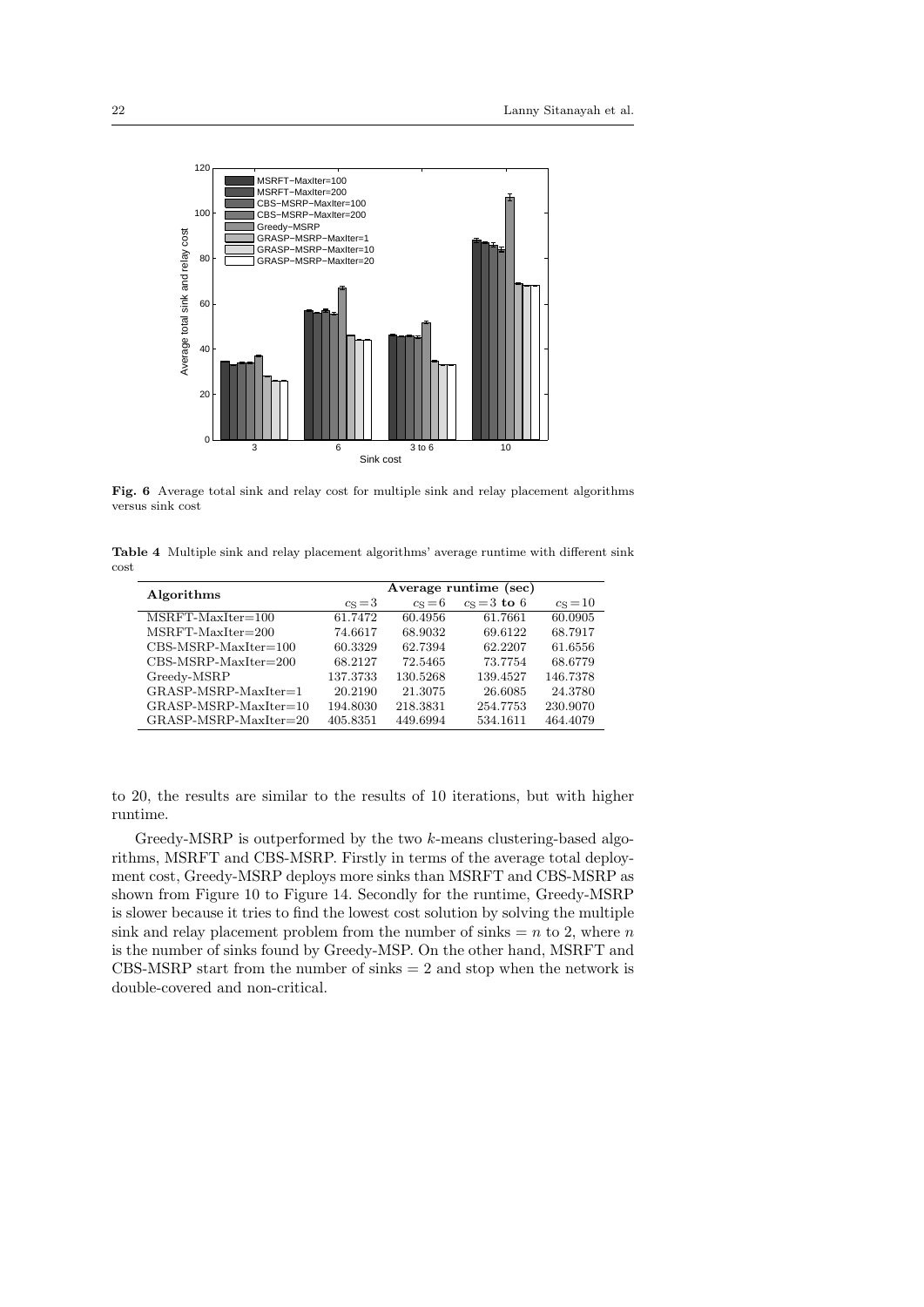

**Fig. 7** Average numbers of sinks and relays for GRASP-MSRP with  $MaxIter = 1$  versus sink cost



Fig. 8 Average numbers of sinks and relays for GRASP-MSRP with  $MaxIter = 10$  versus sink cost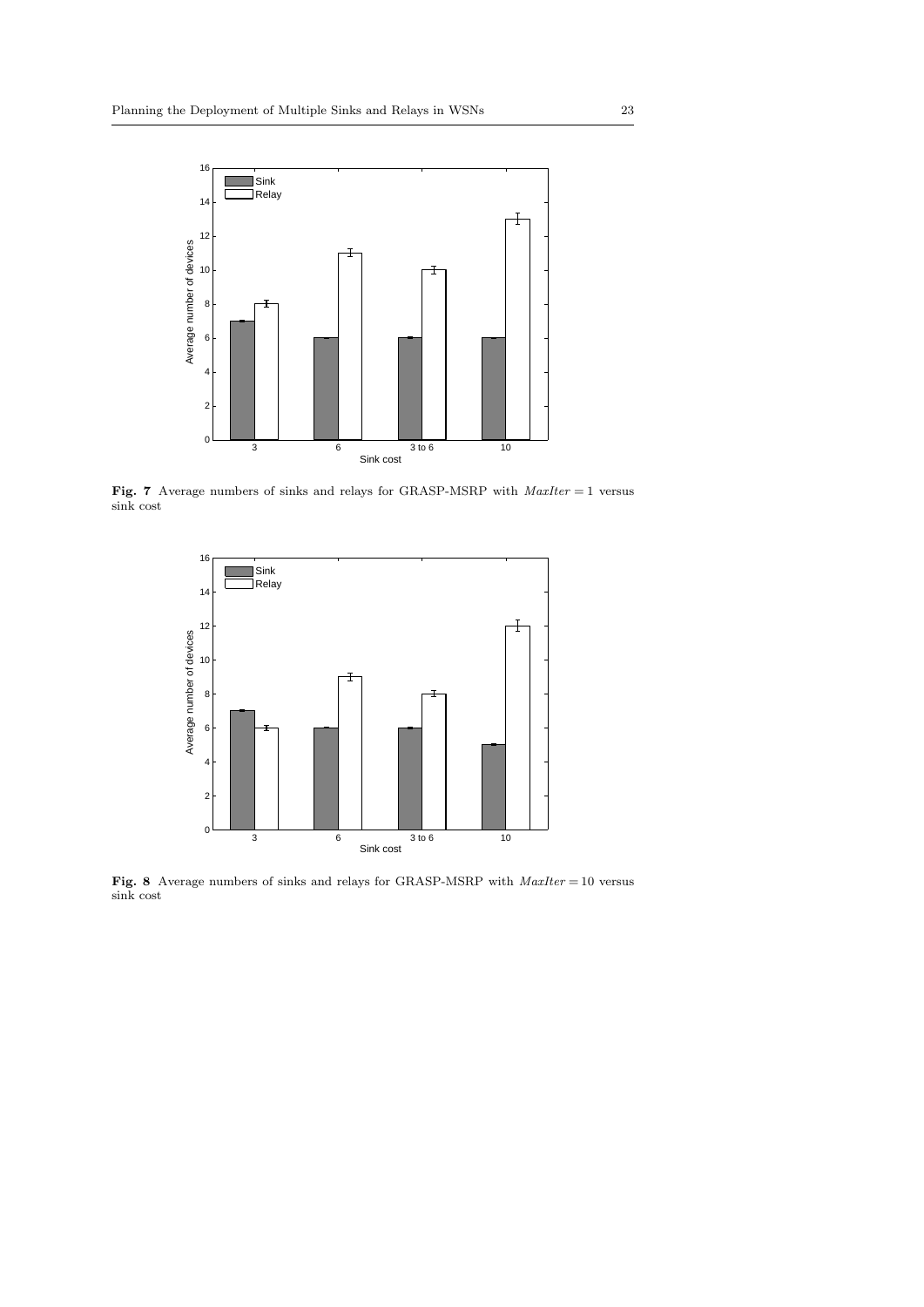

**Fig. 9** Average numbers of sinks and relays for GRASP-MSRP with  $MaxIter = 20$  versus sink cost



Fig. 10 Average numbers of sinks and relays for Greedy-MSRP versus sink cost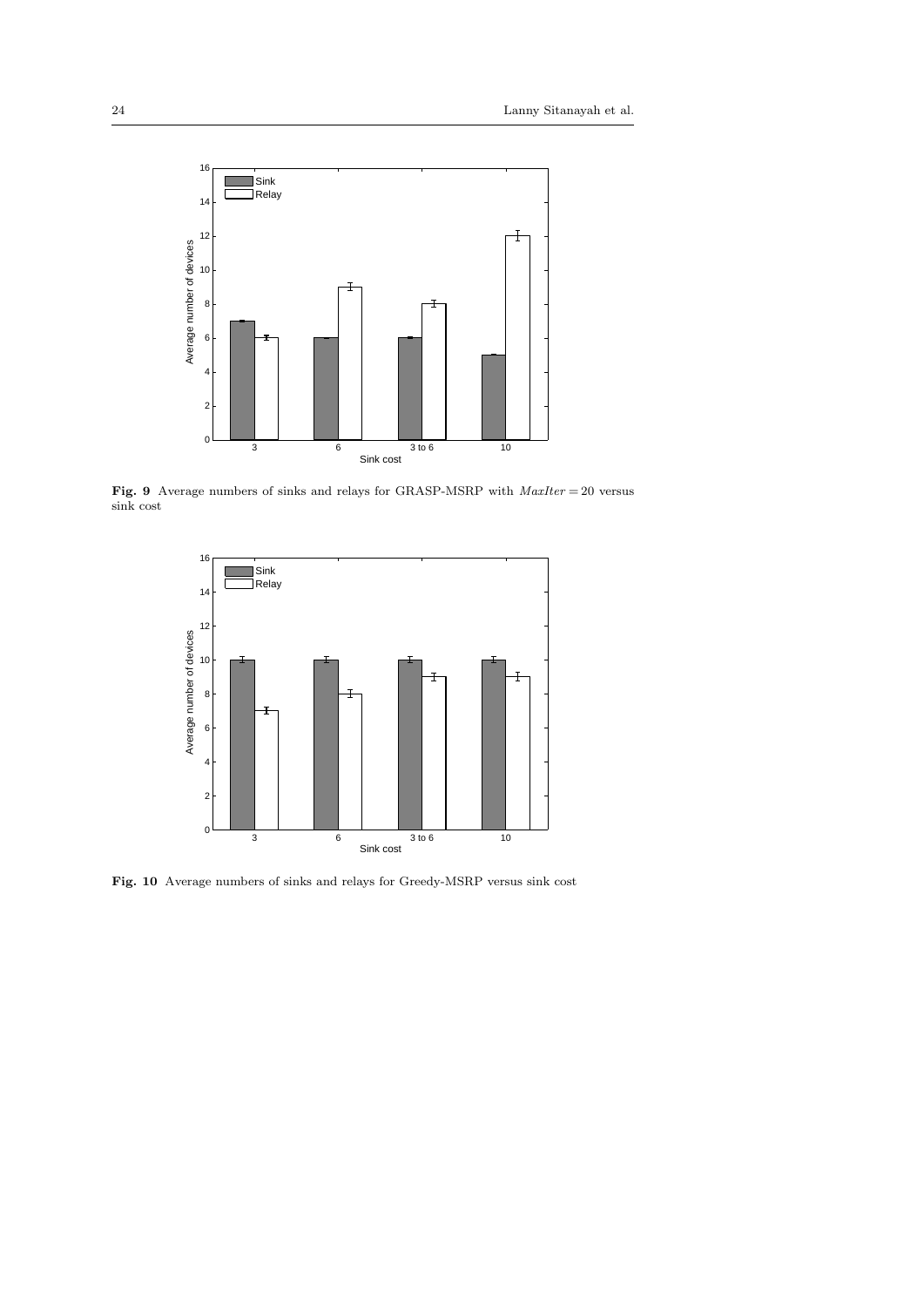

Fig. 11 Average numbers of sinks and relays for MSRFT with  $MaxIter = 100$  versus sink cost



Fig. 12 Average numbers of sinks and relays for MSRFT with  $MaxIter = 200$  versus sink cost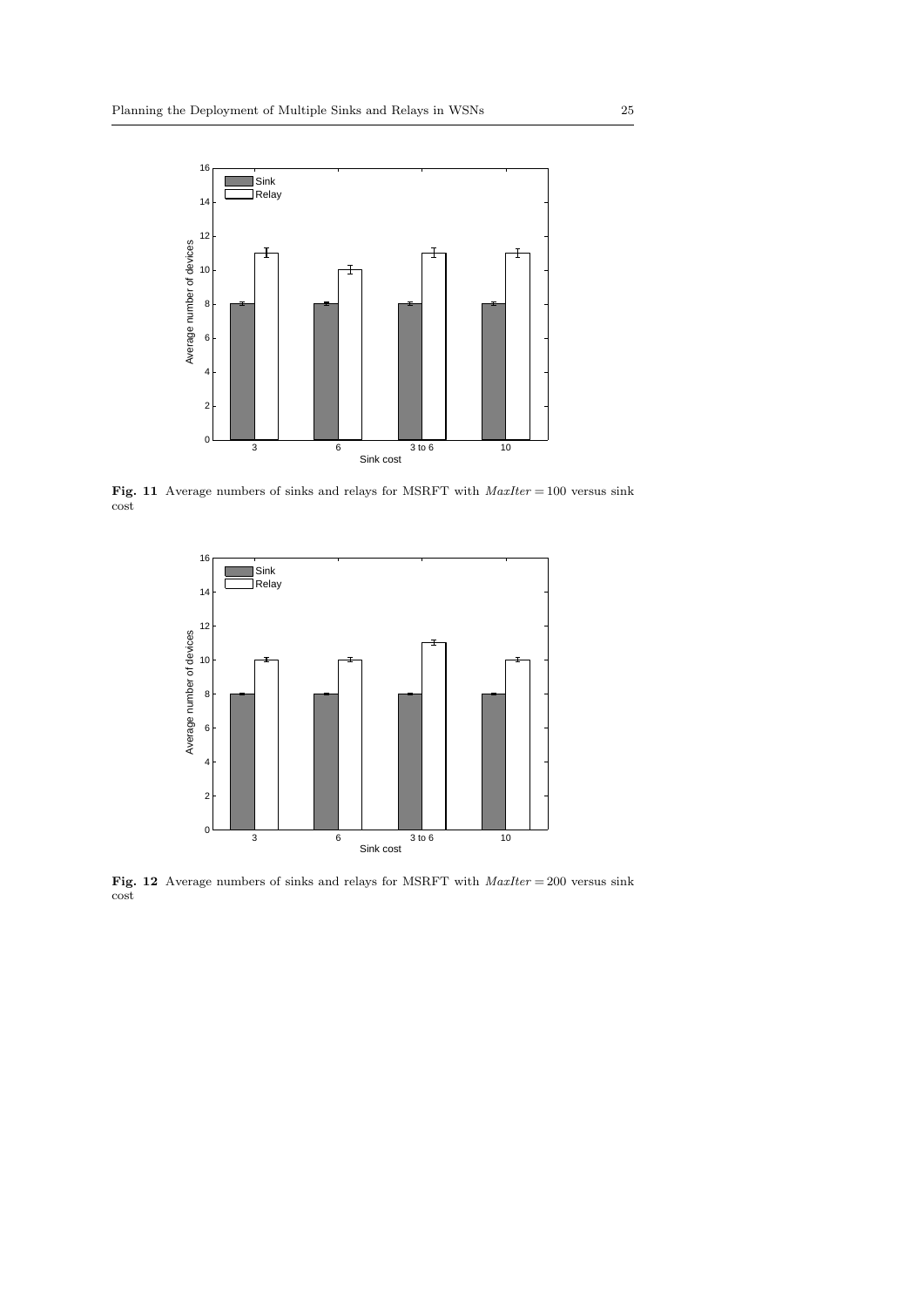

**Fig. 13** Average numbers of sinks and relays for CBS-MSRP with  $MaxIter = 100$  versus sink cost



**Fig. 14** Average numbers of sinks and relays for CBS-MSRP with  $MaxIter = 200$  versus sink cost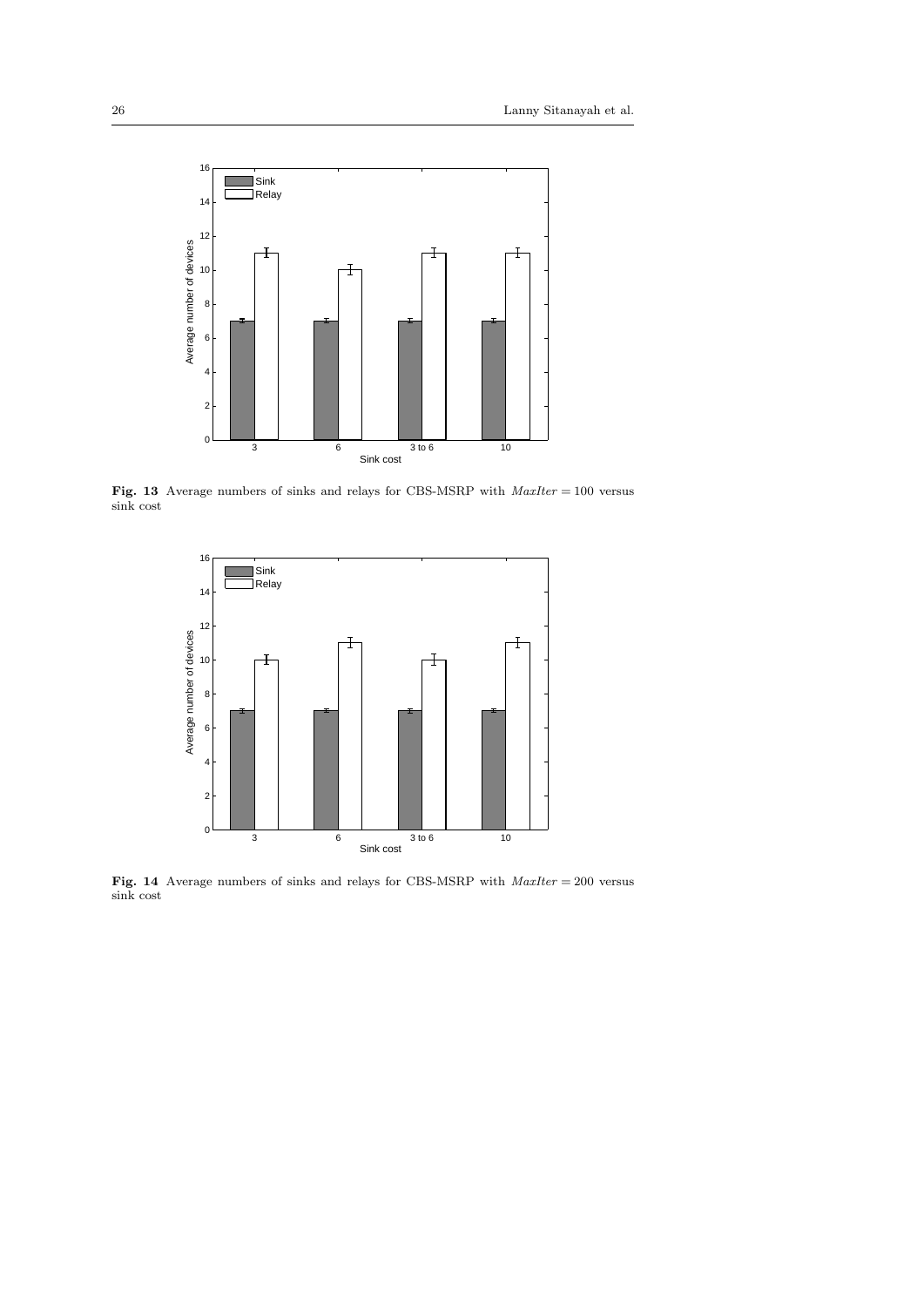GRASP-MSRP can swap sinks with relays to reduce the average total deployment cost. Therefore, when the sink cost increases, the number of sinks decreases because more sinks are exchanged with relays as shown in Figure 7 to Figure 9.

Since GRASP-MSRP gives the best solution for the multiple sink and relay placement problem, we further investigate its performance under various experiment settings by using *MaxIter* = 10. Firstly, we increase  $l_{\text{max}}$  from 6 to 10, while keeping the sink cost fixed at 3 units. The results are depicted in Figure 15. When  $l_{\text{max}}$  is increased from 6 to 10, the average number of required sinks drops significantly from 7 to 3, while the average number of relays does not increase much. The average runtime of GRASP-MSRP also increases from 194.8030 seconds to 349.7281 seconds.



Fig. 15 Average numbers of sinks and relays for GRASP-MSRP versus maximum path length

We then try to increase the number of candidate relays from 81, which are evenly distributed in grid squares of  $10m \times 10m$ , to 196 candidate relays in grid squares of 6m  $\times$  6m. We use a fixed sink cost of 3 units and  $l_{\text{max}} = 6$ . As shown in Figure 16, when we have more candidate relays, the average numbers of deployed sinks slightly decrease because the local search is more likely to find common relays that appear on the shortest paths. The average runtime of GRASP-MSRP increases from 194.8030 seconds for 81 candidate relays to 1030.0060 seconds for 196 candidates.

We also increase the number of candidate sinks from 25 in grid squares of  $18m \times 18m$  to 81 candidates in grid squares of  $10m \times 10m$ . The results are presented in Figure 17. When the number of candidate sinks increases, the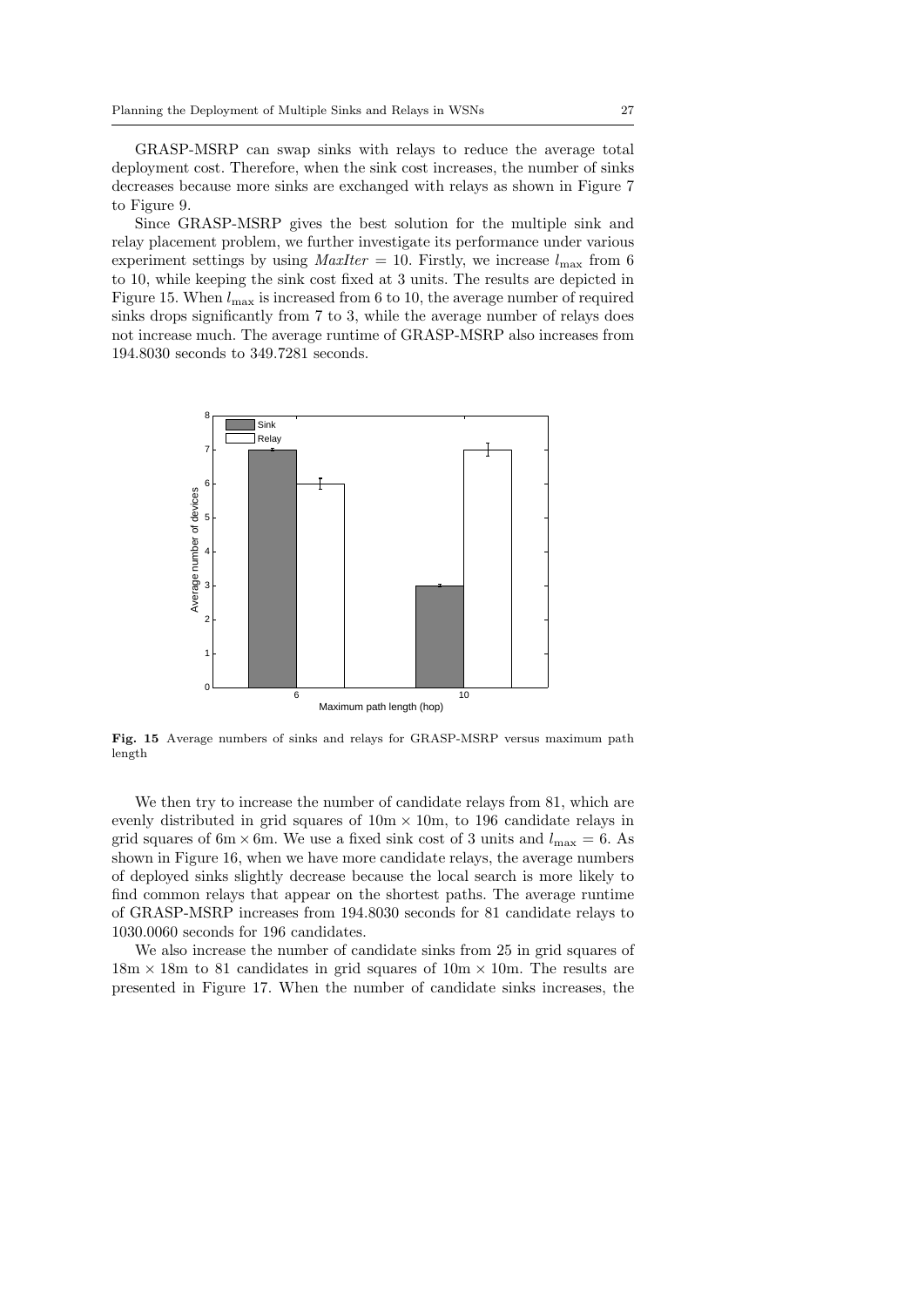

Fig. 16 Average numbers of sinks and relays for GRASP-MSRP versus number of candidate relays

local search can find better sink positions to cover a network. Therefore, the network requires fewer sinks. Since the sinks are better positioned, it also needs fewer relays. The average runtime of GRASP-MSRP increases from 194.8030 seconds for 25 candidate sinks to 843.7186 seconds for 81 candidates.

Finally, we evaluate the performance of GRASP-MSRP when the number of sensor nodes increases. In the first case, we increase the number of sensor nodes from 100 to 200 while keeping the area fixed. This affects the density of the network, where the average degree of a sensor node increases from 3 to 7. For this evaluation, we use 25 candidate sinks and 81 candidate relays. When the network becomes denser, the average numbers of required sinks and relays decrease as depicted in Figure 18. This happens because when the network density increases, path lengths from a sensor node to sinks become shorter and a sensor node has more neighbours that help finding alternate routes to sinks when it fails. However, GRASP-MSRP takes longer time to compute the solution, i.e. from 194.8030 seconds to 321.8777 seconds when the average degree increases.

In the second case, we increase the number of sensor nodes from 100 to 300 while keeping the average degree fixed, so we enlarge the area. As a result, we need more candidate sinks and relays. For this experiment, we use 81 candidate sinks and 225 candidate relays for 300 sensor nodes. When the network area becomes bigger, more sinks and relays are required to be deployed as shown in Figure 19. The average runtime of GRASP-MSRP increases from 194.8030 seconds to  $20,534.8851$  seconds.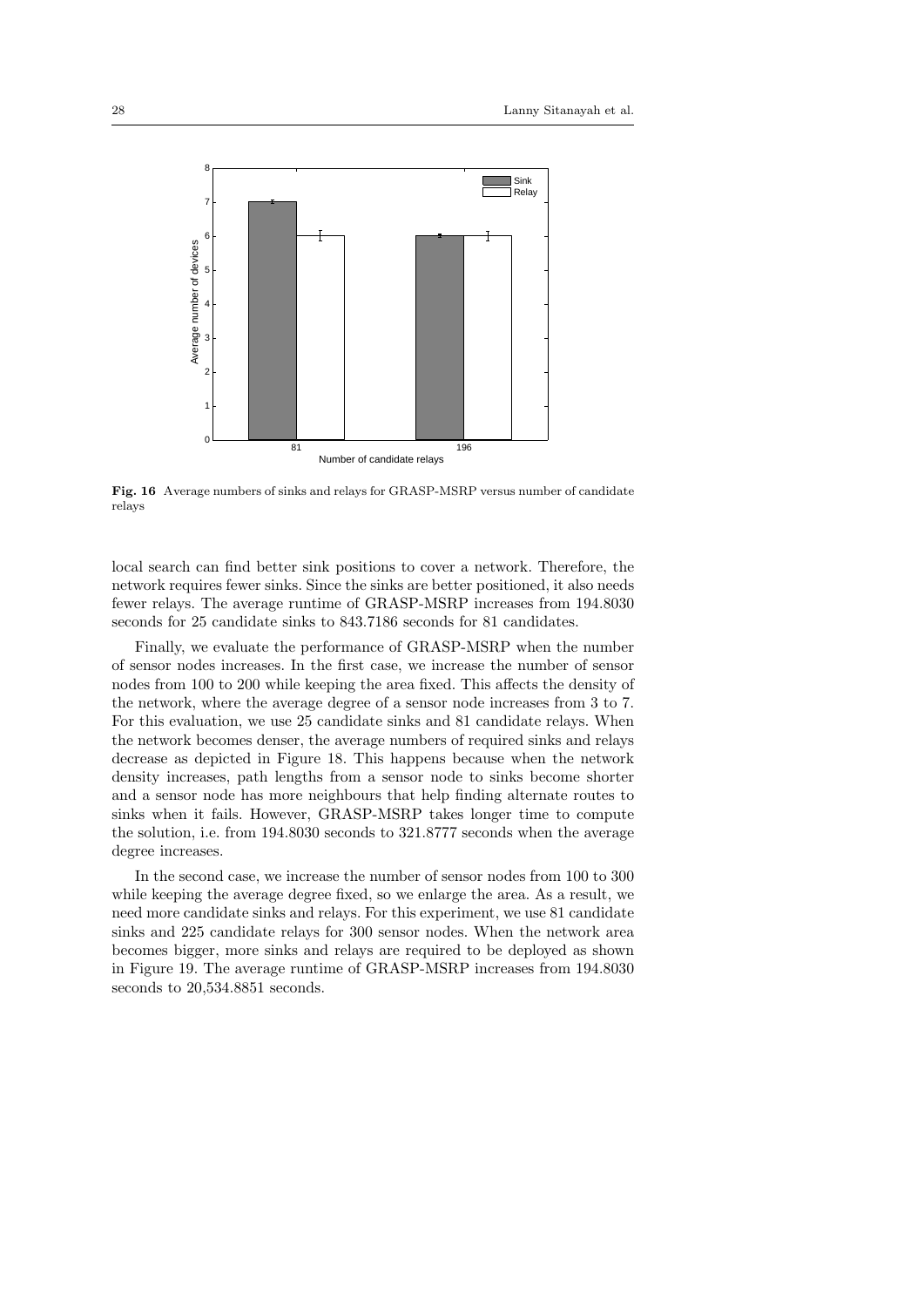

Fig. 17 Average numbers of sinks and relays for GRASP-MSRP versus number of candidate sinks



Fig. 18 Average numbers of sinks and relays for GRASP-MSRP versus average degree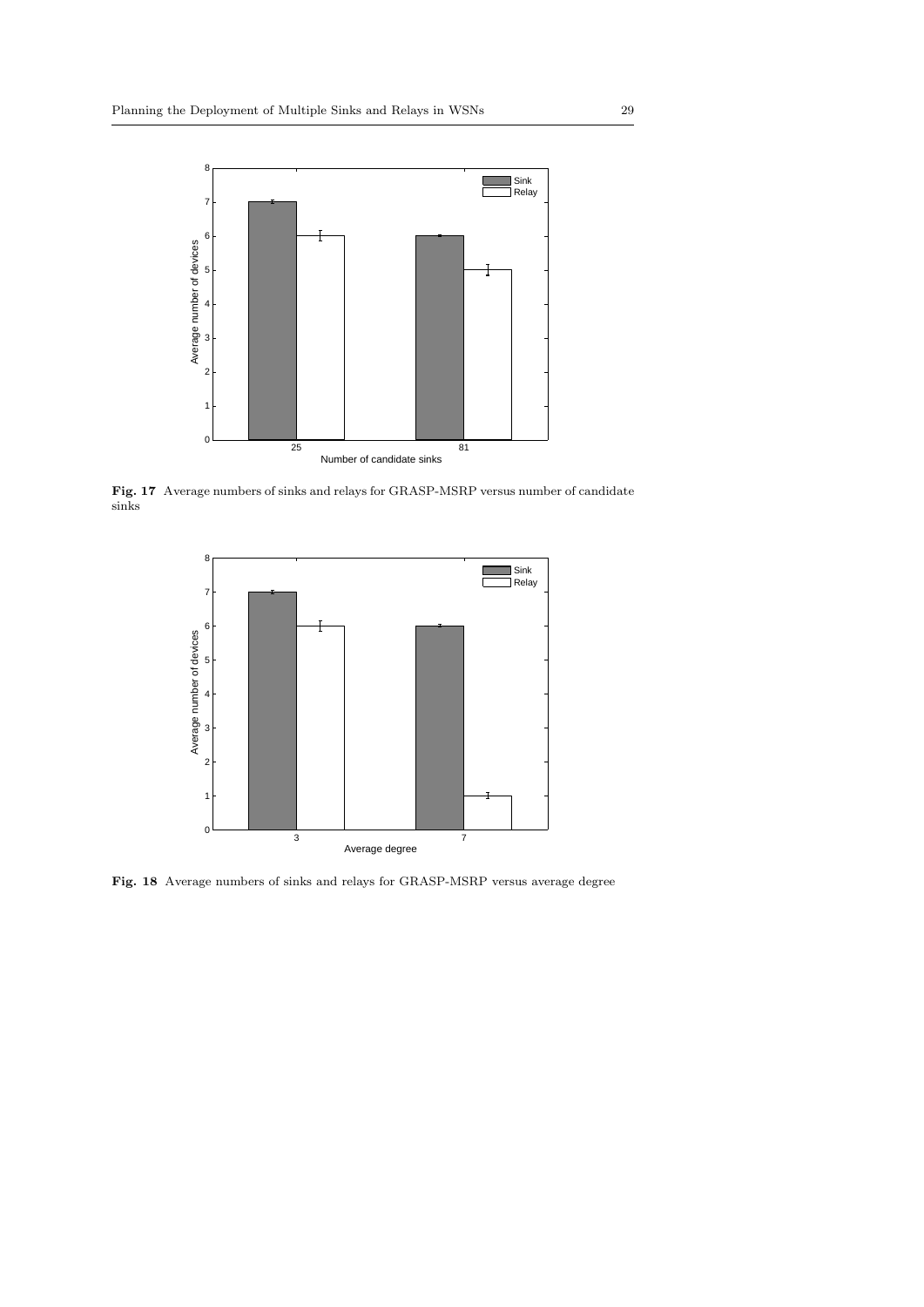

Fig. 19 Average numbers of sinks and relays for GRASP-MSRP versus number of nodes

Table 5 Multiple sink and relay placement algorithms' average runtime for 300 sensors, 81 candidate sinks and 225 candidate relays

| Algorithms                            | Average runtime (sec) |
|---------------------------------------|-----------------------|
| $M$ SRFT-MaxIter=100                  | 4,601.2030            |
| $CBS-MSRP-MaxIter=100$                | 4,482.8590            |
| Greedy-MSRP                           | 14,055.4217           |
| $GRASP\text{-}MSRP\text{-}MaxIter=1$  | 2,020.4032            |
| $GRASP\text{-}MSRP\text{-}MaxIter=10$ | 22,416.5930           |

For the case of 300 sensors, 81 candidate sinks and 225 candidate relays, we compare the deployment cost of MSRFT, CBS-MSRP, Greedy-MSRP and GRASP-MSRP in Figure 20 using one topology that is simulated 31 times. In this experiment, we only use 100 as the maximum iteration  $(MaxIter)$  for MSRFT and CBS-MSRP, 10 for GRASP-MRP, 1 and 10 for GRASP-MSRP. The sink and relay costs are 3 units and 1 unit, respectively, and  $l_{\text{max}} = 6$ . Comparing the average total costs of GRASP-MSRP with  $\textit{MaxIter} = 1$  to MSRFT with  $MaxIter = 100$  and to CBS-MSRP with  $MaxIter = 100$  give p-values less than 0.0001. The average runtime is presented in Table 5.

We compare the runtime measurements for GRASP-MSRP with variety of network sizes. The topologies used in this experiment is summarised in Table 6 and the datasets are provided in [21]. In this experiment, we use  $\textit{MaxIter}$  = 1, sink cost = 3 units, relay cost = 1 unit, and  $l_{\text{max}} = 6$ . Each topology is simulated 31 times and the average runtime is depicted in Figure 21 with log scale in the y-axis.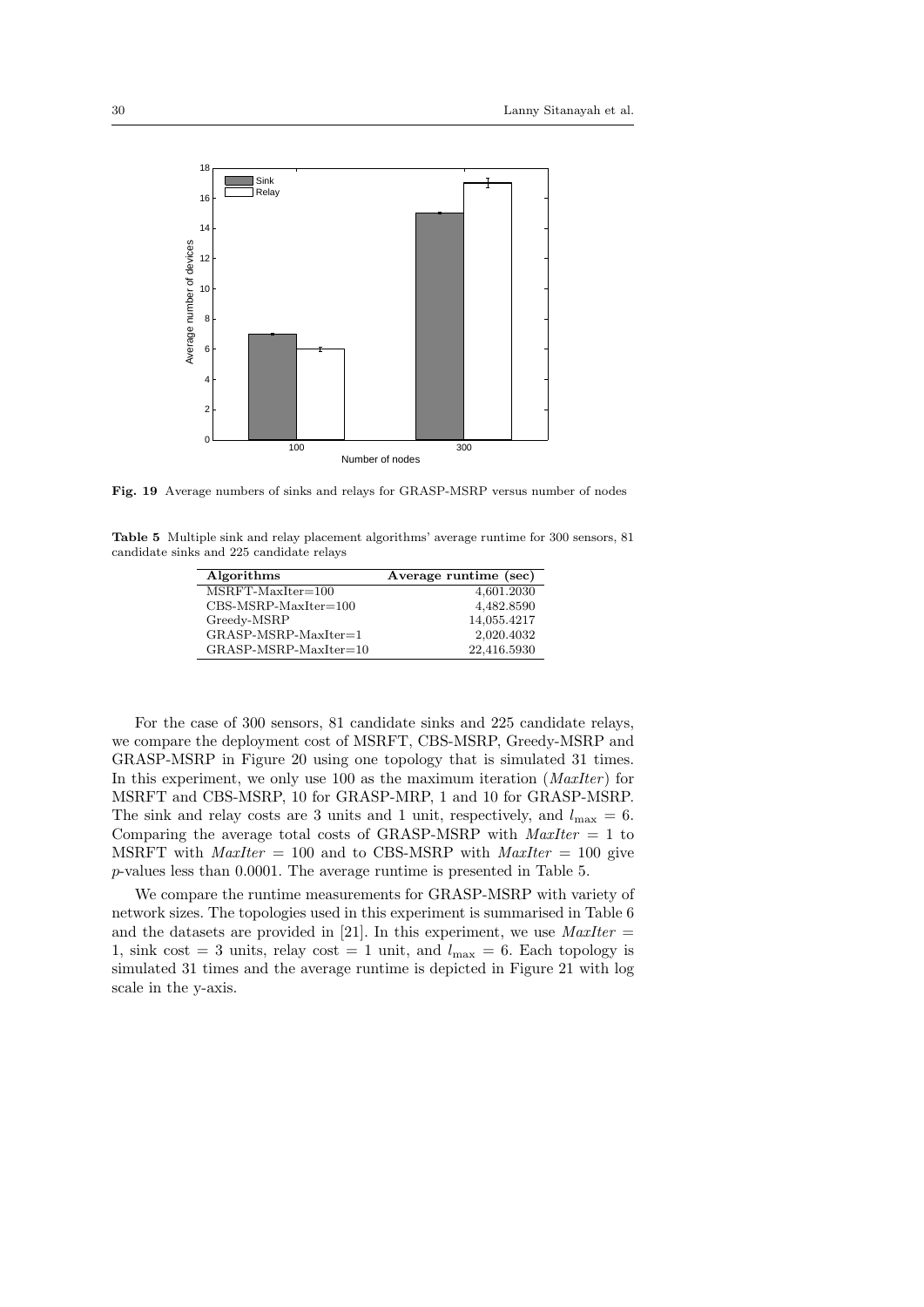

Fig. 20 Average total sink and relay cost for multiple sink and relay placement algorithms for 300 sensors, 81 candidate sinks and 225 candidate relays

Table 6 Topologies used to measure GRASP-MSRP's runtime with variety of network sizes

| Num. sensors | Num. sinks | Num. relays | Area size          |
|--------------|------------|-------------|--------------------|
| 100          | 25         | 81          | $88m \times 88m$   |
| 200          | 36         | 144         | $128m \times 128m$ |
| 300          | 81         | 225         | $152m \times 152m$ |
| 400          | 100        | 289         | $168m \times 168m$ |
| 500          | 121        | 361         | $192m \times 192m$ |

## 8 Evaluation of Network Performance

The previous sections present and evaluate algorithms for solving the sink and relay placement problem, and we demonstrate how they can reduce the cost of providing solutions that meet the criteria which are based on protecting against single failures. The original high-level objective, though, was to design network topologies that were robust to failures. It is important to revisit that objective, and consider how well our problem definition and heuristic solutions satisfy it. To do this, we have implemented network protocols in a network simulator, and we test topologies generated by our algorithms while nodes fail.

We compare topologies generated by GRASP-MSRP and GRASP-ABP [22]. In GRASP-MSRP topologies, sinks and relays are deployed so all sensor nodes are double-covered and noncritical. With GRASP-ABP, four sinks are placed at the four corners of the networks and relays are deployed so all sensor nodes are noncritical, but not double-covered. In the simulation, we use topologies of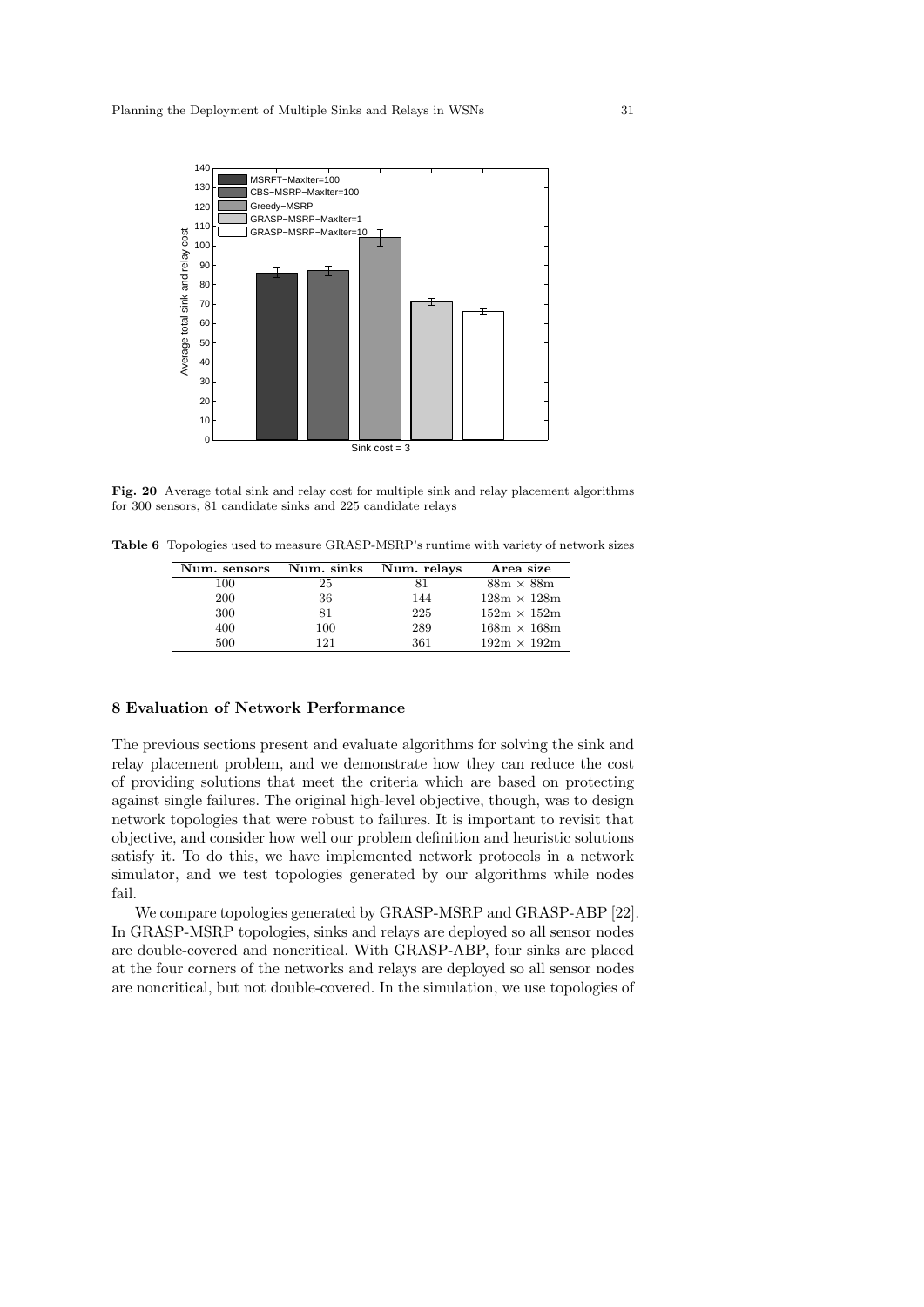

Fig. 21 GRASP-MSRP's average runtime with variety of network sizes

GRASP-MSRP with three and six sinks. To obtain the topologies with three sinks, we set  $(l_{\text{max}} = 10)$ , fix the sink cost and get the resulting topologies generated by GRASP-MSRP. Similarly for the case of six sinks, we set  $(l_{\text{max}}=6)$ .

We take the resulting topologies and deploy, in simulation, sensor nodes, relay nodes and sinks according to the deployment plans. Then, we evaluate the network performance for each topology. We want to show that having more sinks and placing them at the best locations improves robustness of the networks. In the simulation, the GRASP-MSRP topologies with three sinks achieve around 5% improvement in connectivity and delivery ratio compared to the GRASP-ABP topologies with four sinks after several failures. This confirms the importance of not only having multiple sinks in the networks, but also placing them at the best positions.

In this section, we use the following metrics for the evaluation of network performance:

- 1. Packet delivery ratio measures the number of packets successfully received by the sink over the number of packets generated by source nodes.
- 2. Average per packet latency measures the average per packet transmission time through a multi-hop network.
- 3. Connectivity measures the percentage of live sensor nodes that are still connected to the sink through multi-hop communication.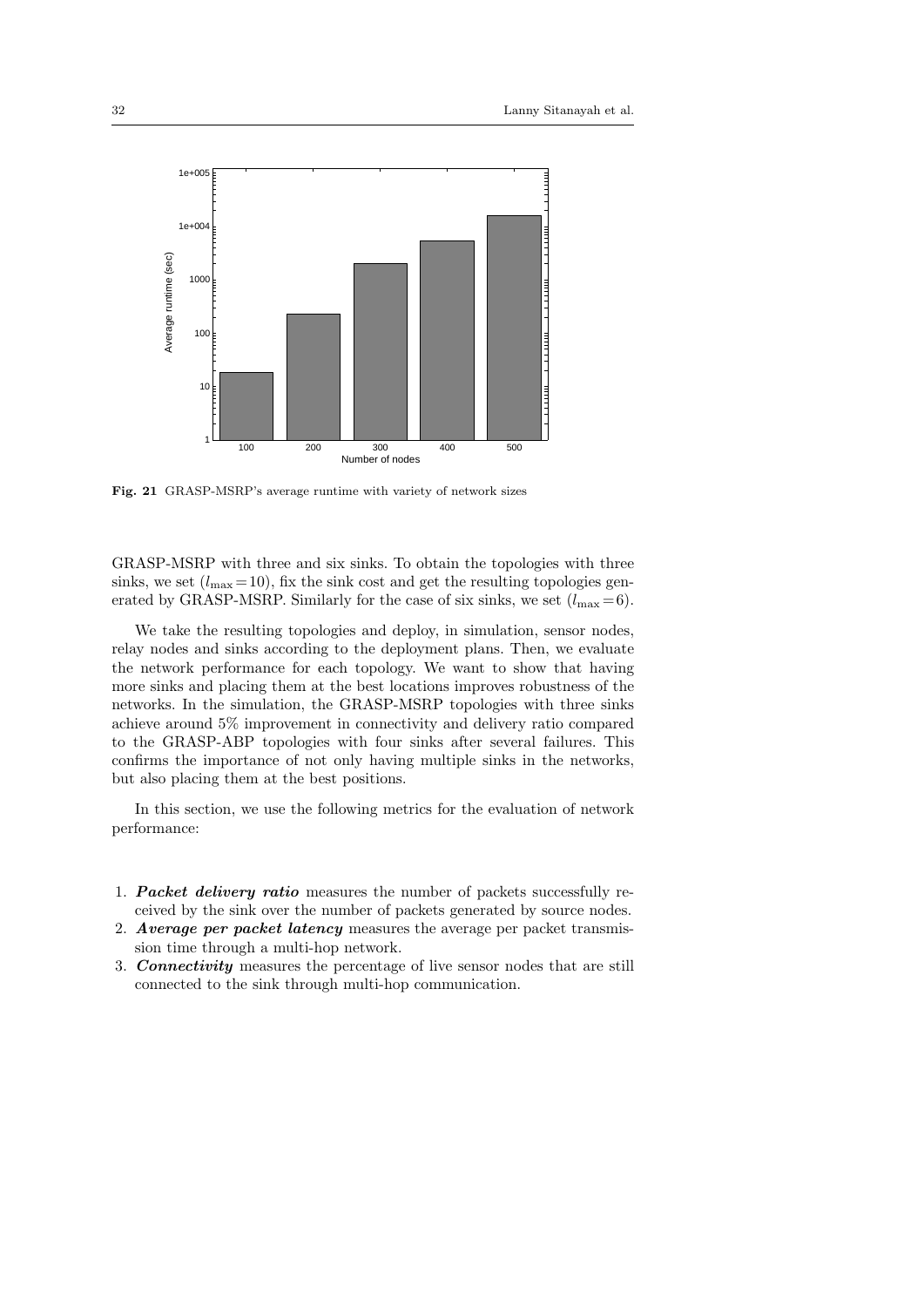| Simulation parameters        | Default value          |
|------------------------------|------------------------|
| Hardware                     | Tmote sky              |
| Transmit power               | $52.2 \text{ mW}$      |
| Receive/idle listening power | $59.1 \text{ mW}$      |
| Sleep power                  | $3 \mu W$              |
| Radio propagation model      | Two-ray ground         |
| $CSThresh_$                  | 3.65262e-10            |
| RXThresh_                    | 3.65262e-10            |
| Pt                           | 5.35395e-05            |
| Traffic load                 | $0.1$ packets/node/sec |
| MAC protocol                 | ER-MAC                 |
| TDMA slot size               | $50 \text{ ms}$        |
| TDMA sub-slot size           | $5 \text{ ms}$         |

Table 7 Simulation parameters in Ns-2

## 8.1 Details of Simulation

The topologies are evaluated in the open-source network simulator ns-2 version 2.33 [26]. Ns-2 is a discrete-event, packet-level network simulator that is widely used for WSN and other network simulations. We simulate multi-hop data gathering using ER-MAC [24] [25] with its forward-to-parent routing mechanism. We choose ER-MAC because of its flexibility to adapt to topology changes, where nodes can modify their schedules and routing decisions locally.

ER-MAC is a hybrid MAC protocol designed for emergency response WSNs. It adopts a time-division multiple access (TDMA) approach to schedule collisionfree transmission toward the sink. With its normal mode, sensor nodes wake up to transmit and receive messages according to their schedules, but otherwise switch into power-saving sleep mode. When an emergency event occurs, nodes involved in the emergency monitoring change their MAC protocol autonomously to emergency mode to allow contention in TDMA slots to cope with large volumes of traffic. Because our purpose in this simulation is to evaluate the designed topologies, not the communication protocol, we assume that all nodes operate in the normal mode of ER-MAC, where nodes can only send packets in their own transmit slots.

Our parameters used in the ns-2 simulation are based on Tmote sky hardware [17] as shown in Table 7. Tmote Sky's transmission ranges and power were reported in [11]. We used the Lagrange Interpolating Polynomial [2] based on the known six points to find transmission power for the transmission range used in our simulation, i.e. 10 metres.

The simulation results presented are based on the average of five topologies that are simulated 31 times each, enough to achieve a 95% confidence in the standard error interval. Note that we do not show error bars in line graphs to improve their readability. In each simulation, we simulate a data gathering, where all sensor nodes are the source nodes that generate packets with a fixed interval. They also forward other nodes' packets toward the sink. Source nodes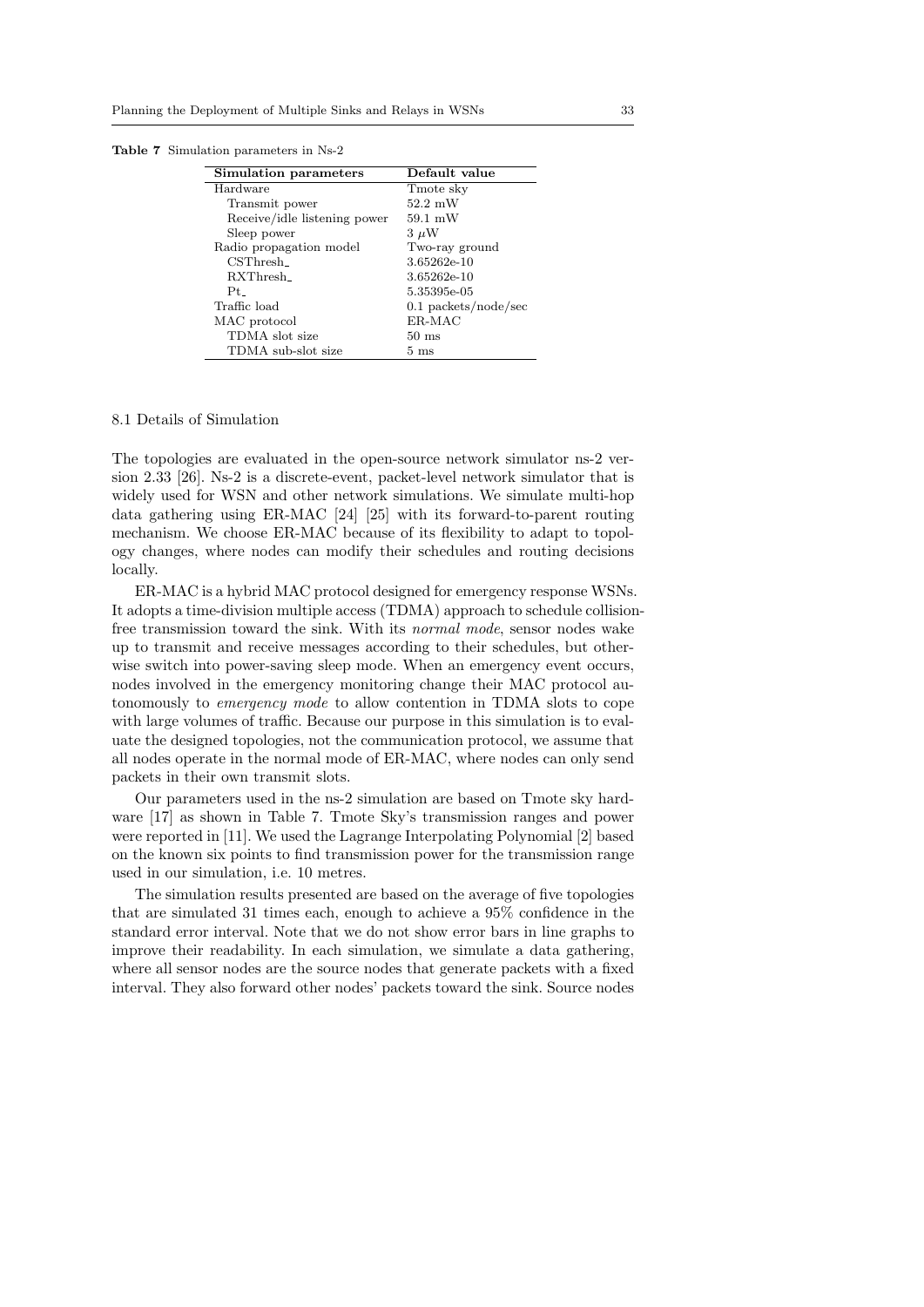generate one packet every 10 seconds. Therefore, the traffic load is 0.1 packets/node/sec. Relay nodes do not generate packets, but only forward them, and are used from the start of the simulation. Our works assume point-based failures, where the failed devices are scattered in the network. We do not assume that relay nodes are more robust than sensor nodes, so they too may fail during the simulation period. During the simulation, we increase the number of dead nodes gradually by killing one node, either a sensor node or a relay node, in each time step.

Since a common problem is node death due to energy depletion, which is either caused by normal battery discharge, short circuits or leakage due to broken packaging [4], we consider the probability of node death in our simulation to be proportional to the work done. That is, instead of selecting dead nodes randomly, we bias the node death towards the nodes that have done most work. Firstly, we list all live nodes (sensors and relays) in increasing order of energy consumption, count the total energy used, and calculate a weight for each node by using the ratio of own-energy to the total-energy. We then use these weights to generate an array of numbers between 0 and 1 representing bins of different size. The weight of a bin that associates with node a is the total weight of all nodes whose weight  $\leq a$ 's weight, including a. To select a node to be killed, we generate a random number between 0 and 1, and select the first bin whose weight is larger than the generated number. Doing it this way means, for example, if node  $a$  has 3 times the energy consumption of node  $b$ , the bin size for node  $a$  is always 3 times the bin size for node  $b$ , and so is always 3 times as likely to be killed. With this model, it is likely that nodes closer to the sink are the first to die because they have much higher relay loads and drain their batteries quickly.

8.2 Evaluation of Network Topologies with Multiple Sources and Multiple Sinks

In each simulation, we simulate a data gathering for 3,000 seconds and kill one node every 250 seconds, either a sensor node or a relay node, starting from the 250th second. We gather statistical data every 250 seconds and plot the results. Therefore, the statistics after one node dies are plotted at the  $500<sup>th</sup>$ second.

The delivery ratio while nodes are failing is depicted in Figure 22, where the GRASP-MSRP topologies with six sinks achieve the highest ratio. The second highest delivery ratio is not achieved by the topologies of GRASP-ABP with four sinks, but by GRASP-MSRP with three sinks. The delivery ratio gap between these two simulation results is around 5% after several failures. From this simulation, we not only show that having more sinks gives us better performance, but also that placing them at the best locations is more important.

The latency of high priority packets is shown in Figure 23. As expected, the topologies of GRASP-MSRP with six sinks have the lowest latency, i.e.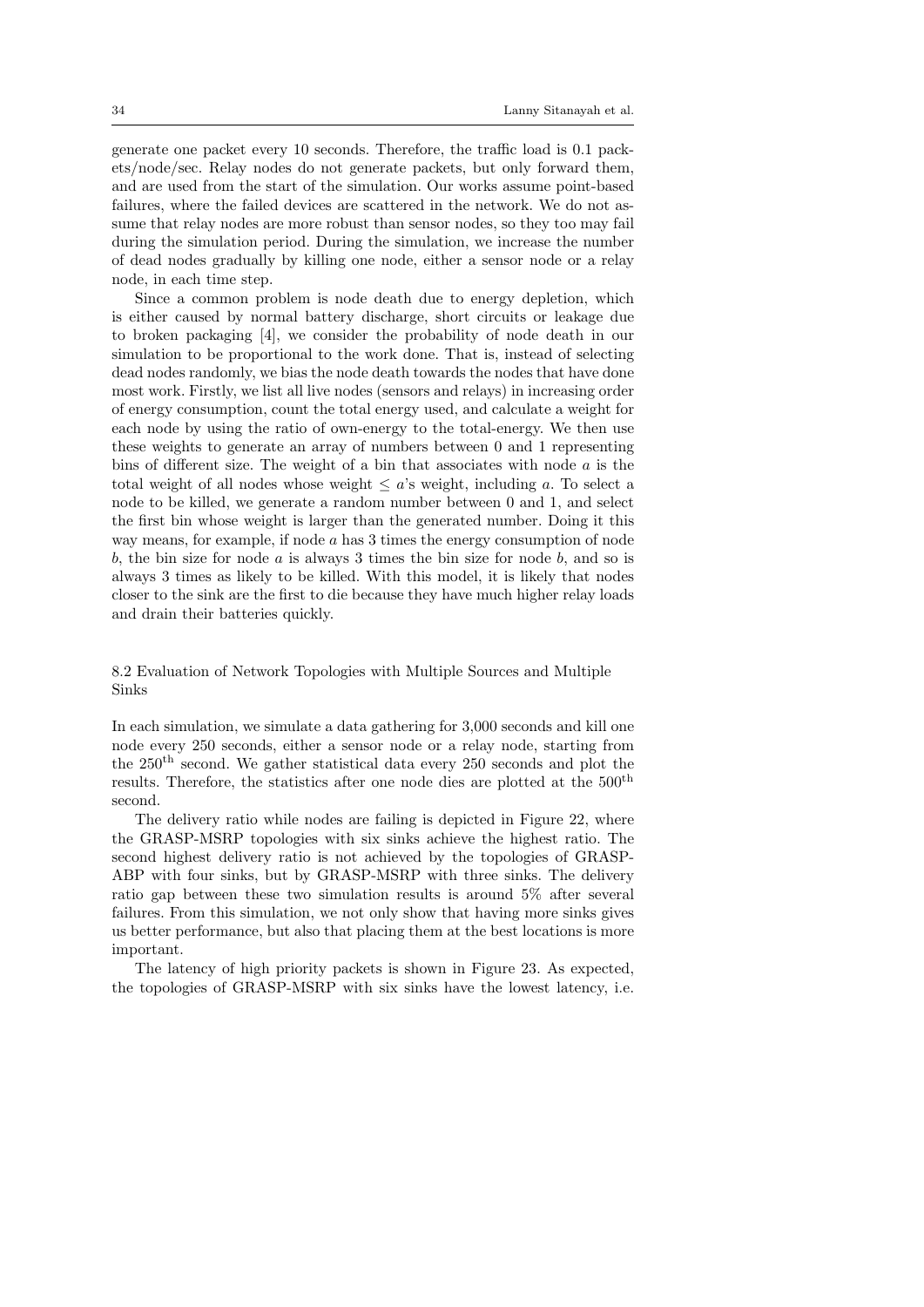

Fig. 22 Delivery ratio where a node dies every 250 seconds

around 0.6 second, followed by the topologies with three sinks, i.e. 2 seconds in average. The latency of the GRASP-ABP topologies with four sinks is slightly higher than 3 seconds because most of the nodes have longer paths when the sinks are deployed at the corners of the networks.

The network connectivity for this simulation set is presented in Figure 24. This results correspond with the delivery ratio as shown in Figure 22, where the topologies of GRASP-MSRP with six sinks offer the best performance, followed by the topologies with three sinks. The GRASP-ABP topologies with four sinks have  $5\%$  lower connectivity than the topologies of GRASP-MSRP with three sinks after several failures due to the sinks' positions. In this simulation, we show that if we have higher budget to deploy more sinks, we can get better network performance, especially if we place them at the best locations.

# 9 Conclusion

We define the problem of increasing network robustness by protecting it against one single failure, of either a sink or a sensor node. We design a network to be double-covered and non-critical. Double-covered means each sensor node must have at least two length-bounded paths to two sinks. Non-critical means all sensor nodes must have at least one length-bounded path to a sink after any single sensor node failure. Our novel contributions are solutions to minimise the deployment cost of sinks and relays.

We firstly look at the multiple sink placement problem and propose Greedy-MSP and GRASP-MSP to minimise the total sink cost. Both algorithms solve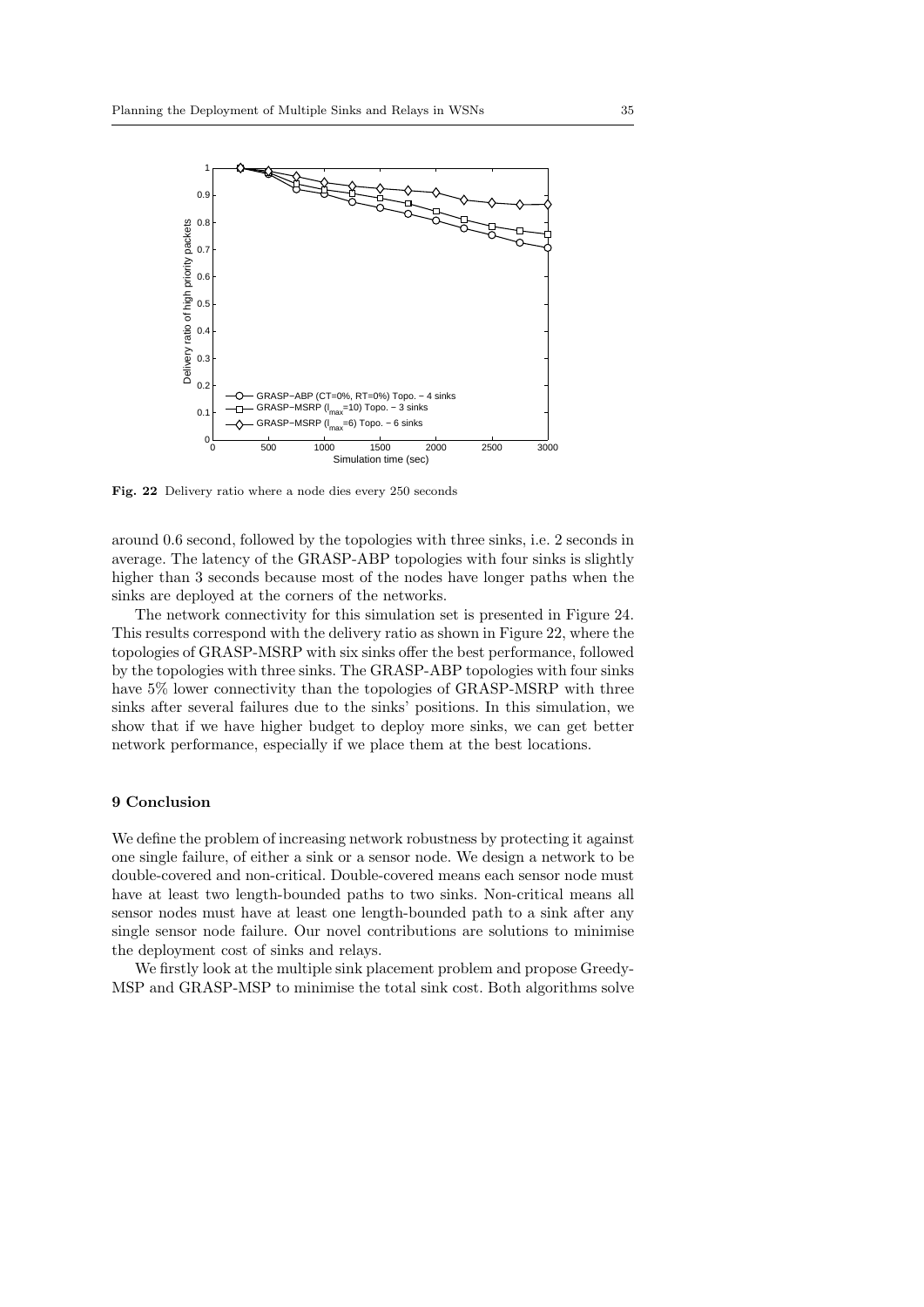

Fig. 23 Latency where a node dies every 250 seconds



Fig. 24 Connectivity where a node dies every 250 seconds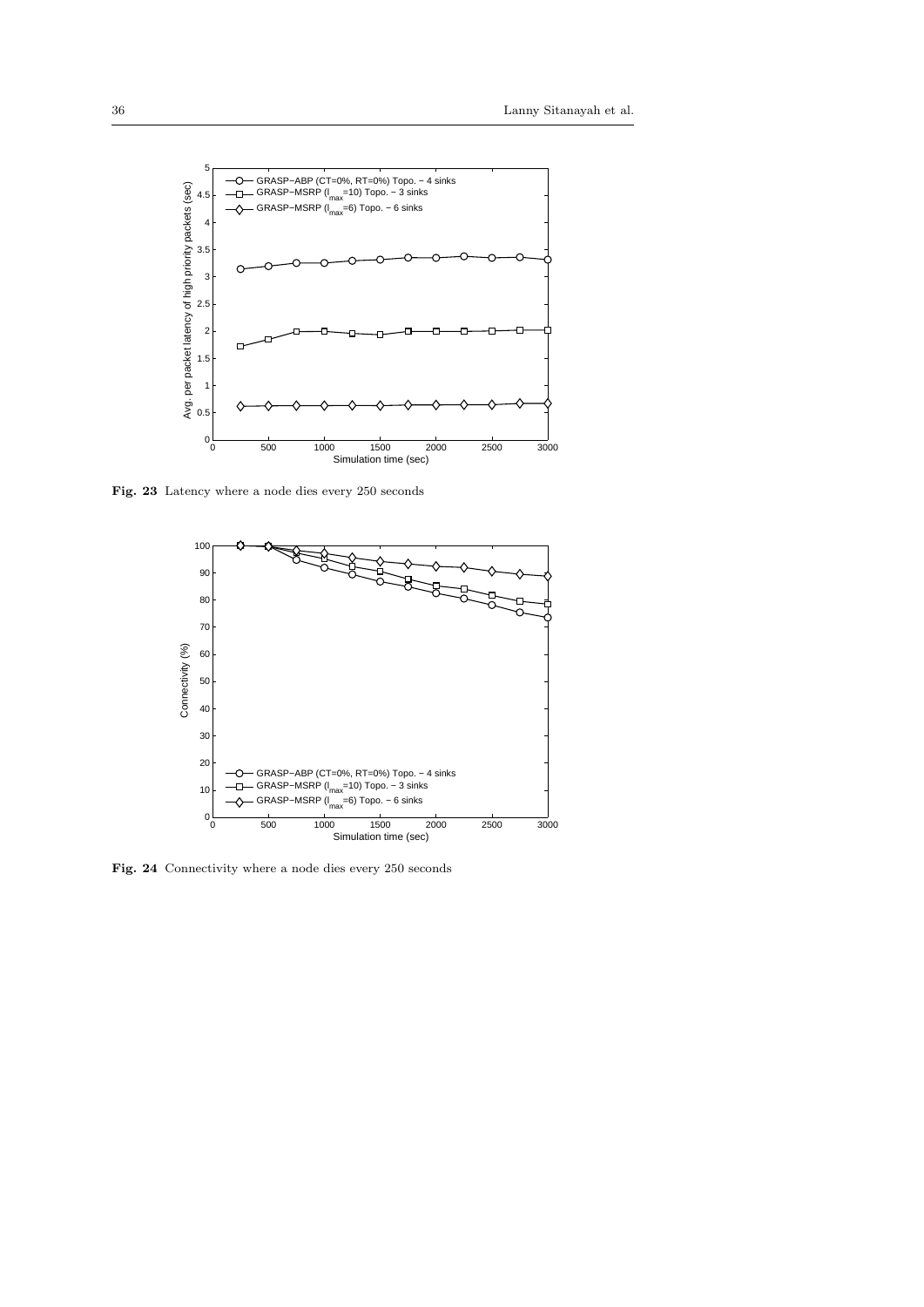the multiple sink placement problem by ensuring that each sensor node in the network is double-covered. Empirically, Greedy-MSP has the shortest runtime, but GRASP-MSP achieves comparable cost to the linear programming solution with shorter runtime. GRASP-MSP's results justify the use of local search to solve the multiple sink and relay placement problem, where a linear programming solution is not available.

We then propose Greedy-MSRP and GRASP-MSRP to solve the multiple sink and relay placement problem, where we want the designed topologies to be double-covered and non-critical. Our results show that the k-means clusteringbased algorithms outperform Greedy-MSRP in terms of lower cost solution and shorter runtime because they have better sink positions. On the other hand, GRASP-MSRP outperforms the other algorithms with the lowest cost solutions and the shortest runtime. The GRASP-MSRP results also show that more sinks are exchanged with relays when the sink cost increases to reduce the total deployment cost.

In this paper, if both the number of uncovered nodes and the number of critical nodes in a network are zero, we guarantee robustness against single failure. However, we do also benefit when there are multiple failures. In a multiple sink network, the performance of the network is not only influenced by the number of deployed sinks, but more importantly the positions to deploy the sinks. We show in simulations that the best performance is achieved by topologies with six sinks where the placements were optimised (GRASP-MSRP). Note that topologies with only three sinks but where the placements were optimised (GRASP-MSRP) are better than topologies with four sinks in fixed positions (GRASP-ABP).

Our future work will include evaluation for larger networks with more sensor nodes, and more candidate locations for sinks and relays. We will also compare the network performance of topologies resulted from other algorithms.

Acknowledgements This research is funded by the Irish Higher Education Authority PRTLI-IV research program through the NEMBES project and by the Science Foundation Ireland as part of the CTVR project (SFI CSET 10/CE/I1853).

#### References

- 1. Akyildiz, I.F., Su, W., Sankarasubramaniam, Y., Cayirci, E.: Wireless Sensor Networks: A Survey. Computer Networks 38(4), 393–422 (2002)
- 2. Archer, B., Weisstein, E.W.: Lagrange Interpolating Polynomial. MathWorld–A Wolfram Web Resource. (2011). Available at http://mathworld.wolfram.com/ LagrangeInterpolatingPolynomial.html [1 September 2011]
- 3. Bavelas, A.: A Mathematical Model for Group Structure. Human Organizations 7, 16–30 (1948)
- 4. Beutel, J., Römer, K., Ringwald, M., Woehrle, M.: Deployment Techniques for Wireless Sensor Networks. In: G. Ferrari (ed.) Sensor Networks: Where Theory Meets Practice, pp. 219–248. Springer (2009)
- 5. Brandes, U.: On Variants of Shortest-Path Betweenness Centrality and Their Generic Computation. Social Networks 30(2), 136–145 (2008)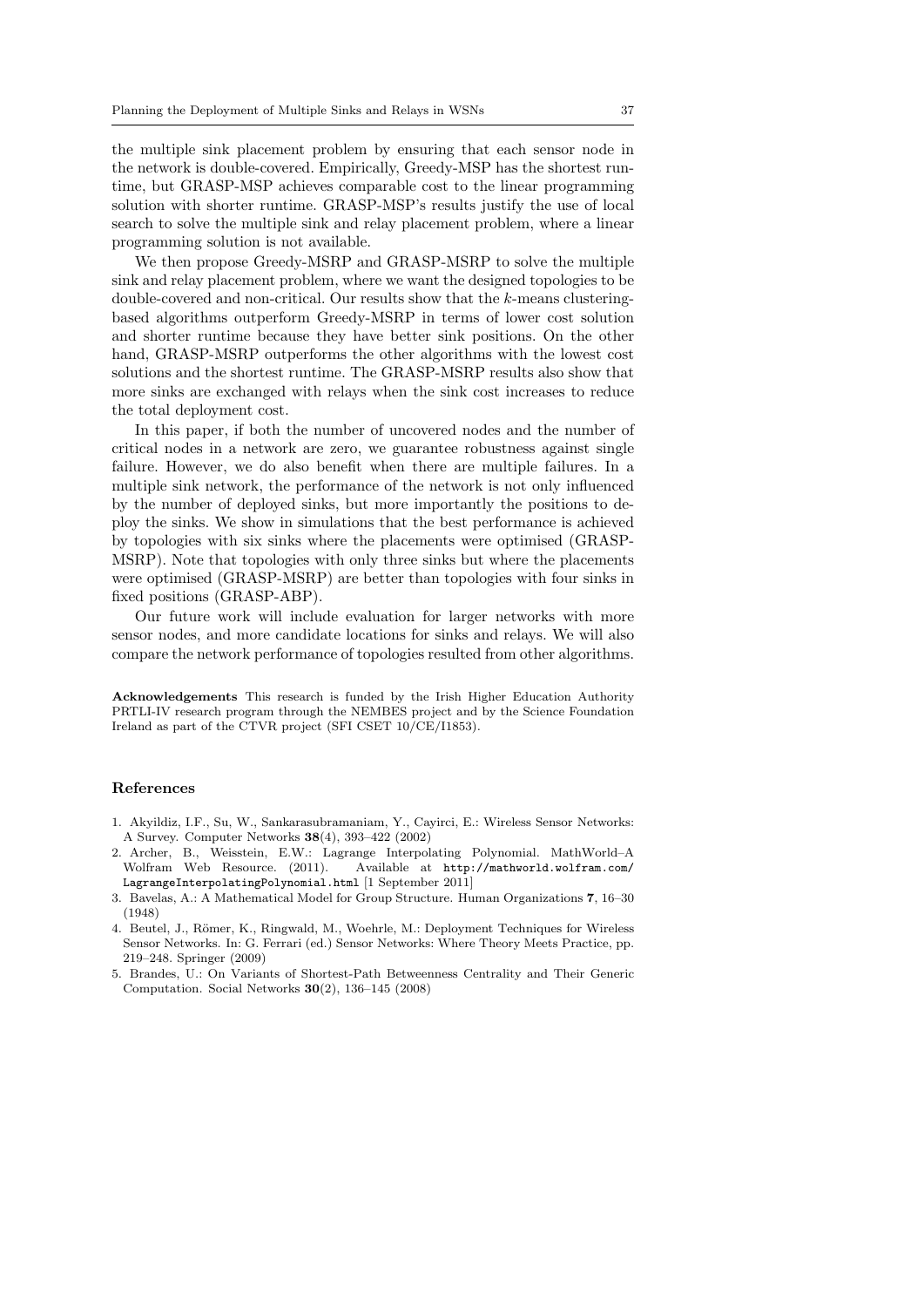- 6. Bredin, J.L., Demaine, E.D., Hajiaghayi, M., Rus, D.: Deploying Sensor Networks with Guaranteed Capacity and Fault Tolerance. In: Proc. 6th ACM Int'l Symp. Mobile Ad Hoc Networking and Computing (MobiHoc'05), pp. 309–319 (2005)
- 7. Cambazard, H., Mehta, D., O'Sullivan, B., Quesada, L., Ruffini, M., Payne, D., Doyle, L.: A Combinatorial Optimisation Approach to the Design of Dual-Parented Long-Reach Passive Optical Networks. In: Proc. 23rd IEEE Int'l Conf. Tools with Artificial Intelligence (ICTAI'11), pp. 785–792 (2011)
- 8. Feo, T.A., Resende, M.G.C.: A Probabilistic Heuristic for a Computationally Difficult Set Covering Problem. Operations Research Letters 8, 67–71 (1989)
- 9. Feo, T.A., Resende, M.G.C.: Greedy Randomized Adaptive Search Procedures. Journal of Global Optimization 6, 109–133 (1995)
- 10. Freeman, L.: Centrality in Social Networks Conceptual Clarification. Social Networks 1(3), 215–239 (1979)
- 11. Guo, Y., Kong, F., Zhu, D., Tosun, A.S., Deng, Q.: Sensor Placement for Lifetime Maximization in Monitoring Oil Pipelines. In: Proc. 1st ACM/IEEE Int'l Conf. Cyber-Physical Systems (ICCPS), pp. 61–68 (2010)
- 12. Han, X., Cao, X., Lloyd, E.L., Shen, C.C.: Fault-tolerant Relay Node Placement in Heterogeneous Wireless Sensor Networks. IEEE Trans. on Mobile Computing 9(5), 643– 656 (2010)
- 13. Kashyap, A., Khuller, S., Shayman, M.: Relay Placement for Fault Tolerance in Wireless Networks in Higher Dimensions. Computational Geometry: Theory and Applications 44(4), 206–215 (2011)
- 14. Lanza-Gutierrez, J.M., Gomez-Pulido, J.A., Vega-Rodriguez, M.A., Sanchez-Perez, J.M.: A Parallel Evolutionary Approach to Solve the Relay Node Placement Problem in Wireless Sensor Networks. In: Proc. 15th Ann. Conf. Genetic and Evolutionary Computation (GECCO'13), pp. 1157–1164 (2013)
- 15. Mahmud, S., Wu, H., Xue, J.: Efficient Energy Balancing Aware Multiple Base Station Deployment for WSNs. In: Proc. 8th European Conf. Wireless Sensor Networks (EWSN'11), pp. 179–194 (2011)
- 16. Misra, S., Hong, S.D., Xue, G., Tang, J.: Constrained Relay Node Placement in Wireless Sensor Networks to Meet Connectivity and Survivability Requirements. In: Proc. 27th Ann. IEEE Conf. Computer Communications (INFOCOM'08), pp. 281–285 (2008)
- 17. Moteiv: Tmote Sky Datasheet (2010). Available at http://www.eecs.harvard.edu/ ~konrad/projects/shimmer/references/tmote-sky-datasheet.pdf [30 April 2010]
- 18. Oyman, E.I., Ersoy, C.: Multiple Sink Network Design Problem in Large Scale Wireless Sensor Networks. In: Proc. IEEE Int'l Conf. Communications (ICC'04), pp. 3663–3667 (2004)
- 19. Pu, J., Xiong, Z., Lu, X.: Fault-Tolerant Deployment with k-connectivity and Partial kconnectivity in Sensor Networks. Wireless Communications and Mobile Computing 9(7), 909–919 (2008)
- 20. Resende, M.G.C., Ribeiro, C.C.: Greedy Randomized Adaptive Search Procedures. In: F. Glover, G. Kochenberger (eds.) State of the Art Handbook in Metaheuristics, pp. 219– 249. Kluwer Academic Publishers (2002)
- 21. Sitanayah, L.: GRASP-MSRP Dataset (2014). Available at http://www.cs.ucc.ie/  $\verb|*ls3/grasp_msrp/dataset|$  [25 June 2014]
- 22. Sitanayah, L., Brown, K.N., Sreenan, C.J.: Fault-Tolerant Relay Deployment Based on Length-Constrained Connectivity and Rerouting Centrality in Wireless Sensor Networks. In: Proc. 9th European Conference on Wireless Sensor Networks (EWSN'12), pp. 115–130 (2012)
- 23. Sitanayah, L., Brown, K.N., Sreenan, C.J.: Multiple Sink and Relay Placement in Wireless Sensor Networks. In: Proc. 1st Workshop Artificial Intelligence for Telecommunications and Sensor Networks (WAITS'12), 20th European Conf. Artificial Intelligence (ECAI'12), pp. 18–23 (2012)
- 24. Sitanayah, L., Sreenan, C.J., Brown, K.N.: ER-MAC: A Hybrid MAC Protocol for Emergency Response Wireless Sensor Networks. In: Proc. 4th Int'l Conf. Sensor Technologies and Applications (SENSORCOMM'10), pp. 244–249 (2010)
- 25. Sitanayah, L., Sreenan, C.J., Brown, K.N.: A Hybrid MAC Protocol for Emergency Response Wireless Sensor Networks. Ad Hoc Networks 20, 77–95 (2014)